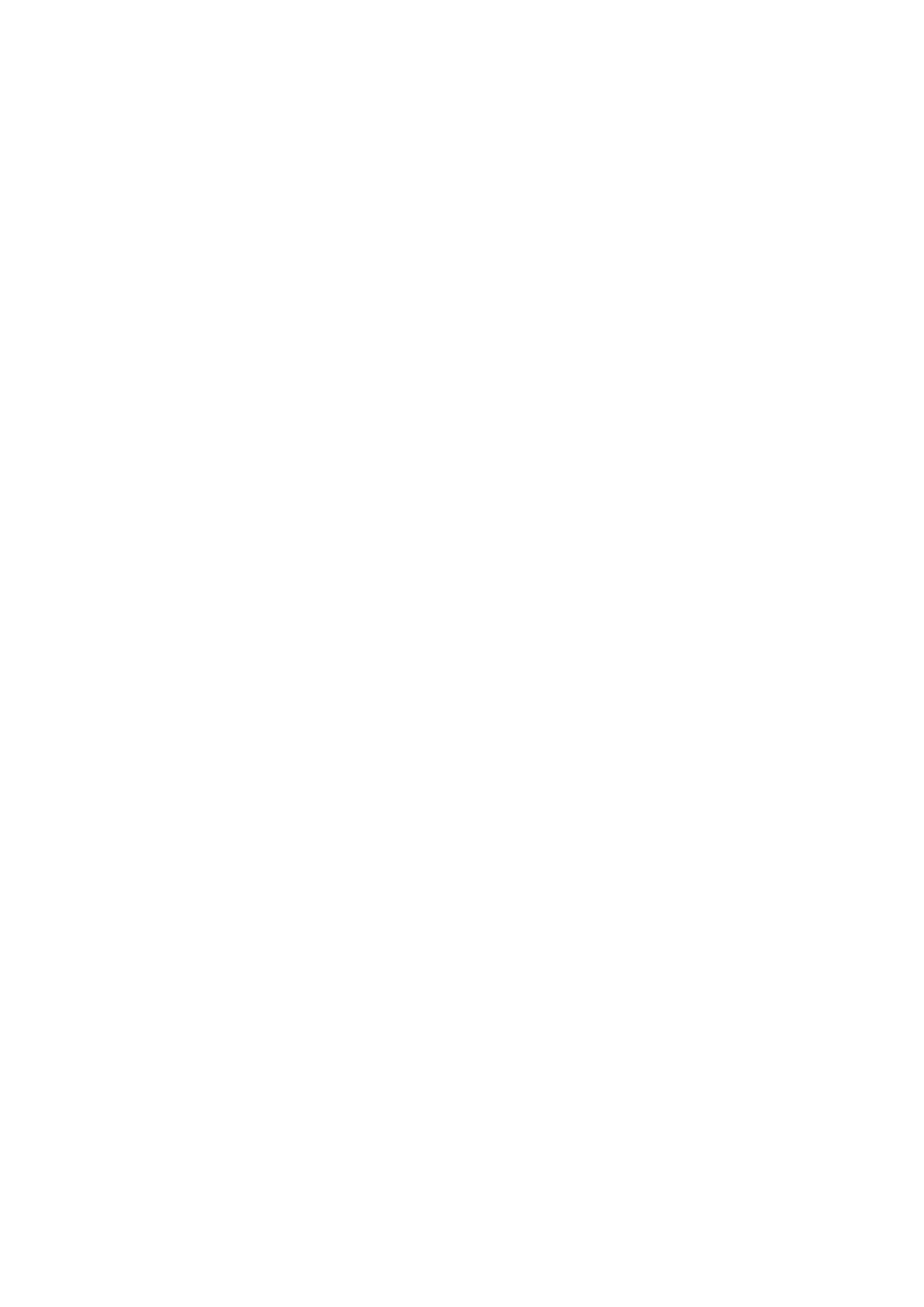**EUROPEAN UNIVERSITY INSTITUTE, FLORENCE MAX WEBER PROGRAMME**

*Financial Crises and International Trade: The Long Way to Recovery*

**NICOLAS BERMAN**

EUI Working Paper **MWP** 2009/04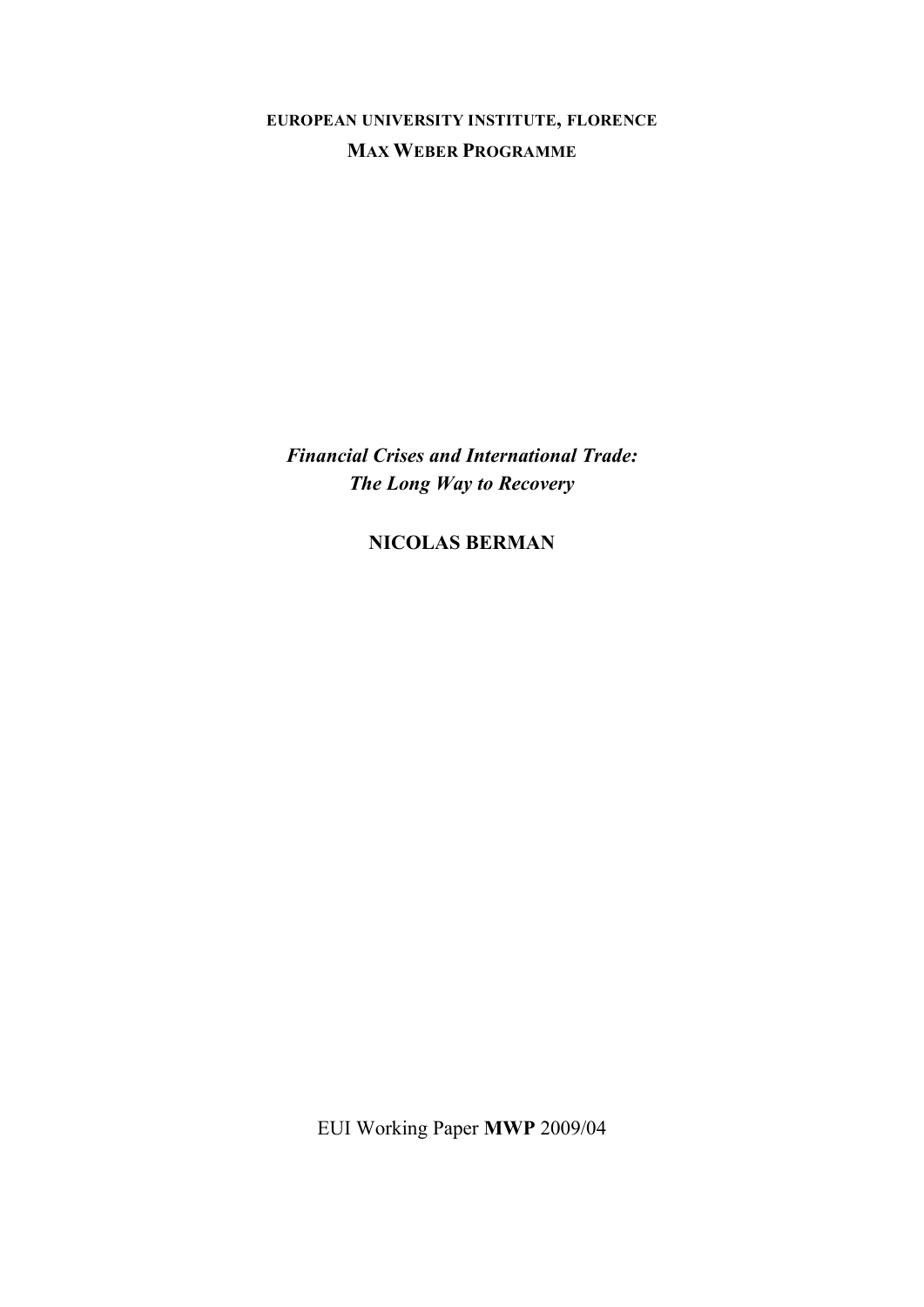This text may be downloaded for personal research purposes only. Any additional reproduction for other purposes, whether in hard copy or electronically, requires the consent of the author(s), editor(s). If cited or quoted, reference should be made to the full name of the author(s), editor(s), the title, the working paper or other series, the year, and the publisher.

The author(s)/editor(s) should inform the Max Weber Programme of the EUI if the paper is to be published elsewhere, and should also assume responsibility for any consequent obligation(s).

ISSN 1830-7728

© 2009 Nicolas Berman

Printed in Italy European University Institute Badia Fiesolana I – 50014 San Domenico di Fiesole (FI) Italy www.eui.eu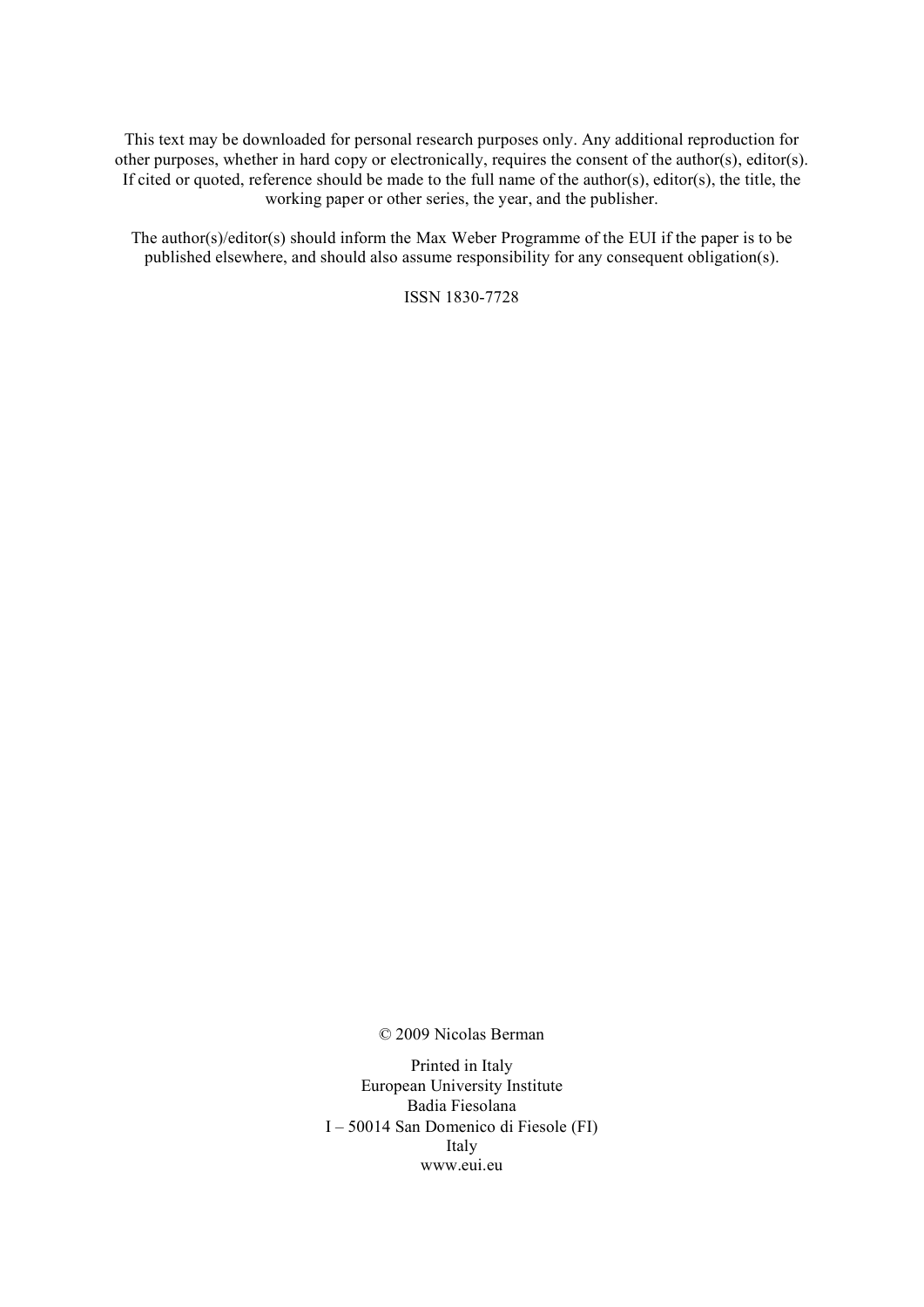## **Abstract**

Standard theoretical models would predict that a currency depreciation generates an increase in net exports. However, recent emerging market crises, accompanied by sharp exchange rate devaluation, have often been followed by a fall in or a stagnation of exports. This paper provides a simple theoretical framework which shows that a currency crisis affects trade through (i) a competitiveness effect, i.e. a variation in relative prices, that positively influences the intensive margin of trade (the amount of exports by firms); (ii) a balance-sheet effect, i.e. a modification of the fixed cost of exports, which negatively affects the extensive margin of trade (the number of exporters). We derive from our model a gravity-like equation of bilateral sectoral trade which we estimate using data on 27 industries and 32 countries over the period 1976-2002. First, we find that these events have a long-lasting negative impact on exports - which remain below their natural level for five years. We present evidence suggesting that this persistent effect is due to the combination of firms' foreign currency borrowing and fixed costs of exports, which leads to important balance-sheet problems in the aftermath of the crisis. Second, the net effect of crises on exports largely depends on country specialization: the positive competitiveness effect is magnified by a specialization in high elasticity of substitution's industries, while negative balance-sheets effects are exacerbated in industries more dependent upon external finance, in which assets are more tangible, or in high fixed costs sectors.

## **Keywords**

Currency Crises, International Trade, Gravity Equation, Balance-sheet effects, Fixed Costs.

**JEL Classification**: F10, F12, F17, F34.

## Nicolas Berman

European University Institute & Paris School of Economics. Address : Max Weber Programme, Villa La Fonte, Via delle Fontanelle 10, I-50014 San Domenico di Fiesole, Italia. Tel: (0039) 055 4685 853. E-mail: Nicolas.Berman@eui.eu.

I am especially grateful to Philippe Martin for fruitful discussions. I also thank Nicolas Coeurdacier, Jonathan Eaton, Julian di Giovanni, Jérôme Héricourt, Jean Imbs, Guy Laroque, Thierry Mayer, Morten Ravn, Julien Vauday, Thierry Verdier, Vincent Vicard, and seminar and conference participants at CREST-LMA, Universitat Autonoma, European University Institute, Banque de France, ESSEC, Bank of Spain, HEI, Université Catholique de Louvain, IMT Lucca, Université de Lausanne, 3rd ELSNIT Conference, Vth RIEF Meetings, 2nd RIEF Conference, 41st Annual Meeting of the Canadian Economic Association. The usual disclaimer applies.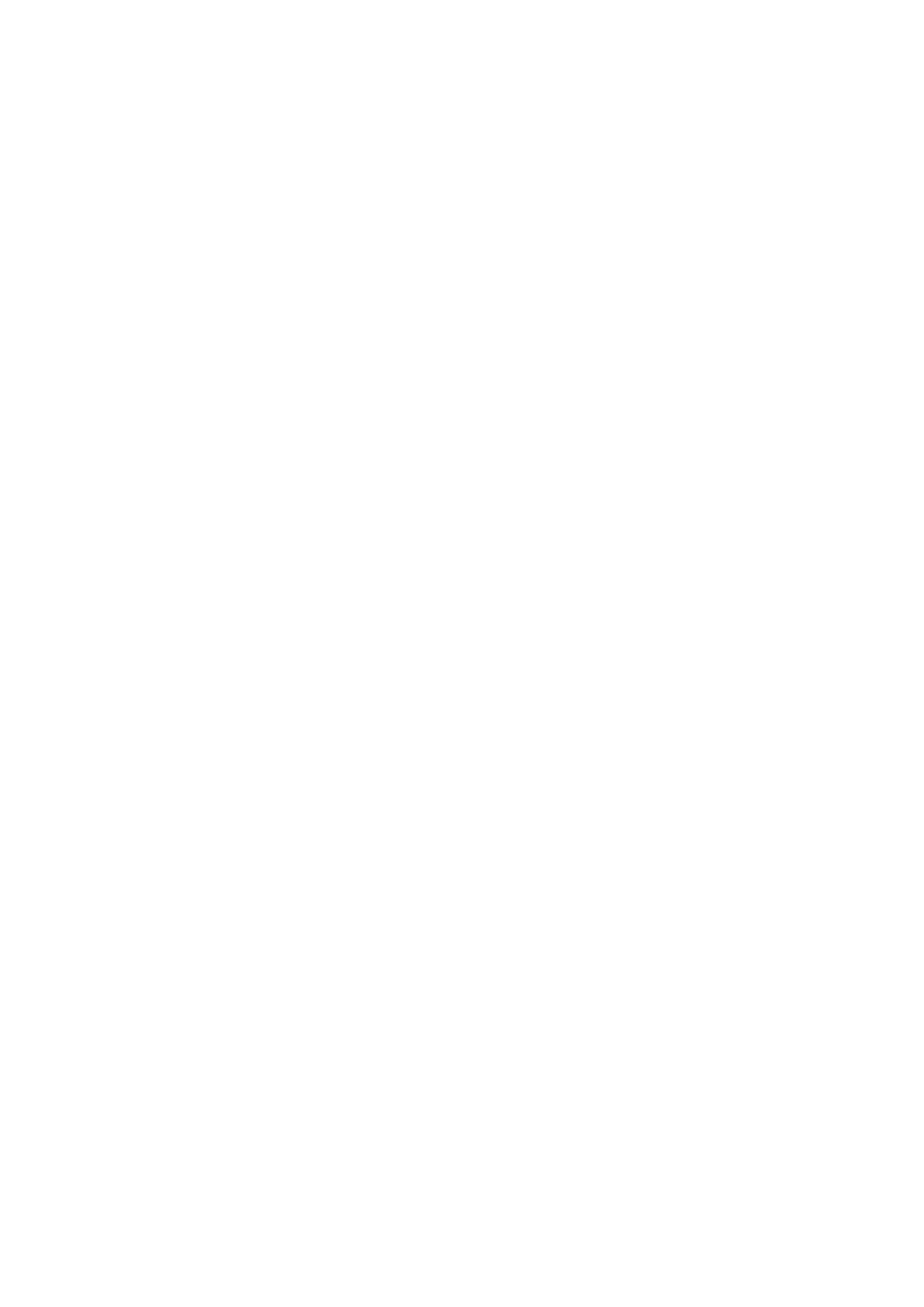# I Introduction

According to Fischer (1999), strong exports, expansionary domestic policies and stable foreign financial conditions are the key determinants of growth recovery after a financial crisis. A better understanding of the reaction of trade after crises and the determination of the different elements underlying this reaction are thus especially important to facilitate countries' recovery. As they generally imply important real exchange rate devaluations, the standard macroeconomic theory would predict that currency crises should increase exports through a competitiveness effect. The observation of recent emerging market crises however contradicts this intuitive theoretical effect: Despite real exchange rate devaluations larger than 60 percents in most cases, exports either stagnated or actually fell for a year or more in South-East Asian countries after the 1997-1998 crisis, and after the same kind of events in Argentina, Uruguay  $(2002)$  and Brazil  $(1999).$ <sup>1</sup> In the same way, no robust empirical evidence emerges from the few papers which tried to assess the effect of currency crises on trade<sup>2</sup>: Campa (2002) studies the impact of currency crises on South American countries' exports, and finds a positive or insignificant impact, depending on the specification. In a more recent paper, Ma and Cheng (2003), using a gravity-like equation, test the impact of financial crises - both currency and banking crises - on international trade. Their results are even less clear-cut: currency crises do no seem to have any impact in the short-run (or a slightly negative impact), and the sign of the long-run impact depends on the period considered.

These sluggish responses of trade are all the more surprising in that there is growing evidence that large devaluations are generally associated with a lower pass-through to domestic prices<sup>3</sup>, and are thus more likely to generate larger competitiveness gains. In the same way, the few theoretical works emphasizing a specificity of large exchange rate shocks yield the opposite intuition: because of the existence of sunk costs, only large exchange rate shocks may incite firms' entry into the export market, significantly improving the level of exports (Baldwin and Krugman, 1989). We attribute the lack of robust empirical evidence in past literature to missing variables or to an insufficient consideration of the different mechanisms through which crises may affect imports and exports. The aim of this paper

<sup>&</sup>lt;sup>1</sup>For example, exports decreased in the Philippines by 16%, in Thailand by 6% and in Indonesia by 10% in the year that followed the crisis.

<sup>2</sup>The important economic literature generated by the numerous financial crises of the nineties generally looks at the determinants of crises, and tries to predict their occurrence. These papers have studied the role of international trade in explaining financial crises, showing in particular the significant role of trade linkages in facilitating the contagion of crises (see for example Kaminsky and Reinhart, 2000, Glick and Rose, 1999 and Caramazza et al., 2004), or more generally testing the importance of trade openness to the probability of the occurrence of financial crises (see, among others, Frankel and Cavallo, 2004). Another strand of the literature has analyzed the implications of such events, by looking generally at the impact of crises in terms of output variation. Among others, Gupta et al. (2003), Dooley (2000) and Hong and Tornell (2005) study the effects of currency, banking and twin crises on output, and describe elements which exacerbate or minimize the output cost. None of these papers look at the impact of crises on trade.

<sup>&</sup>lt;sup>3</sup>See for example Burstein *et al.* (2005) and Goldfajn and Werlang (2000).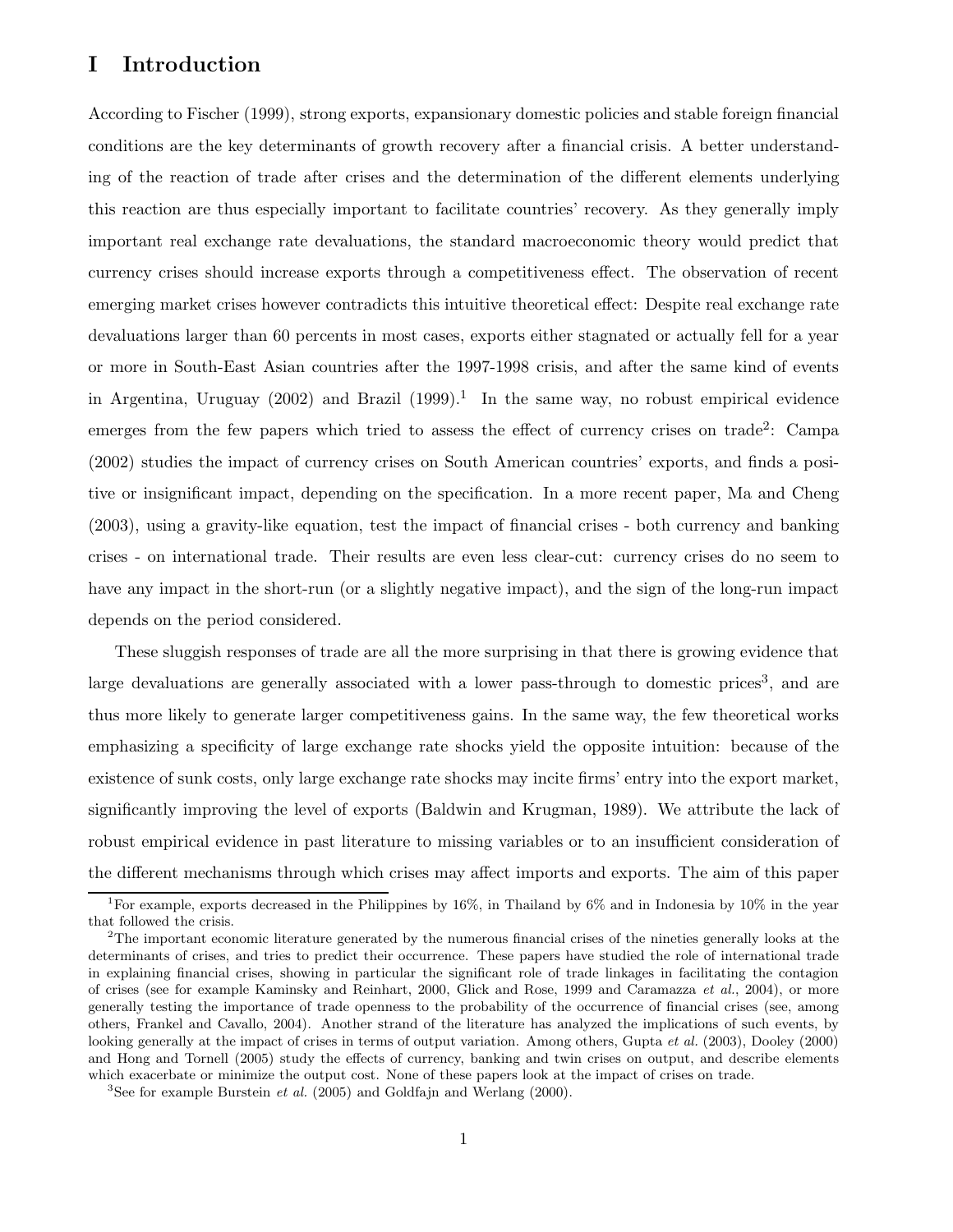is to disentangle currency crises as both a relative prices change (with a positive effect on net exports) and a financial event (with possibly a negative effect on net exports). The relative size of these two elements, and therefore the total effect of crises on trade, depends on the extent of financial market imperfections and on countries' specialization.

We first build a partial equilibrium model of international trade with monopolistic competition that allows the derivation of a gravity-like equation and clarifies the different mechanisms that a currency crisis implies for trade. We show that when financial market imperfections are observed, such events affect trade through their effect on (i) relative prices, which positively influence the intensive margin of trade through a pro-competitive effect (ii) the fixed cost of entry on export market, which negatively affect the extensive margin of trade through a balance-sheet effect. We then use a sectoral database containing 27 industries and 32 countries over the period 1976-2002 to reveal the different channels through which trade is affected by currency crises. Our empirical identification strategy allows us to assess the significance of both effects and of their determinants.

First, we find that currency crises have a negative impact on both imports and exports. Their impact on exports is long-lasting and negative: when controlling for exchange rate changes, we find that exports remain on average below their natural level for six years after the event. We present evidence suggesting that this persistence is due to balance-sheet problems generated by the combination of high fixed costs of entry and foreign currency borrowing. Hence, both the relative prices and the balance-sheet mechanisms are at work following a currency crisis, explaining the lack of effect found by previous studies.

Second, the net effect of crises on exports largely depends on countries' specialization: the positive competitiveness effect is magnified by a specialization in high elasticity of substitution's industries, while negative balance-sheet effects are exacerbated in industries with a low degree of asset tangibility, more dependent upon external finance or in high fixed costs sectors. Our results strongly support the existence of high fixed costs of exports, and the view according to which aggregate variations of trade flows are the result of an extensive margin adjustment. More generally, this paper provides empirical evidence of a finance-based explanation for the exchange rate disconnect puzzle, i.e. to the apparent disconnection between exchange rate variations and real macroeconomic variables (Obstfeld and Rogoff, 2000).

The present paper is related to the growing literature studying the links between finance and international trade. Since the seminal paper by Kletzer and Bardhan (1987), the important impact of financial development on international trade level and growth has been widely studied (Beck, 2002,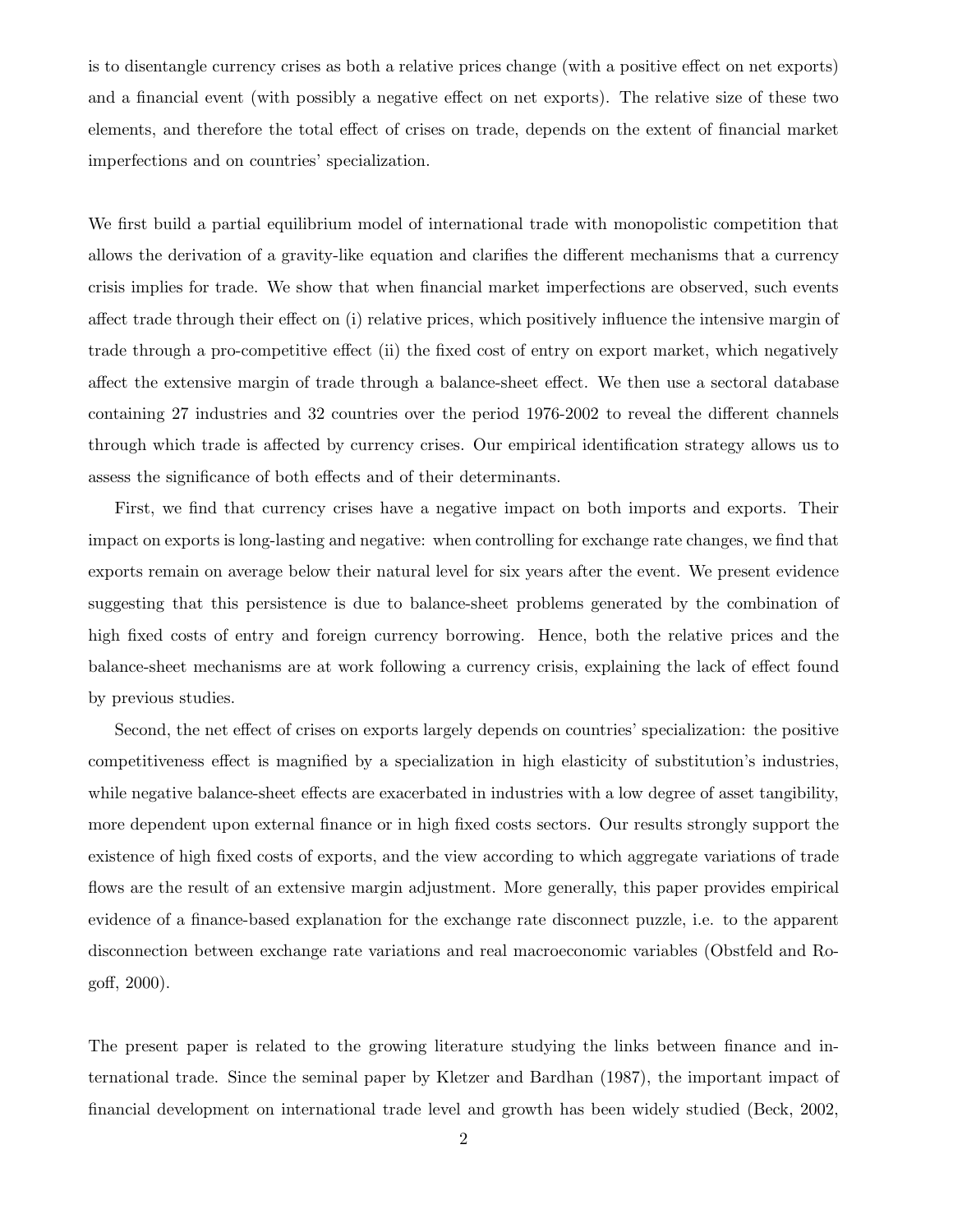Beck, 2003, Becker and Greenberg, 2004, Manova, 2005). As shown theoretically by Chaney (2005) or Manova (2007), financial market imperfections may be especially important for exporters because they may affect the number of exporters due to the existence *fixed costs of exports*. Empirically, various papers, including Bernard et al. (2007), Das et al. (2007), Bernard and Wagner (1998) and Bernard and Jensen (2004), provide evidence of such fixed costs using firm-level data. These fixed costs are related to different activities such as gathering information on foreign markets, establishing a distribution system or more generally adapting products to foreign tastes and environment. They explain the important movements of firms' entry and exit on the export market found by other studies. According to Eaton et al. (2004), this adjustment on the "extensive margin" is found to explain most of the variation of aggregate French exports.<sup>4</sup> This paper contributes to this literature by showing theoretically that more than influencing the level of exports, financial market imperfections may also affect their reaction to exchange rate shocks. In presence of such imperfections, the adjustment of trade flows after exchange rate movements may principally be due to variations in the number of exporters.

The remainder of this paper is organized as follow. In the next section, we present a simple model connecting currency crises to international trade. Section 3 contains our empirical methodology, while section 4 reviews the data used in the estimations. In section 5, we present the results on the overall impact of crises on trade and on the relevance of the different channels of transmission. Finally, section 6 concludes and draws some policy implications.

# II Theoretical underpinnings

The main reason for a potential non-traditional reaction of exports to a currency devaluation relies on the existence of balance-sheet effects. The literature<sup>5</sup> has stressed the important role of foreign currency debt and credit constraints in explaining the occurrence of crises and modifying their impact. In the aftermath of a currency crisis, the increase in the amount of foreign currency denominated debt and the decrease in the amount of home currency denominated cash flow can dampen the positive impact of the devaluation through a diminution of investment capacity. Empirically, it has been shown that the tradable sector is more likely to face this negative effect, exporting firms being typically

<sup>4</sup>Regarding the theoretical and empirical importance of the extensive margin of trade, see in particular Melitz (2003) or Broda and Weinstein (2006).

<sup>&</sup>lt;sup>5</sup>See among others Krugman (1999a), Krugman (1999b), Aghion et al. (2001), Bacchetta (2000), Cespedes et al.  $(2002)$ , Cespedes *et al.*  $(2000)$ . Calvo *et al.*  $(2003)$  provide empirical evidence of the importance of liability dollarization as a predictor of sudden stops in capital flows for a sample of 32 emerging market countries. If foreign currency borrowing is used as a larger part of total borrowing in countries that experienced financial crises, balance-sheet effects are more likely to be larger after crises.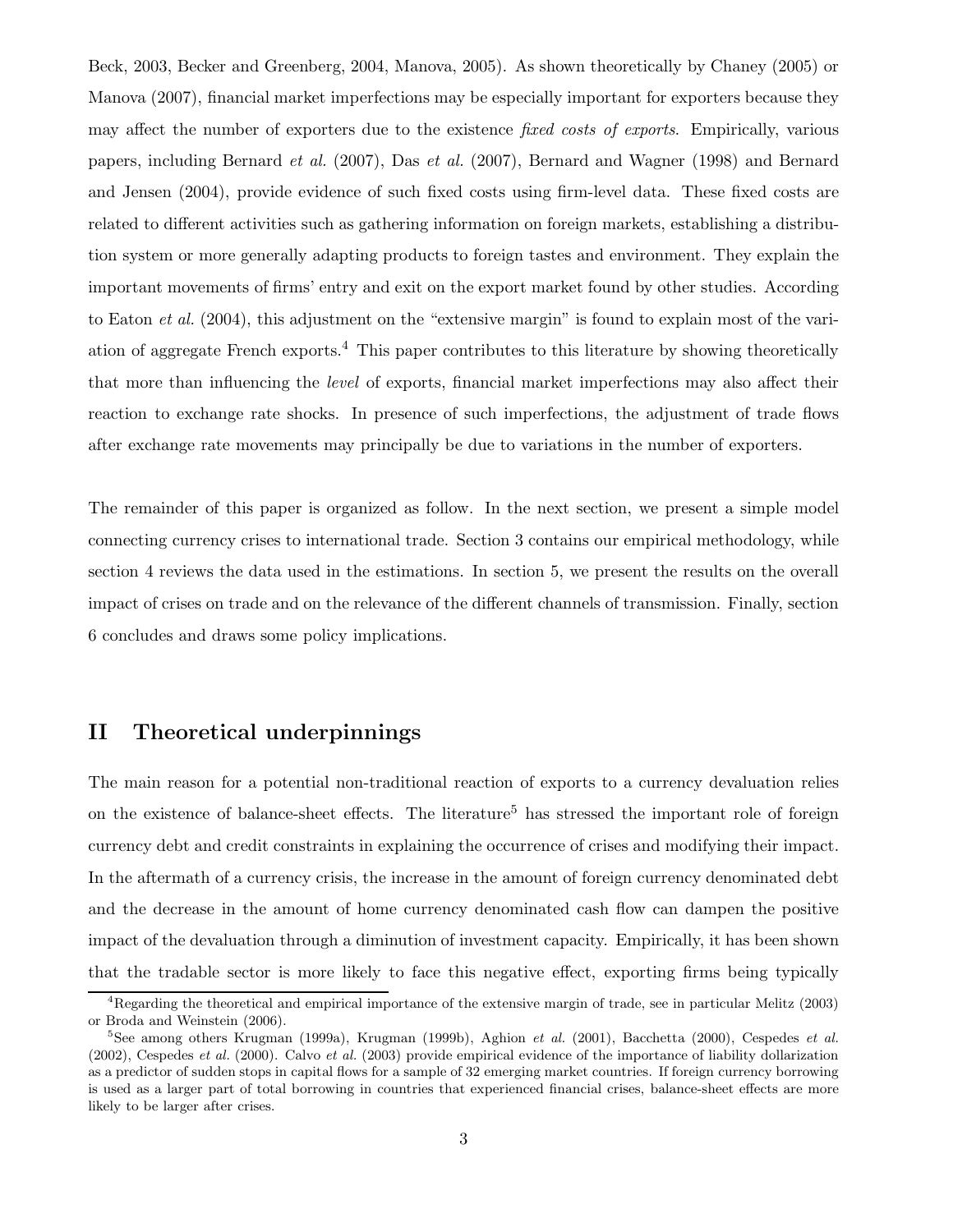more prone to borrow in foreign currency because of their better access to foreign financial markets (Aguiar, 2005, Kawai et al., 2003). It is worth noting that, despite the obvious risk of such a behavior, emerging markets' firms seldom hedge against exchange rate fluctuations.<sup>6</sup> Interestingly, an increased expectation of devaluation does not seem to have any significant impact on firms' borrowing and investment behaviors (Galiani *et al.*, 2003). More generally, based on firm-level data, studies have found significant negative balance-sheet effects of currency crises on investment or profitability for Mexico (Pratap et al., 2003, Pratap and Urrutia, 2004), Colombia (Echeverry et al., 2003), Peru (Carranza et al., 2003) and Chile (Benavente et al., 2003). However, these studies do neither look precisely at the effect of currency crises on trade flows nor on firms' export decisions, so that one cannot draw conclusions about the relative size of the two mechanisms, namely the positive competitiveness and the negative balance-sheet effects.

## 1 Model

We present in this section a partial equilibrium model which aims at understanding the impact of exchange rate movements on the extensive and the intensive margins of trade in the presence of financial market imperfections. The world economy consists of 2 countries,  $i$  and  $j$ , with populations of, respectively,  $L_i$  and  $L_j$  households. Consumers in each country maximize utility derived from the consumption of goods from  $K$  sectors, each of them being made of a continuum of differentiated goods. Each firm produces a single good variety, and operates under Dixit-Stiglitz (1977) monopolistic competition. Country i's varieties sold in country j, sector k are defined over a continuum of mass  $n_{ijk}$ .

The origin of movements in exchange rate will be left unexplained, but could be made endogenous either by introducing monetary shocks moving the exchange rate under the assumption of rigid nominal wages or aggregate productivity shocks that could take the form of productivity shocks in a perfectly competitive tradable sector. The results would not be affected. The introduction of other hypotheses on exchange rate determination would affect the general equilibrium in a way that would depend on the chosen assumption. Since we want to assess the impact of nominal exchange rate variations on trade without studying a determinant underlying the variations, we chose to keep exchange rate exogenous. Depending on what determines them, exchange rate changes lead to other effects on trade, magnifying or dampening the ones presented here.

<sup>&</sup>lt;sup>6</sup>A number of theoretical reasons have been proposed to explain this fact. See, among others, Eichengreen and Hausman (2000) and Chinoy (2001). It seems that the problem of the absence of hedging is closely related to the "original sin" one, i.e. the impossibility for developing countries' agents of borrowing in their own currency. According to Eichengreen and Hausmann (2000) "these mismatches exist not because banks and firms lack the prudence to hedge their exposures; the problem rather is that a country whose external liabilities are necessarily denominated in foreign currency is, by definition, unable to hedge". Indeed, assuming that someone on the other side of the market for foreign currency hedges is strictly equivalent to assuming that the country can borrow abroad in its own currency.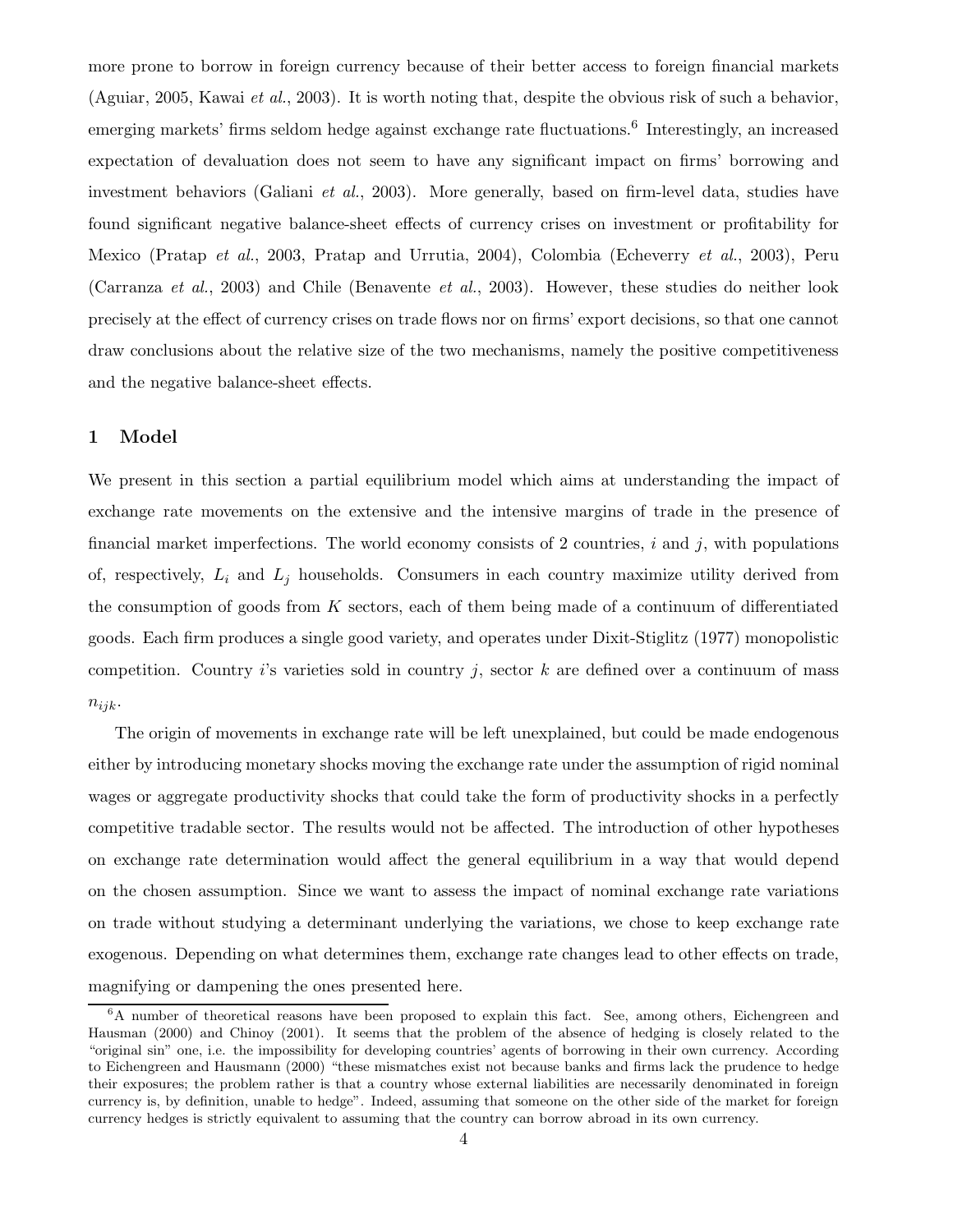#### 2 Set-up

Firms. Varieties are sold to domestic agents, and a subset is also exported. To start the domestic production, a firm needs to employ  $c_{iik}$  units of labor in country i, sector k (similarly,  $c_{jjk}$  in the country  $i$ ). Firms use a linear technology in labor, and face two types of trade costs. First, shipping goods abroad entails transportation costs, in the form of "iceberg" trade costs: firms have to export  $\tau_{ij}q$  units of their variety in order to sell q units of it in the foreign country, with  $\tau_{ij} > 1$ .<sup>7</sup> Second, to access market j, sector k, country i's firms have to pay a fixed cost  $c_{ijk}$  in units of foreign labor. As mentioned in the introduction, this fixed cost of exporting represents wages paid to foreign workers, for example to acquire information or build distribution networks. We assume that all the fixed cost of export is paid in the foreign country. Relaxing this hypothesis would not modify qualitatively any result of the model as long as at least part of the fixed cost of export is paid in the foreign country. The cost functions for domestically sold and exported productions for a firm h operating in country  $i$ , sector  $k$  are:

$$
C_{iik,h}(q) = \frac{w_i \tau_{ii}}{\alpha(h)} q + c_{iik} w_i \qquad C_{ijk,h}(q) = \frac{w_i \tau_{ij}}{\alpha(h)} q + c_{ijk} w_j \varepsilon_{ij}
$$
(1)

where  $\alpha(h)$  is the productivity of firm h,  $w_i$  and  $w_j$  are wages in countries i and j, and  $\varepsilon_{ij}$  is the exchange rate (an increase in  $\varepsilon_{ij}$  represents a depreciation of the country i's currency vis a vis country  $j - \varepsilon_{ii} = 1$ ). In the spirit of Krugman (1980), we assume that all firms are symmetrical in terms of productivity, and that productivity is the same across countries, i.e.  $\alpha(h) = \alpha \,\forall h$ . We consider in appendix an extension of our model allowing for firms heterogeneity in terms of productivity. Without loss of generality, in each country domestic labor units are the numeraire in terms of which all prices are measured. Wages in both countries are then  $w_i = w_j = 1 \forall i$ .

**Financial Market Imperfections.** Contrary to standard international trade models, we suppose here that financial markets are imperfect. Firms need to borrow to finance these entry costs. Each firm's borrowing capacity depends on its collateral  $\Omega(h)$ , given exogenously. Each firm draws its level of collateral from a distribution with cumulative distribution function (c.d.f.)  $F_k(\Omega)$  with support  $[\Omega_k^{min}, \Omega_k^{max}]$ . The distribution  $F_k(.)$  is assumed to be sector k-specific. This assumption reflects the differences across sectors in terms of asset tangibility, as emphasized, among others, by Braun (2003) and Braun and Larrain (2005): sectors characterized by a higher level of asset tangibility have a distri-

<sup>&</sup>lt;sup>7</sup>We suppose here that  $\tau_{ij}$  is country-pair specific, but does not differ across sectors. This assumption is directly driven by our empirical analysis: the lack of data on variable trade costs prevents us from considering cross-sectoral differences.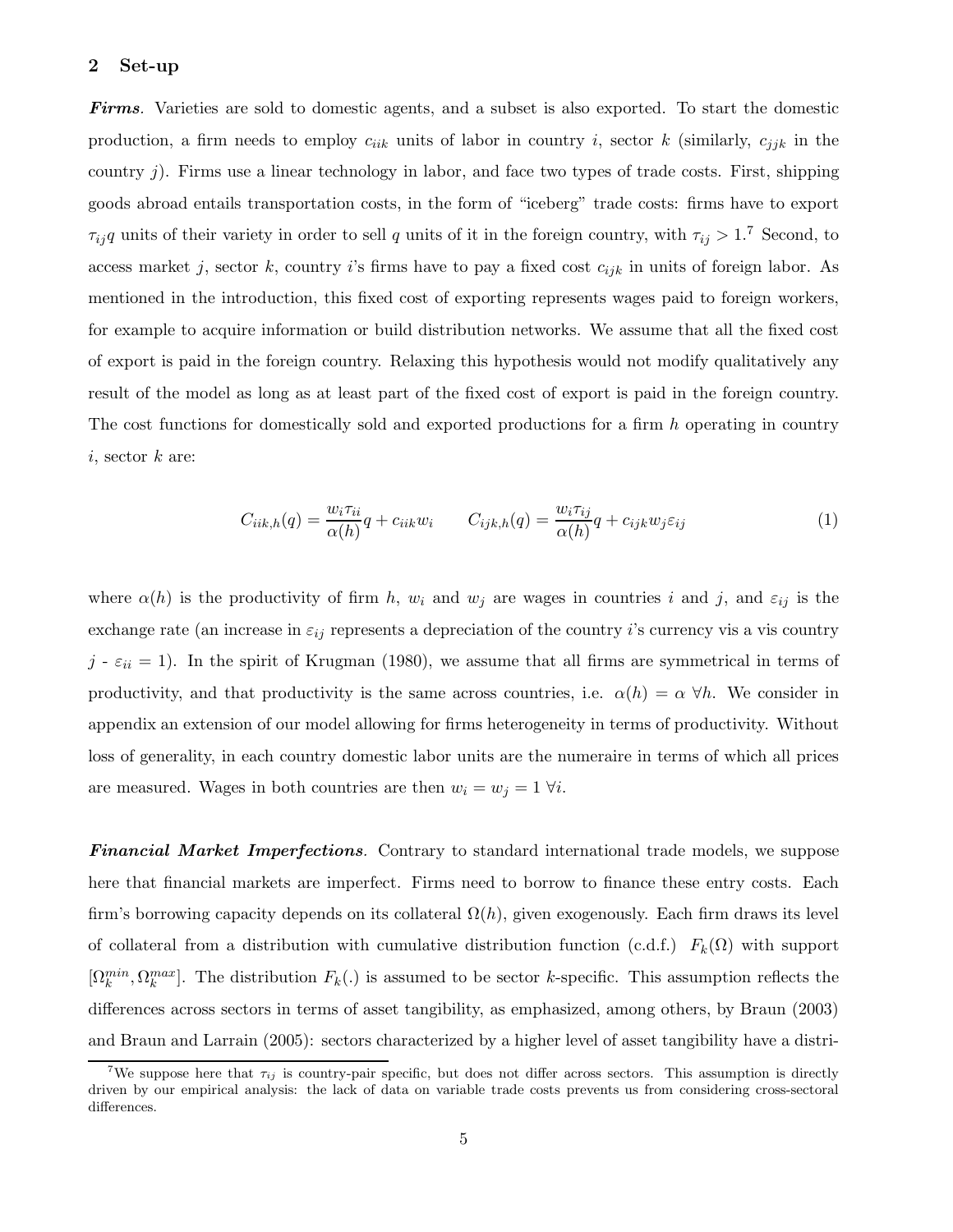bution  $F_k(.)$  concentrated on the high values of collateral.<sup>8</sup> The idea behind this hypothesis is similar to the one developed developed by Rajan and Zingales (1998) to address the issue of sector-specific needs for external finance: asset tangibility has a large technological component, and is therefore a good instrument for ranking the industries' relative availability of tangible assets in every country. Here, we thus assume that industries differ in terms of collateral distribution. Collateral gives access to external finance to firm h: the amount it can borrow is  $\mu_i\Omega(h)$ , with  $\mu_i > 0$  denoting the extent of credit constraints in country i.

Finally, we assume a simplified view of the "original sin" problem: firms can only contract foreigncurrency denominated debt. Here again, assuming that firms borrow in both domestic and foreign currency would make the model more complex without modifying qualitatively the results. Country  $i$ 's firms then face the following borrowing constraint in country j's currency to access the foreign market:

$$
\mu_i \Omega(h) / \varepsilon_{ij} \ge c_{iik} / \varepsilon_{ij} + w_j c_{ijk} \Leftrightarrow \Omega(h) \ge \frac{c_{iik} + \varepsilon_{ij} c_{ijk}}{\mu_i}
$$
 (2)

An exchange rate depreciation, i.e. an increase in  $\varepsilon_{ij}$ , makes more likely the credit constraint to be binding. Note that an implicit assumption in our framework is that financial constraints only affect fixed costs of entry. The following results would be reinforced by the consideration of financial constraints on both marginal and fixed costs, but our goal here is to emphasize the important role of fixed costs of exports in international trade's adjustment. Evidence in line with this assumption has been found by Berman and Hericourt (2008). Our empirical results will also be in line with it.

**Households.** Households consume  $q_k(h)$  units of each variety h of sector k, for all varieties available in the market, and get a utility defined by:

$$
U \equiv \prod_{k=1}^{K} \Big[ \int_0^{n_{ijk}} q_k(h)^{1 - \frac{1}{\sigma_k}} dh + \int_0^{n_{iik}} q_k(h)^{1 - \frac{1}{\sigma_k}} dh \Big]^{(\frac{\sigma_k}{\sigma_k - 1})\beta_k}
$$
(3)

where  $q_k(h)$  denotes consumption of variety h from sector k,  $\sigma_k > 1$  denotes the elasticity of substitution of sector k, and  $\sum_{k=1}^{K} \beta_k = 1$ . The representative household consumes a composite good of all available varieties. The first order conditions leads to the following standard Dixit-Stiglitz demands:

<sup>&</sup>lt;sup>8</sup>i.e. a support defined on higher values of  $\Omega$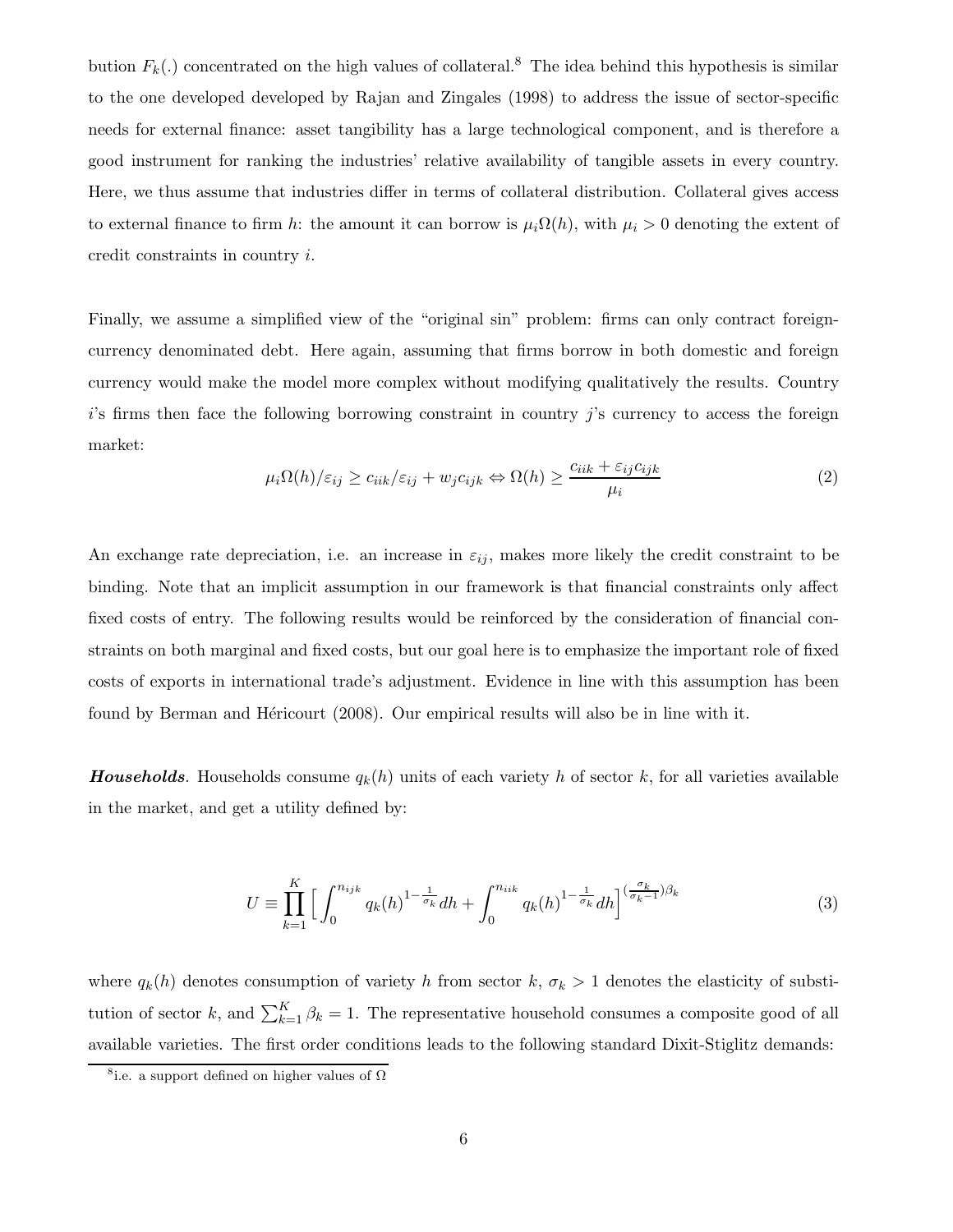$$
q_{ijk}(h) = \beta_k Y_j \frac{[\varepsilon_{ij} p_{ijk}(h)]^{-\sigma_k}}{P_{jk}^{1-\sigma_k}} \qquad \forall i, j
$$
\n
$$
(4)
$$

where  $p_{ijk}(h)$  is the price of a variety produced in country i and sold in country j in sector k by firm h.  $P_{jk}$  is the ideal price index for sector k in country j, defined as follows:

$$
P_{jk} = \left(\int_0^{n_{ijk}} [\varepsilon_{ij} p_{ijk}(h)]^{1-\sigma_k} + \int_0^{n_{jjk}} [p_{jjk}(h)]^{1-\sigma_k} dh\right)^{\frac{1}{1-\sigma_k}}
$$
(5)

**Prices and Profits.** Profit maximization defines optimal prices, which equal marginal costs multiplied by a constant markup:

$$
p_{ijk} = p_{iik}\tau_{ij} = \frac{\sigma_k}{\sigma_k - 1} \frac{\tau_{ij}}{\alpha} \tag{6}
$$

As firms are homogenous in productivity, those prices do not differ across firms. Using equations (6),  $(4)$  and  $(5)$ , we can express the value of total demands from country j of a firm operating in country  $i$ , sector  $k$ :

$$
x_{ijk} = p_{ijk}q_{ijk} = \beta_k Y_j \frac{\varepsilon_{ij}^{\sigma_k} p_{ijk}^{1-\sigma_k}}{P_{jk}^{1-\sigma_k}}
$$
\n
$$
\tag{7}
$$

Export-related operating profits for a firm producing in country  $i$ , sector  $k$  are positive because of monopolistic competition, and can be written as follows:

$$
\Pi_{ijk} = \frac{x_{ijk}}{\sigma_k} = \frac{\beta_k Y_j P_{jk}^{\sigma_k - 1}}{\sigma_k} \left(\frac{\sigma_k}{\sigma_k - 1}\right)^{1 - \sigma_k} \alpha^{\sigma_k - 1} \phi_{ijk} \varepsilon_{ij}^{\sigma_k}
$$
\n(8)

where  $\phi_{ijk} \equiv \tau_{ij}^{1-\sigma_k} \in [0,1]$  denotes the "freeness of trade": the larger  $\phi_{ijk}$ , the freer trade. Note that for the sake of simplicity, we assume zero interest rate. Under Dixit-Stiglitz competition, this operating profit is simply the value of sales divided by  $\sigma_k$ . An increase in  $\varepsilon_{ij}$  positively affects foreign demand and operating profits through a standard pro-competitive effect.

In the next sections, we only consider sector  $k$ ; we thus drop the  $k$  subscript and all sectoral variables will refer to sector  $k$  when there is no ambiguity.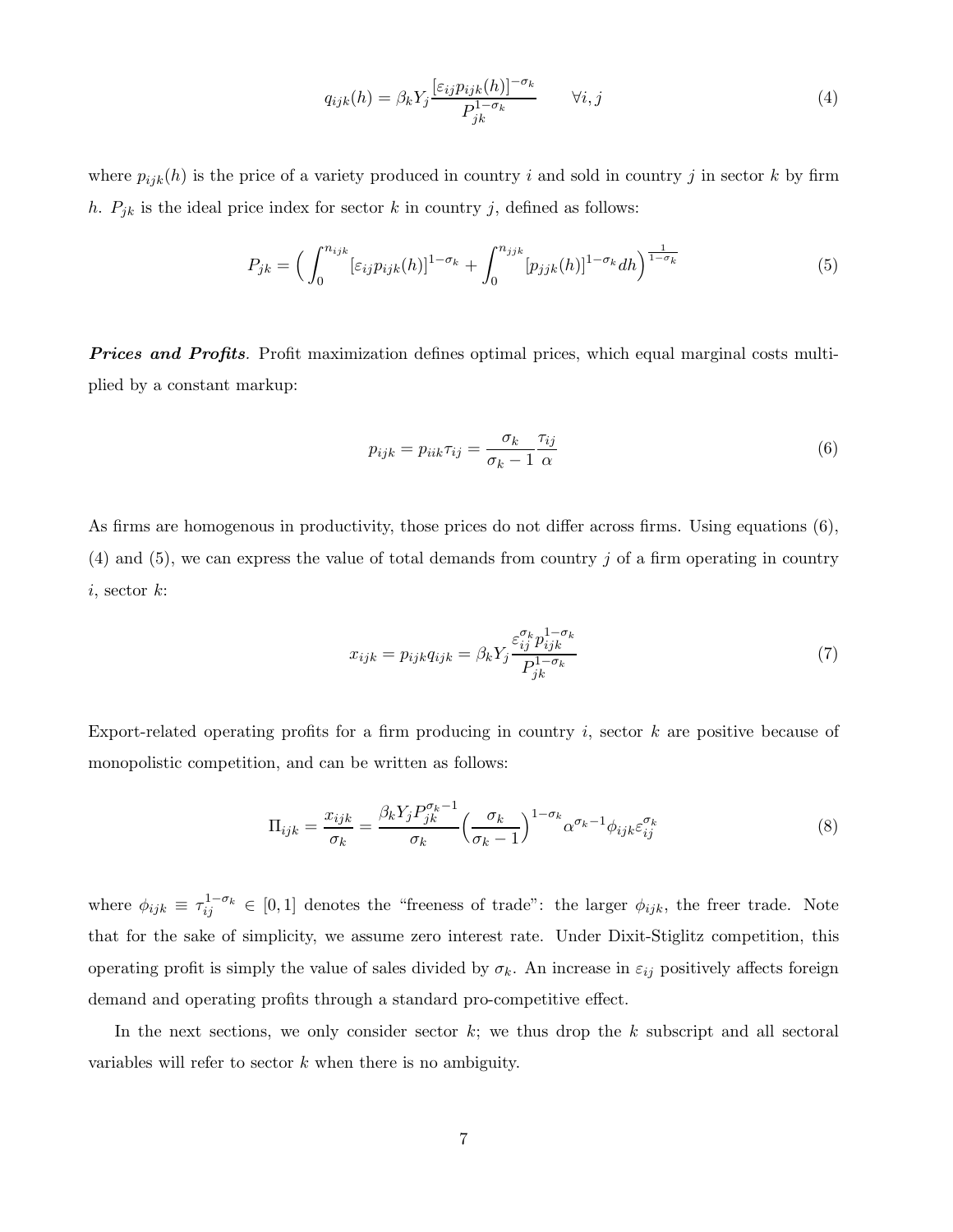#### 3 Financial Market Imperfections, Exchange Rate Movements and Exports

Extensive Margin. In a Krugman (1980) type model of international trade with monopolistic competition, in the absence of financial market imperfection, the number of firms is endogenous and given by the zero-profit conditions:

$$
\Pi_{ij} = c_{ij}\varepsilon_{ij} \qquad \forall i, j \tag{9}
$$

i.e. operating profit on domestic and export markets equals the fixed cost of entry. These zero-profit conditions give the number of domestic producers and exporters in the absence of any financial market imperfection. An increase in  $\varepsilon_{ij}$  has a positive effect on export-related total profits: because of the competitiveness gain of domestic firms with respect to foreign ones, some firms enter, and the number of firms operating increases after an increase in  $\varepsilon_{ij}$  in the absence of financial imperfections. Note that because of the foreign currency denomination of the fixed cost, this effect is lower than in standard models: the pro-competitive gain of the depreciation is dampened by the increase in fixed cost - but the effect is always positive.

Here, in addition to these conditions, the borrowing constraint (2) has to be verified. Only a subset of firms are able to enter the market, this subset of firms depending on the collateral distribution  $F(\Omega)$ and on the extent of borrowing constraints  $\mu_i$ . We can define the threshold of collateral  $\Omega_{ij}$  such as firms are not credit constrained from entering the export market:

$$
\overline{\Omega}_{ij} = \frac{c_{ii} + \varepsilon_{ij} c_{ij}}{\mu_i} \tag{10}
$$

An increase in  $\varepsilon_{ij}$  has a negative effect on borrowing capacity, called the *balance-sheet* effect of the depreciation. Following Chaney (2008), we assume that the total mass of potential entrants (i.e. the mass of firms able to draw a collateral in the distribution) is proportional to the country' size  $Y_i$ . The maximum number of domestic producers and exporters given by the borrowing constraint (10) is:

$$
n_{ij} = Y_i[1 - F(\overline{\Omega}_{ij})]
$$
\n(11)

The final number of firms thus depends both on the zero profit conditions and on the borrowing constraints. More precisely, the zero-profit conditions (9) give a number of firms which prevails in the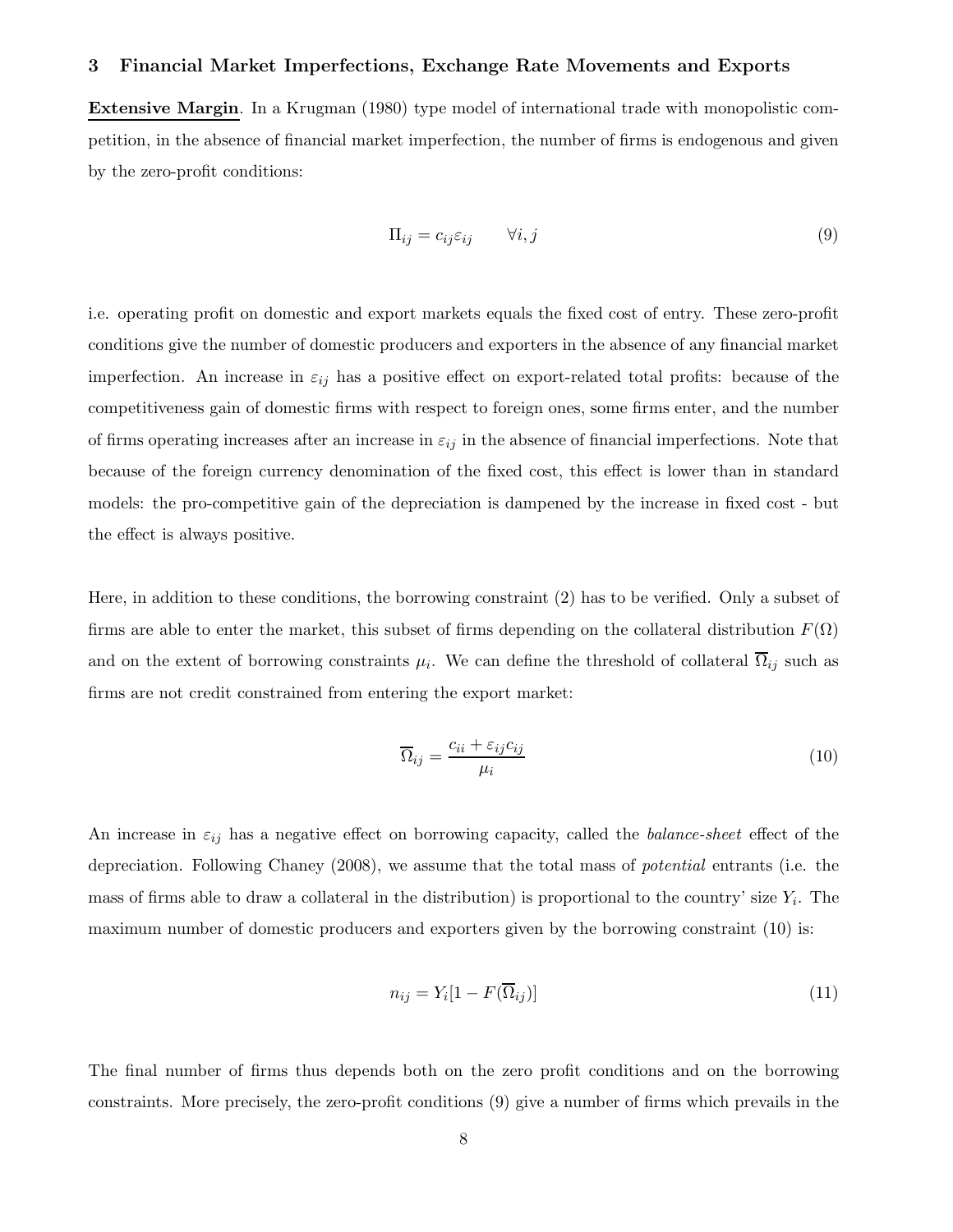- 1. For a sufficiently low level of credit constraints (high  $\mu_i$ ), or a sufficiently low level of exchange rate  $\varepsilon_{ij}$  the number of firms given by (9) is smaller than the number of firms given by the borrowing constraint (11).  $n_{ij}$  is simply determined by the zero-profit condition - as in the Krugman (1980) model.
- 2. Otherwise, if credit constraints are binding, the number of firms given by (9) is larger than the number of firms effectively able to enter the market due to the borrowing constraints (11). The number of firms is thus given by  $(11)$ .

The effect of exchange rate changes on the extensive margin of trade is twofold. In the second case (2), the number of firms simply decreases with  $\varepsilon_{ij}$ : the threshold of collateral  $\overline{\Omega}_{ij}$  increases as the currency depreciates, and the number of exporters decreases. In the first case (1), the depreciation both increases operating profits - inciting entry - and makes the credit constraint more stringent. The number of firms first increases, until some level of  $\varepsilon_{ij}$ , from which the extensive margin starts to decrease because the credit constraint becomes binding. Large increases in  $\varepsilon_{ij}$  are more likely to negatively affect the number of exporters, by making the case (2) more likely to prevail. Then:

**Lemma 1.** Without financial market imperfections  $(\mu_i \to \infty)$ ,  $n_{ij}$  is increasing with  $\varepsilon_{ij}$ . For  $\mu_i$ small enough or  $\varepsilon_{ij}$  large enough, the number of exporters  $n_{ij}$  is decreasing with  $\varepsilon_{ij}$ .

A representation of this result is given in Figure 1. The lower  $\mu_i$ , i.e. the larger credit constraints, the more negative the reaction of the extensive margin of trade to an exchange rate depreciation. For any finite value of  $\mu_i$ , there exists a threshold of depreciation from which the borrowing constraints becomes more stringent than the zero-profit conditions, i.e. from which  $n_{ij}$  decreases. When  $\mu_i$  goes to infinity (perfect financial market case),  $n_{ij}$  is always increasing with  $\varepsilon_{ij}$ .

In the rest of this section, we shall only consider the second case (2) mentioned above, i.e. credit constraints are binding and the number of exporting firms  $n_{ij}$  determined by the free-entry condition is larger than the number of firms determined by the borrowing constraint. As a consequence, the number of firms is directly given by  $(11)$ . The first case  $(1)$  brings the same qualitative results, with more complex expressions.

**Intensive Margin.** The values of individual exports - i.e. the *intensive margin* - is simply given by  $(7)$ , using  $(6)$  and  $(5)$ :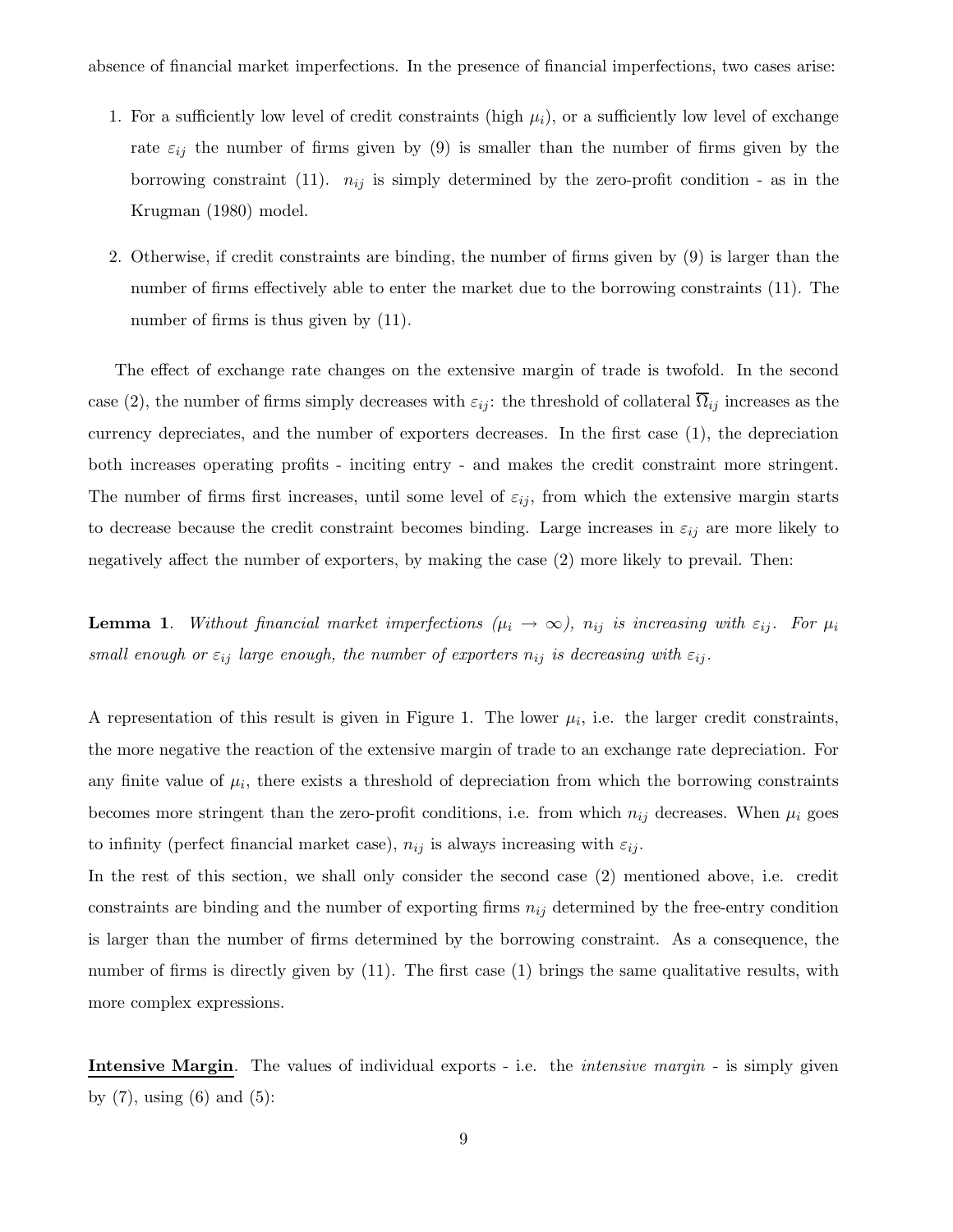

Figure 1: Reaction of the extensive margin of trade to an exchange rate depreciation

$$
x_{ij} = \frac{\beta Y_j \varepsilon_{ij}^{\sigma} \phi_{ij}}{\left(n_{ij} \varepsilon_{ij}^{\sigma-1} \phi_{ij} + n_{jj} \phi_{jj}\right)}
$$
(12)

Differentiating (12) with respect to  $\varepsilon_{ij}$ , taking (11) into account, it can easily be shown that the intensive margin increases with  $\varepsilon_{ij}$ .

 $\text{Lemma \ \~2.} \quad \frac{\partial x_{ij}}{\partial \varepsilon_{ij}}$  $\varepsilon_{ij}$  $\frac{\varepsilon_{ij}}{x_{ij}}>0, \forall \mu_i$ : the intensive margin of trade is increasing with the exchange rate whatever the degree of financial market imperfections.

On the intensive margin, two positive effects are in action. The first is the traditional pro-competitive effect: home varieties become cheaper than foreign ones. The second is due to the decrease in the number of home varieties, which reduces competition and allows each domestic firm to export more. Finally,  $x_{ij}(\varepsilon_{ij})$  is concave, i.e. the elasticity of the intensive margin to exchange rate depreciation becomes less and less positive as  $\varepsilon_{ij}$  increases.

Total Exports. Total exports are the product of both margins of trade:

$$
X_{ij} \equiv x_{ij} n_{ij} = \frac{\beta n_{ij} Y_j \varepsilon_{ij}^{\sigma} \phi_{ij}}{\left(\sum_{k=1}^{N} n_{ik} \varepsilon_{ik}^{\sigma-1} \phi_{ik}\right)}
$$
(13)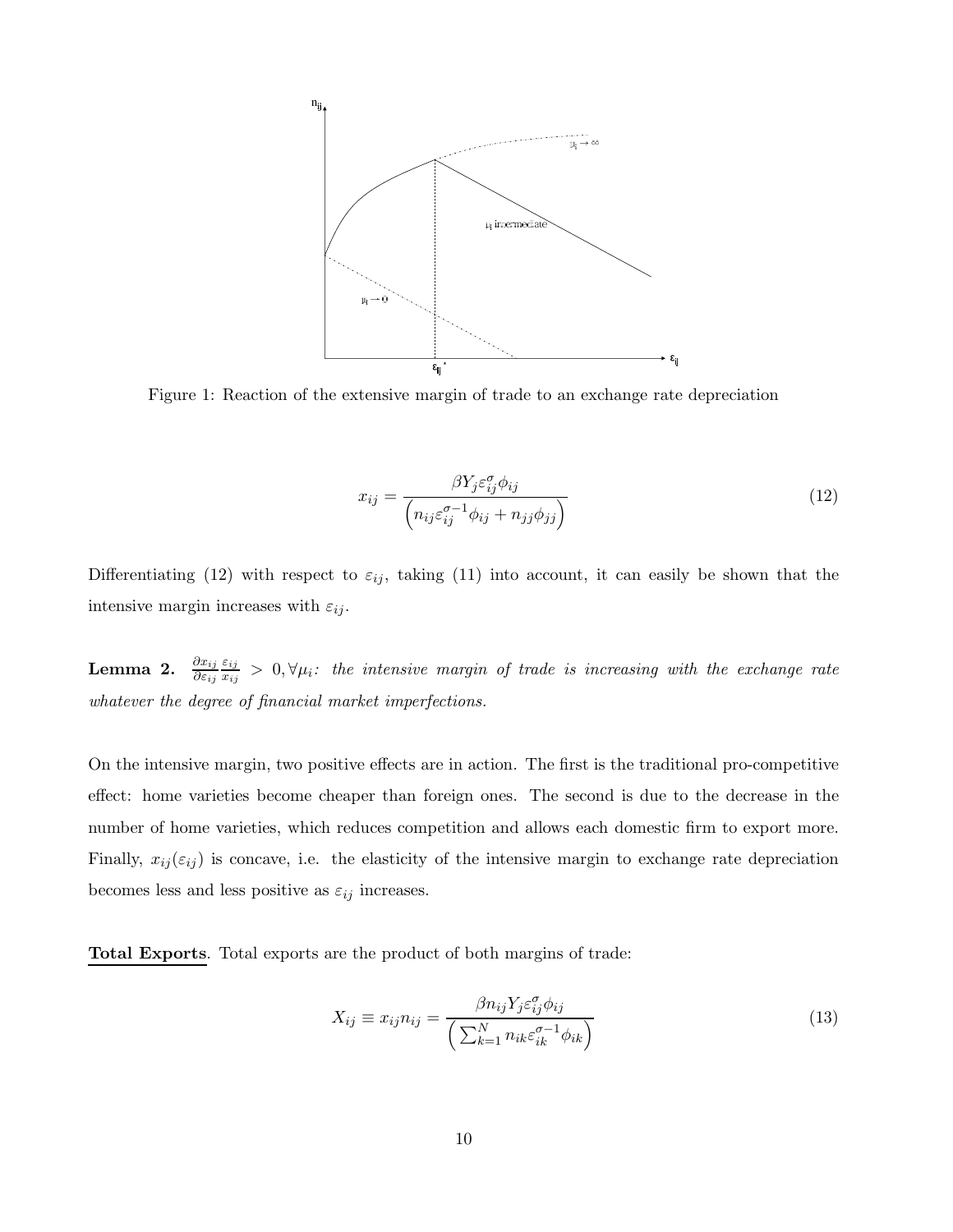The elasticity of total exports to exchange rate variations is simply:

$$
\frac{\partial X_{ij}}{\partial \varepsilon_{ij}} \frac{\varepsilon_{ij}}{X_{ij}} = \frac{\partial x_{ij}}{\partial \varepsilon_{ij}} \frac{\varepsilon_{ij}}{x_{ij}} + \frac{\partial n_{ij}}{\partial \varepsilon_{ij}} \frac{\varepsilon_{ij}}{n_{ij}}
$$
(14)

The first term is increasing with  $\varepsilon_{ij}$ , while the second is decreasing with  $\varepsilon_{ij}$  when the credit constraint is binding. We then find the following testable proposition:

**Testable Proposition 1.** In presence of financial market imperfections, exports can either be increasing or decreasing with  $\varepsilon_{ij}$ .

Interestingly, not all depreciations are the same here: for a given number of exporters, larger depreciations are associated with a lower elasticity of the intensive margin to exchange rate; at the same time, larger depreciations are more likely to decrease the number of firms, as shown in figure 1. More precisely, the study of (14) leads to the following result:

Testable Proposition 2. In presence of financial market imperfections, the impact of an increase in  $\varepsilon_{ij}$  on  $X_{ij}$  is non-linear, with a larger increase in  $\varepsilon_{ij}$  having a more negative impact on total exports.

Currency crises are thus more likely to be associated with larger drops in the number of exporters and with lower exports. The intuition is represented in Figure 2 and already given by equation (14). Depreciation both increases the intensive margin and decreases the extensive margin. In Figure 2 the absolute values of the reactions of both margins of trade are represented. The drop in the number of exporters due to financial imperfections is more likely to overcome the competitiveness effect on the intensive margin for larger values of  $\varepsilon_{ij}$ .

Finally, sector specific elements deeply affect exports' reaction to exchange rate variations. More precisely, it can be shown that:

**Testable Proposition 3.** The effect of  $\varepsilon_{ij}$  on  $X_{ij}$  is:

- (a) Increasing with elasticity of substitution  $(\sigma)$ ;
- (b) Decreasing with fixed costs  $(c_{ij})$ ;
- (c) Increasing with asset tangibility  $(F(\Omega));$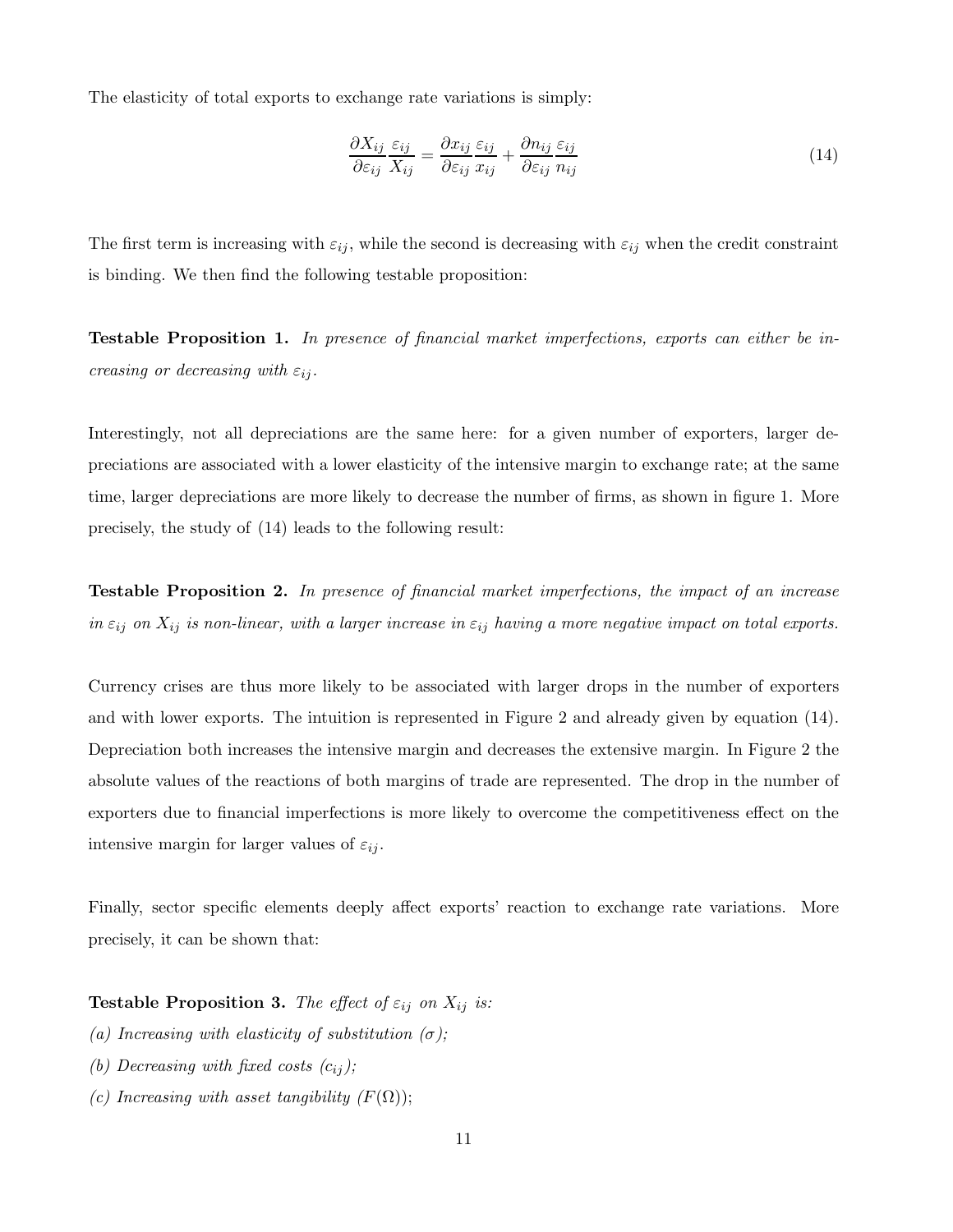

Figure 2: Reactions to exchange rate depreciation of trade margins (left) and total exports (right)

The impact of exchange rate movements is magnified by a high elasticity of substitution because the increase in foreign demand toward home country varieties, i.e. the competitiveness effect is larger when goods are more substitutable (a). On the contrary, larger fixed costs magnify the balance-sheet effect, leading more firms to exit the export market following an exchange rate devaluation (b). Finally, the distribution of collateral matters: if the distribution  $F(.)$  is defined over large values of  $\Omega$ , the balance-sheet effect will be dampened (c). More generally, a sectoral differentiation of trade flows may allow us to understand the way in which countries' specialization affects their reaction to currency crises. In appendix 1 we calibrate the model for different values of these parameters. The impact of the exchange rate on total exports crucially depends on those parameters, which can reverse the response to an exchange rate devaluation, and in particular to large exchange rate shocks.

#### 4 Sunk costs, foreign currency borrowing and the Long-Run impact of crises

The above intuitions are based on a static framework, where firms pay a fixed cost of export, but where there is no difference between sunk and fixed costs. The difference between the short and the long run effects of crises may be important as well. We discuss in this section the long-run impact of currency crises on exports.

Assume that firms have to pay a sunk cost to enter the export market for the first time, and a maintenance cost to remain an exporter in each subsequent period. These fixed costs, as previously, are financed through foreign currency denominated debt. In that case, a permanent decrease in the exchange rate (a currency crisis) that happens after a firm's entry will have two effects: (i) a com-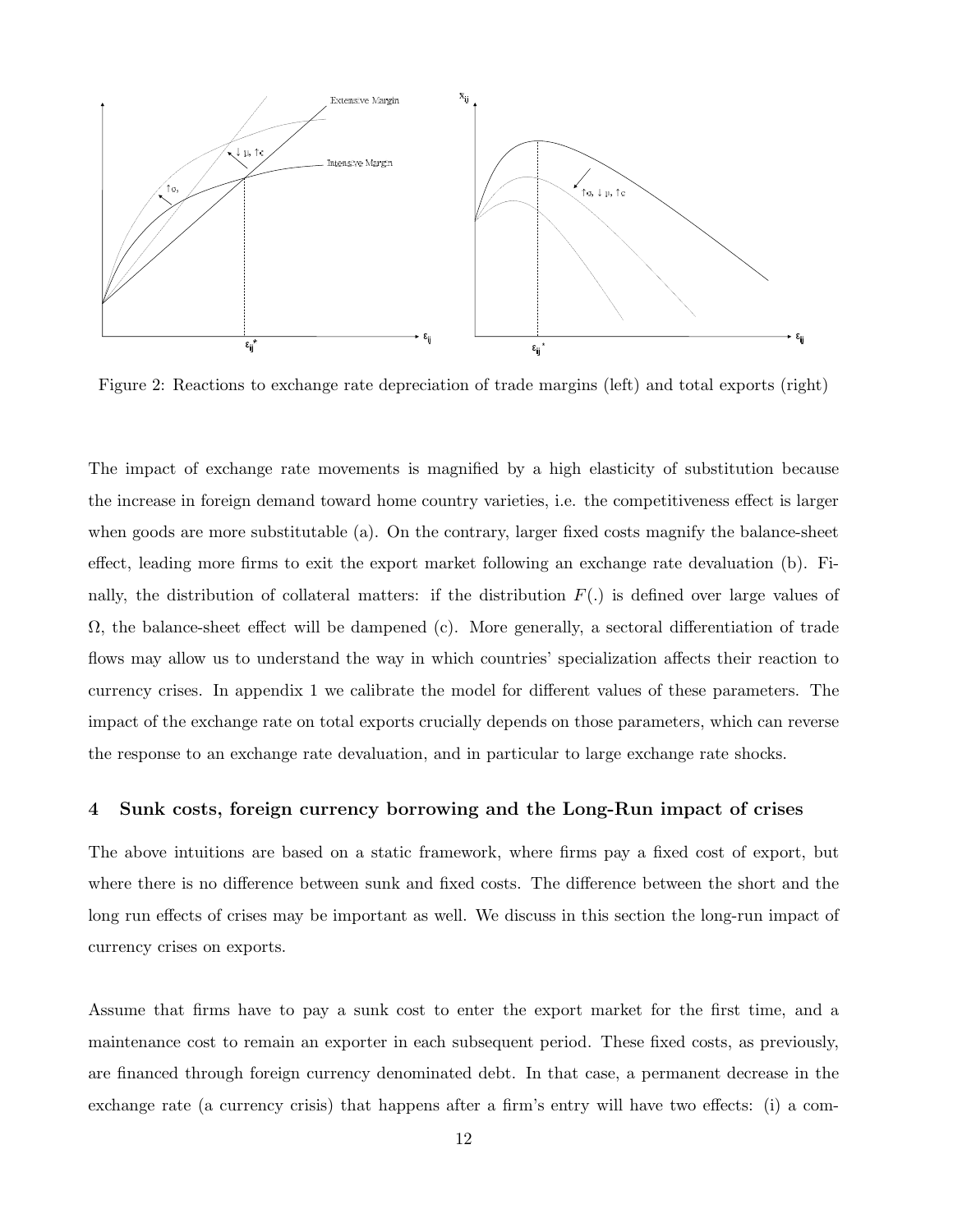petitiveness effect which increases the firm's expected profits, thus generating entry incentives; (ii) a balance-sheet effect, i.e. an increase in the amount of debt repayments, that increases the firm's default and exit probability. For sufficiently large devaluations, the increase in debt repayment will be too strong, so that the firm will default on its debt, this in turn generating in the subsequent period increasing financing difficulties, both because of the lower exchange rate level that increases the borrowing constraints and because of increasing interest rates charged by financial intermediaries due to the previous default. Once they have been forced to exit, and provided that the exchange rate does not return to its pre-crisis level, firms' may not re-enter, as borrowing conditions may be less favorable than before the devaluation. Therefore, both the number of exporters and total exports may be negatively and persistently affected by a currency crisis.

Interestingly, this non-linear effect of exchange rate shocks may be reinforced by the consideration of elements outside the model. In particular, the existence of incomplete pass-through (due to pricing-tomarket behavior, staggered price contracts or distribution costs<sup>9</sup>) may limit the competitiveness effect in the short-run, while leaving unchanged the balance-sheet effect. Large exchange rate shocks may exacerbate the gap between the lack of pro-competitive effect and the increase in foreign-denominated debt, and generate an important fall in the extensive margin in the following periods. In the aftermath of the crisis, the coexistence of balance-sheet problems and sunk costs of exports can thus lastingly decrease the number of exporting firms and have a persistent effect on the level of exports. We will test in the empirical part the following proposition:

**Testable Proposition 4.** Large increases in  $\varepsilon_{ij}$  have a negative and persistent impact on exports, especially when firms are more indebted in foreign currency.

Interestingly, this intuition leads to the exact opposite result of Baldwin and Krugman (1989). According to these authors, when financial markets are perfect, only large devaluations generate a sufficient pro-competitive effect to incite entry and increase exports. Here, when firms borrow in foreign currency under credit constraints, the increase in debt repayment generates financing difficulties in the following period and forces some firms to exit the export market: exports decrease and do not increase as long as the exchange rate remains below its pre-crisis level. This is especially the case when the devaluation is large. This effect should be magnified in sectors associated with a low elasticity of substitution, in which the pro-competitive effect should be lower, and thus more likely to be overcome by the balance-sheet effect. In the same way, sectors in which fixed costs of exports are high and asset

 $9$ See, among many others, Corsetti and Dedola (2005), Cook and Devereux (2006) or Devereux *et al.* (2004).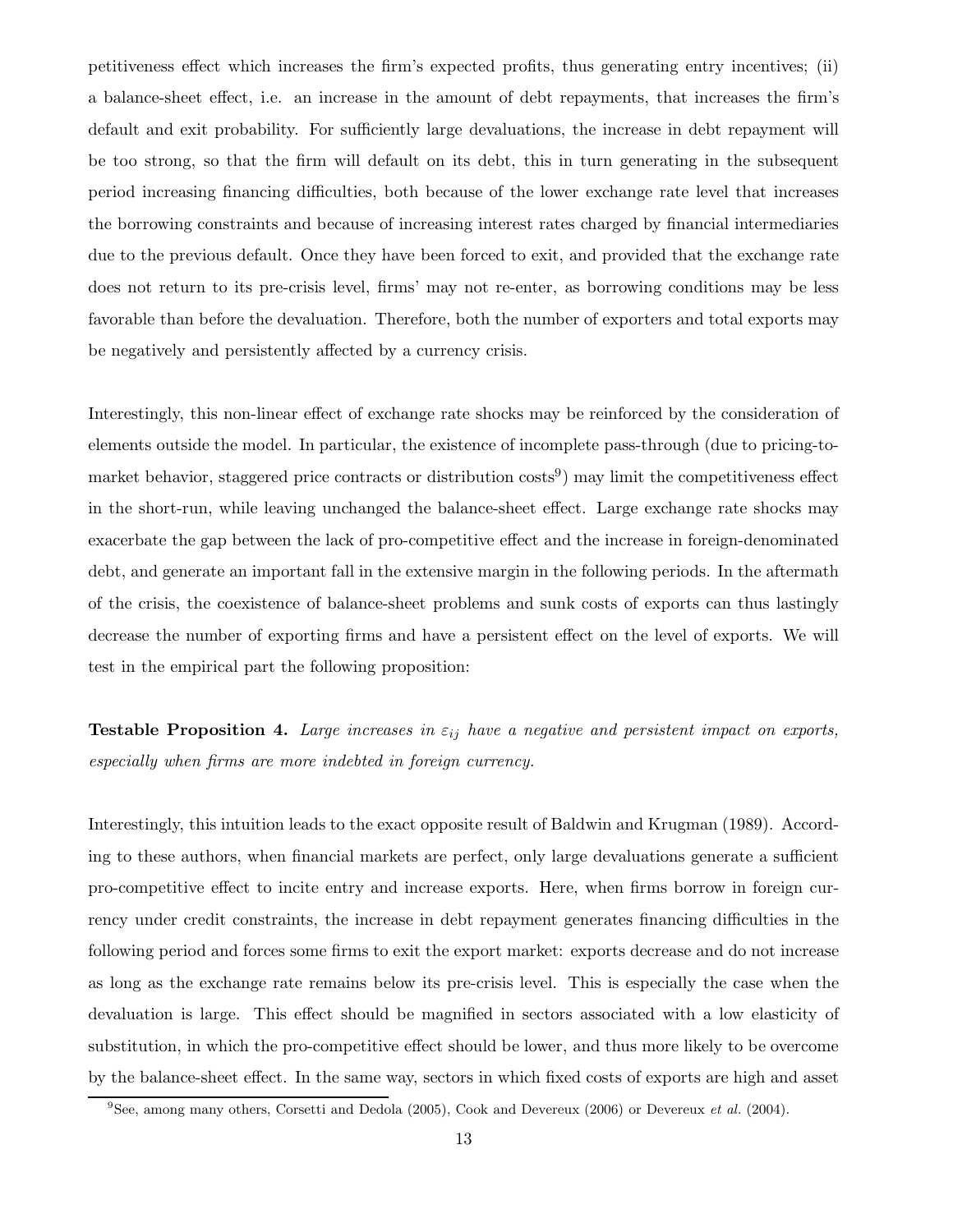tangibility is low are more likely to endure long-lasting drops in exports following a currency crisis because of the large balance-sheet effect.

## 5 Imports

This simple model enlightens how high fixed export costs and financial market imperfections can interact with exchange rate movements to create non-conventional effects on international trade. Exports and imports are considered in a symmetrical way. Their reactions may however be distinct if fixed trade costs are mainly supported by exporters. In that case, the above-mentioned balance-sheet effects may only be relevant for the financing of export activities, whereas the effect of foreign currency borrowing on imports is likely to be smaller since the fixed costs associated with this activity are lower. The reaction of imports should then mainly depend on the (negative) pro-competitive effect, and be more transitory than the reaction of exports. In the next empirical section we test the relevance of the balance-sheet effect on both exports and imports. Our results support both the view that balancesheet effects are relevant because of the existence of fixed costs, and that imports are less dependent on such fixed costs.

## 6 Summary

Table 1 summarizes the different channels through which trade may be affected by currency crises and the financial or sectoral elements that may magnify or reduce their impact. The impact of currency crises on imports is unambiguously predicted to be negative. Exports can either increase or decrease after a currency crisis. To assess the relevance of the different channels, one needs to take into account firms' borrowing behavior and their sectoral specialization, because differences in the levels of fixed costs, asset tangibility and elasticities of substitution can magnify one channel or the other. Also, a larger sectoral need for external finance (as defined by Rajan and Zingales, 1998) may magnify the balance-sheet effect of crises, since in the aftermath of a currency devaluation borrowing difficulties should be more salient in these sectors. All these elements interact with each other: the level of fixed costs influences the impact of crises in sectors characterized by a low asset tangibility ; the share of foreign denominated debt has a larger impact on the export reaction of industries using a large amount of external finance. Hence, a sectoral differentiation of trade flows allows us to discriminate among the different channels through which currency crises are transmitted to international trade.

Finally, all these effects presuppose that a currency crisis indeed leads to a currency devaluation, and most of them implicitly suppose that a nominal devaluation turns into a real devaluation. The first assumption is actually not systematically true, because a currency can be successfully defended after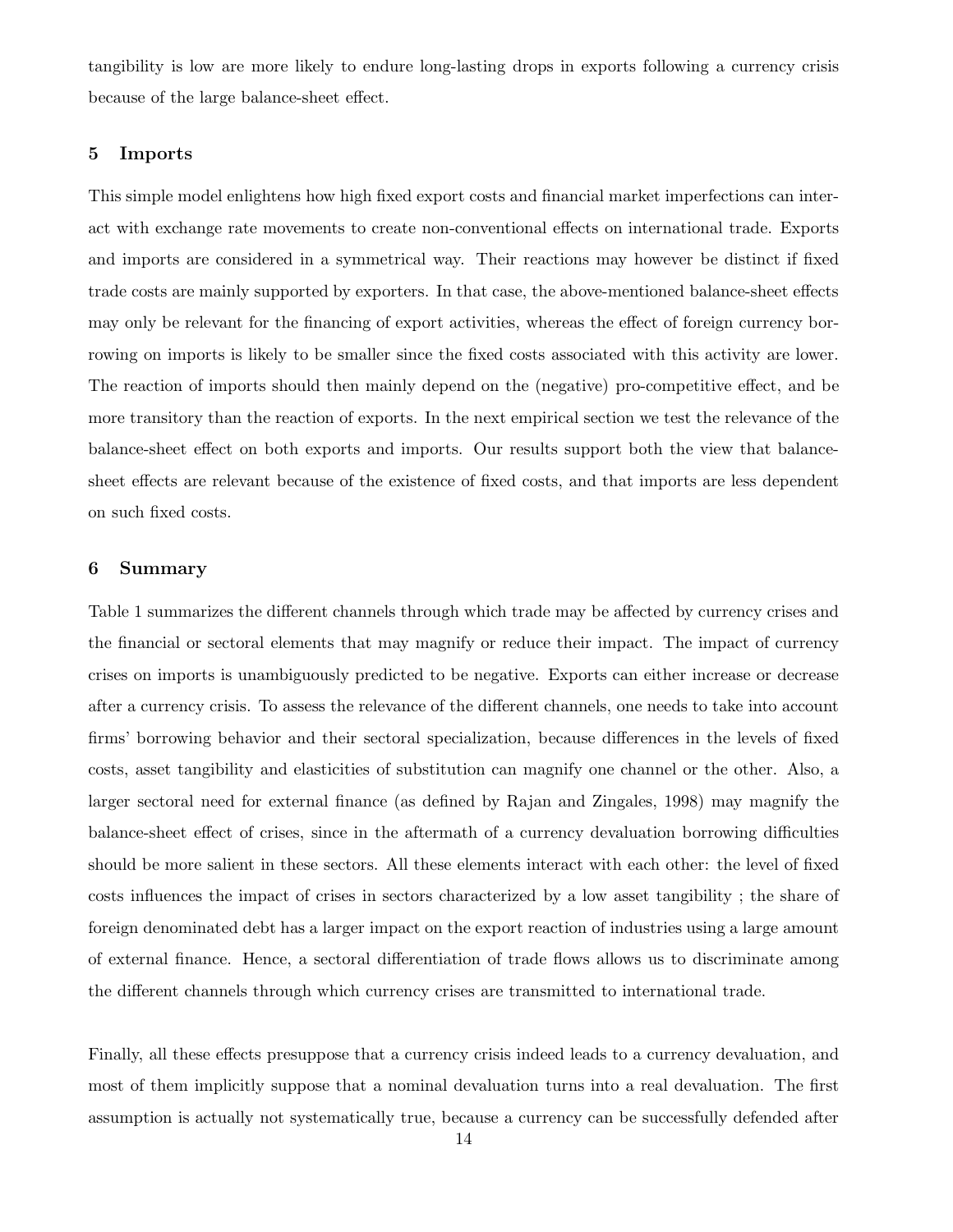|                                                                                                 | <b>Exports</b> | Imports |
|-------------------------------------------------------------------------------------------------|----------------|---------|
| <b>Currency Crisis</b>                                                                          |                |         |
| Competitiveness<br>Balance-sheet                                                                | $^{+}$         |         |
| Total Effect                                                                                    | $\ddot{?}$     |         |
| Magnification                                                                                   |                |         |
| Fixed Costs<br>Elasticity of Substitution<br>Asset Tangibility<br>External Financial Dependence |                |         |

Table 1: Currency Crises and Trade: channels of transmission

a speculative attack by a variation in the interest rate or international reserves. However, empirically, most of currency crises leads to a currency devaluation<sup>10</sup>. In the same way, empirical evidence shows that only a small share of nominal devaluations after currency crises are transmitted to domestic prices.<sup>11</sup>

<sup>&</sup>lt;sup>10</sup> According to Eichengreen and Bordo (2002), only 11% of the 128 crises they registered between 1980 and 1998 did not lead to a devaluation.

 $11$ Goldfajn and Werlang (2000) have shown that less than 20% of the currency devaluation was reflected in the inflation rate 12 months after the 1997 Asian crisis.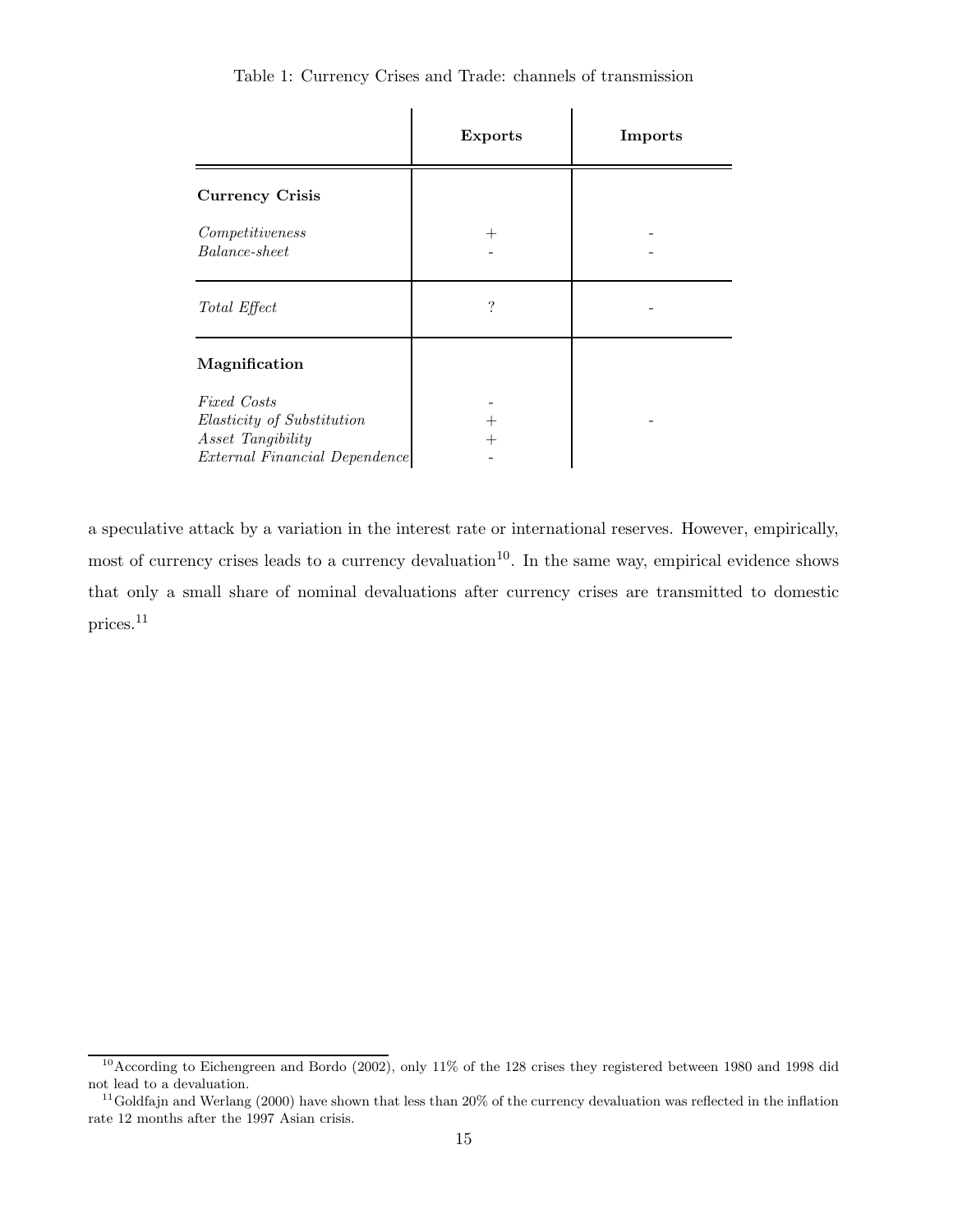# III Empirical Methodology

As mentioned above, total bilateral exports simply equal the product of the intensive and extensive margins of trade, i.e. export per firm multiplied by the number of exporters. Using equations (13), we get:

$$
X_{ijk} \equiv n_{ijk} \times x_{ijk} = n_{ijk} (\tau_{ij})^{1-\sigma_k} (P_{jk})^{\sigma_k - 1} \left(\frac{p_{iik}}{\varepsilon_{ij}}\right)^{1-\sigma_k} Y_{jk}
$$
(15)

Following Head and Mayer (2000), taking the ratio of  $X_{ijk}$  over  $X_{jjk}$ , country's j imports from itself<sup>12</sup> in sector k, we are left with the relative number of firms and relative costs in i and j:

$$
\frac{X_{ijk}}{X_{jjk}} = \frac{n_{ijk}}{n_{jjk}} \left(\frac{\tau_{ij}}{\tau_{jj}}\right)^{1-\sigma_k} \left(\frac{\varepsilon_{ij}p_{jjk}}{p_{iik}}\right)^{\sigma_k - 1}
$$
\n(16)

The main reason for relying on this specification is that the prices indexes disappear from the equation. As suggested by Anderson and Van Wincoop (2003), the impossibility of observing those price indexes (or multilateral resistance indexes) can be solved empirically by introducing country fixed effects. However, whereas this methodology is consistent for cross-section estimations, it is not able to capture the variations in the price indexes, which may be large in a panel estimation with a sufficiently long time dimension. The use of the Head and Mayer's (2000) type of specification solves this problem.

From equation (11), the number of exporters is given by  $Y_i(1 - F_k(c_{ijk} \varepsilon_{ij}/\mu_i))$ . The number of country j's domestic producers in sector k,  $n_{jjk}$ , is positively related to country j's size  $Y_j$ , inversely related to the level of financial market imperfections, but does not depend on the exchange rate's level. We finally get:

$$
\frac{X_{ijk}}{X_{jjk}} = \left(\frac{Y_i}{Y_j}\right) \left(\frac{\tau_{ij}}{\tau_{jj}}\right)^{1-\sigma_k} \left(\frac{\varepsilon_{ij}p_{jjk}}{p_{iik}}\right)^{\sigma_k-1} \left(\frac{1-F_k(c_{jjk}/\mu_j)}{1-F_k[(c_{iik}+c_{ijk}\varepsilon_{ij})/\mu_i]}\right)
$$
(17)

The last term of equation  $(17)$  gives the impact of a currency crisis in countries i, and more precisely on the extensive margin of trade through the balance-sheet effect, which does not come from the competitiveness effect, and which is captured by the real exchange rate term. As mentioned before, the negativeness of this impact is increasing with the extent of foreign currency borrowing, with the level of fixed costs and the lack of asset tangibility. Elasticity of substitution magnifies the competitiveness effect, i.e. the role of relative prices. As mentioned before, we expect large exchange rate devaluations

<sup>12</sup>i.e. total domestic production minus exports.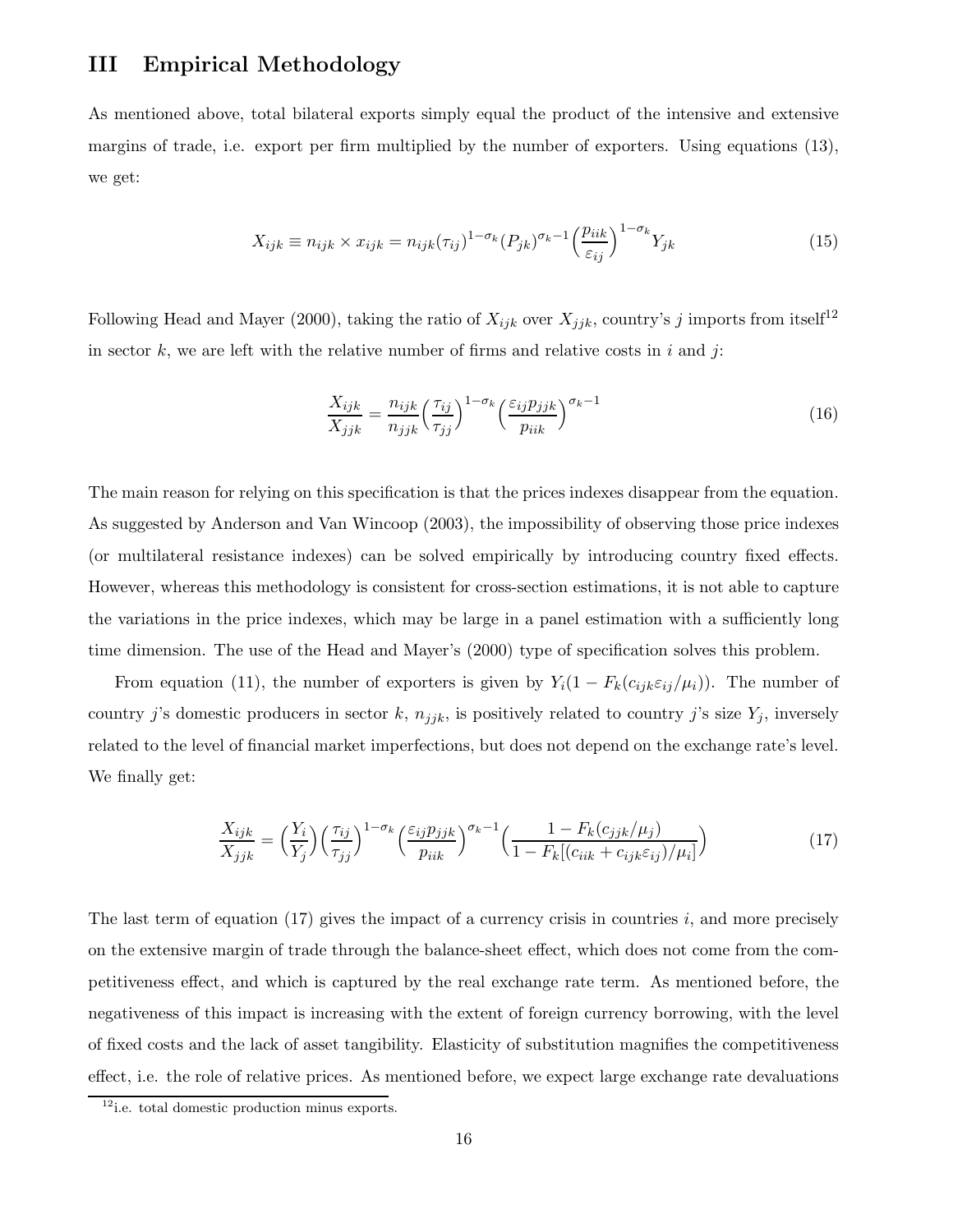to have a more negative impact than smaller variations.

#### Basic specification

In logarithms, our basic specification takes the form of a traditional gravity-like equation augmented with crisis dummies:

$$
\log\left(\frac{X_{ijk,t}}{X_{jjk,t}}\right) = \alpha_1 + \alpha_2 \log\left(\frac{Y_{i,t}}{Y_{j,t}}\right) + \alpha_3 \log\left(\frac{\varepsilon_{ij}p_{jjk,t}}{p_{iik,t}}\right) + \sum_{m=-2}^{7} \beta_m CC_{i,t-m} + \sum_{m=-2}^{7} \gamma_m CC_{j,t-m}
$$

$$
+ \sum_{m=-2}^{7} \delta_m BC_{i,t-m} + \sum_{m=-2}^{7} \theta_m BC_{j,t-m} + \eta_{ijk} + \xi_t + \nu_{ijk,t} \tag{18}
$$

where  $CC_{i,tt}$  is a a binary variable which equals 1 when country i experienced a currency crisis at year t. The competitiveness effect is captured by  $\frac{\varepsilon_{ij,t}p_{jjk,t}}{p_{iik,t}}$ , while  $CC_{i,t}$  represents the balance-sheet effect of large devaluations.<sup>13</sup>

To assess the impact of crises on imports, we introduce currency crisis dummies for the importer country  $(CC_{j,t})$ ; we also control for the occurrence of banking crises in exporter  $(BC_{i,t})$  and importer countries  $(BC_{i,t})$ . All crisis variables are introduced with several lags in order to test the long-run impact of such events on trade as evoked in the previous section.  $\xi_t$  is a full set of year dummies, and  $\eta_{ijk}$  represents fixed effects specific to the pair of countries ij and to the sector k. We thus use a panel, within specification. This allows us to control for bilateral trade costs  $\tau_{ij}$ ; moreover, the inclusion of fixed effects is useful for other reasons, linked to the relationship between crises and trade. We come back to this issue at the end of the section. Finally, we estimate this equation at the sectoral level in order to assess the role of the magnification channels mentioned before.

We expect the signs of  $\alpha_2$  and  $\alpha_3$  to be positive: bilateral exports increase with relative production and the inverse of the real exchange rate (pro-competitive effect). We introduce two leads and seven lags of the crisis dummies into the equation in order to test the long-run or delayed impact of crises on trade. The number of lags is chosen mainly to keep a significant number of crises in the sample: the inclusion of a larger number of lags prevents the crises of the late nineties to be on the estimations. Nevertheless, we present robustness checks in the appendix that show that our results remain qualitatively unchanged when we modify the number of lags. Finally, it seems necessary to

 $13$ Note that, as explained in more details in the next section, the currency crisis term is computed using the exchange rate with respect to the US Dollar, whereas the real exchange rate is bilateral. The latter thus captures the competitiveness effect, while the former represents the effect of foreign currency borrowing.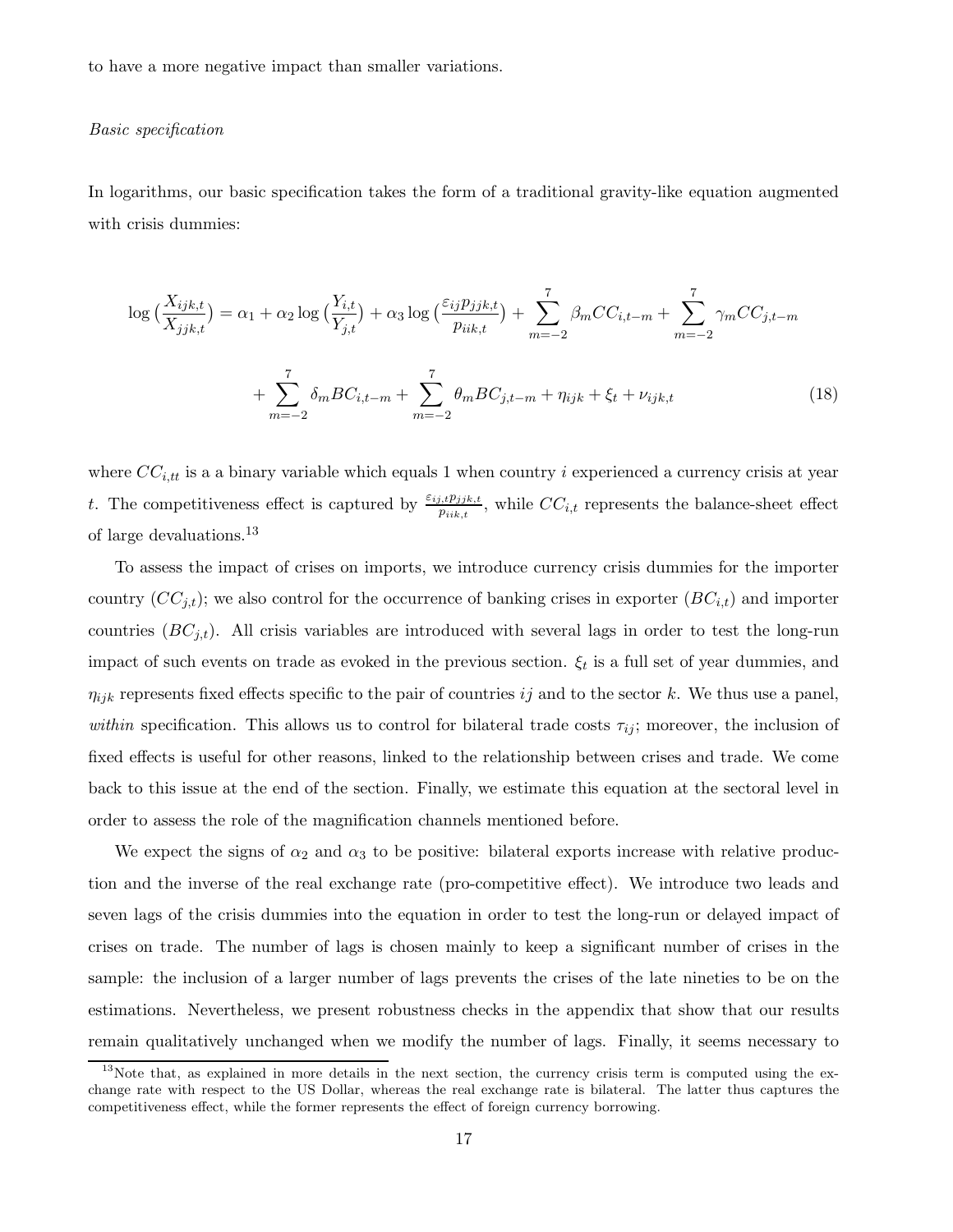include banking crisis dummies into this specification because both events are often closely related<sup>14</sup>, although they theoretically lead to very distinct effects. Banking crises are likely to be followed by important financing difficulties that may have a negative impact on trade.

The inclusion in the specification of relative prices / real exchange rate allows us to capture the competitiveness effect. We estimate the above equation with and without including this variable. When we exclude it, the  $\beta_m$ , i.e. the coefficient on the currency crisis variable for the exporter, can be either positive or negative. The inclusion of the real exchange rate is intended to decrease the estimated value of these coefficients. The  $\gamma_m$  are theoretically negative for all lags, reflecting the negative effect of currency crises on imports. They are expected to be more negative when prices are excluded. Finally, the relative sizes of the estimated  $\beta_m$  and  $\gamma_m$  delivers insights about the persistence of the reactions of exports and imports to currency crises.

#### Channels of Transmission

The estimation of equation (18) tests the total effect of currency crises on trade, which we expect to be negative. However, it does not allow to draw any conclusion on the precise channels of transmission underlying this effect, i.e. whether it comes from the combination of financial market imperfections and fixed costs of export. The theoretical section highlighted the fact that the relevance of both channels - the competitiveness and the balance-sheet channels - may differ across countries (depending on the extent of foreign currency borrowing) and across sectors (depending on the levels of elasticity of substitution, fixed costs, asset tangibility and external financial dependence). To disentangle the impacts of each channels, we thus introduce interaction terms into the basic equation between our variables of interest and financial imperfections or sectoral characteristics. The second estimated specification will take the form:

$$
\log\left(\frac{X_{ijk,t}}{X_{iik,t}}\right) = \alpha_1 + \alpha_2 \log\left(\frac{Y_{jk,t}}{Y_{ik,t}}\right) + \sum_{m=0}^{n} \pi_m \log\left(\frac{\varepsilon_{ij} p_{jjk,t-m}}{p_{iik,t-m}}\right) + \sum_{m=0}^{n} \beta_m CC_{i,t-m} + \sum_{m=0}^{n} \gamma_m CC_{j,t-m}
$$

$$
+ \sum_{m=0}^{n} \delta_m BC_{i,t-m} + \sum_{m=0}^{n} \theta_m BC_{j,t-m} + \sum_{m=0}^{n} \omega_m FCB_{i,t} * CC_{i,t-m} + \sum_{m=0}^{n} \kappa_m FCB_{j,t} * CC_{j,t-m}
$$

$$
+ \sum_{m=0}^{n} \tau_m \log(\sigma_k) * \log\left(\frac{\varepsilon_{ij,t-m} p_{jjk,t-m}}{p_{iik,t-m}}\right) + \sum_{m=0}^{n} \phi_m Spec_k * CC_{i,t-m} + \eta_{ijk} + \xi_t + \rho_{ij,t} \tag{19}
$$

<sup>&</sup>lt;sup>14</sup>See for example Kaminsky and Reinhart (1999) and the literature on twin crises.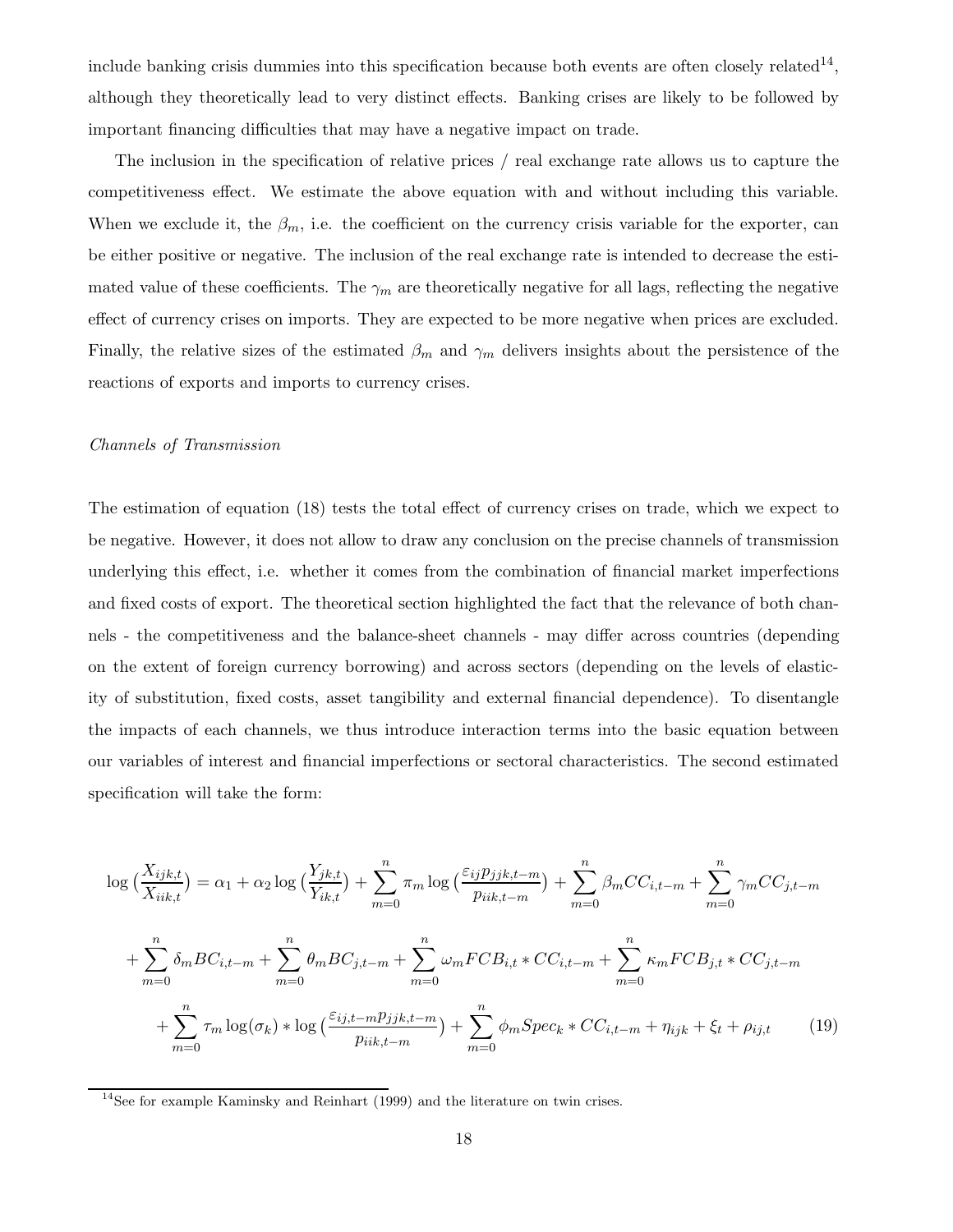where  $FCB_{i,t}$  denotes Foreign Currency Borrowing in country i at year t,  $\sigma_k$  the elasticity of substitution and  $Spec_k$  either fixed costs, asset tangibility or the financial dependence of sector k. As argued before, we expect currency crises to have a more negative impact when firms' foreign currency borrowing is large  $(\omega_m, \kappa_m < 0)$  because of negative balance-sheet effects. The estimated coefficient on exports should be larger than the one on imports because of the potentially higher fixed costs associated with the export activity  $(\omega_m > \kappa_m)$ . The balance-sheet effects are expected to be magnified by greater financial dependence or higher fixed costs ( $\phi_m < 0$ ), and elasticity of substitution is expected to magnify the competitiveness channel  $(\tau_m > 0)$ .

#### Econometric Issues

Different simultaneity and reverse causality biases may arise when considering the impact of currency crises on trade. First, both trade flows and the probability of a crisis may be affected by external, time-specific shocks - for example commodity prices shocks or US interest rate variations. The inclusion of year dummies in the equation is therefore crucial. Second, some simultaneity problems may be present because of crisis contagion. The use of a gravity-like framework allows us to take this issue into account: the inclusion of the importer crisis dummies captures the decline in trade in the exporting country due to the devaluation of its partner's currency. This contagion issue is even more important when trade is naturally high between the two countries. Introducing country-pair specific effects into the equation solves this problem. There only remain the problems of the country-time specific factors that may affect both trade and the likelihood of crises, and the fact that the level of trade itself should influence the probability of occurrence of crises through trade balance and international reserves. To take the first issue into account, we include in the last set of estimations country-time dummies to check the robustness of our results. These effects cannot be included in the other specifications, in which our variables of interest are country-time specific too. The reverse causality problem is harder to take into account because of the lack of good instruments - variables correlated with currency crises which are not affected by trade. Here again, the use of a gravity equation reduces the problem: it seems less likely that sectoral bilateral trade influences the likelihood of currency crises than total trade. All sectoral bilateral trade levels have to decrease in order to have an impact on trade balance and on currency crises. Moreover, we introduce into the equation leads terms of the currency crisis dummies, which capture the pre-crisis level of bilateral trade.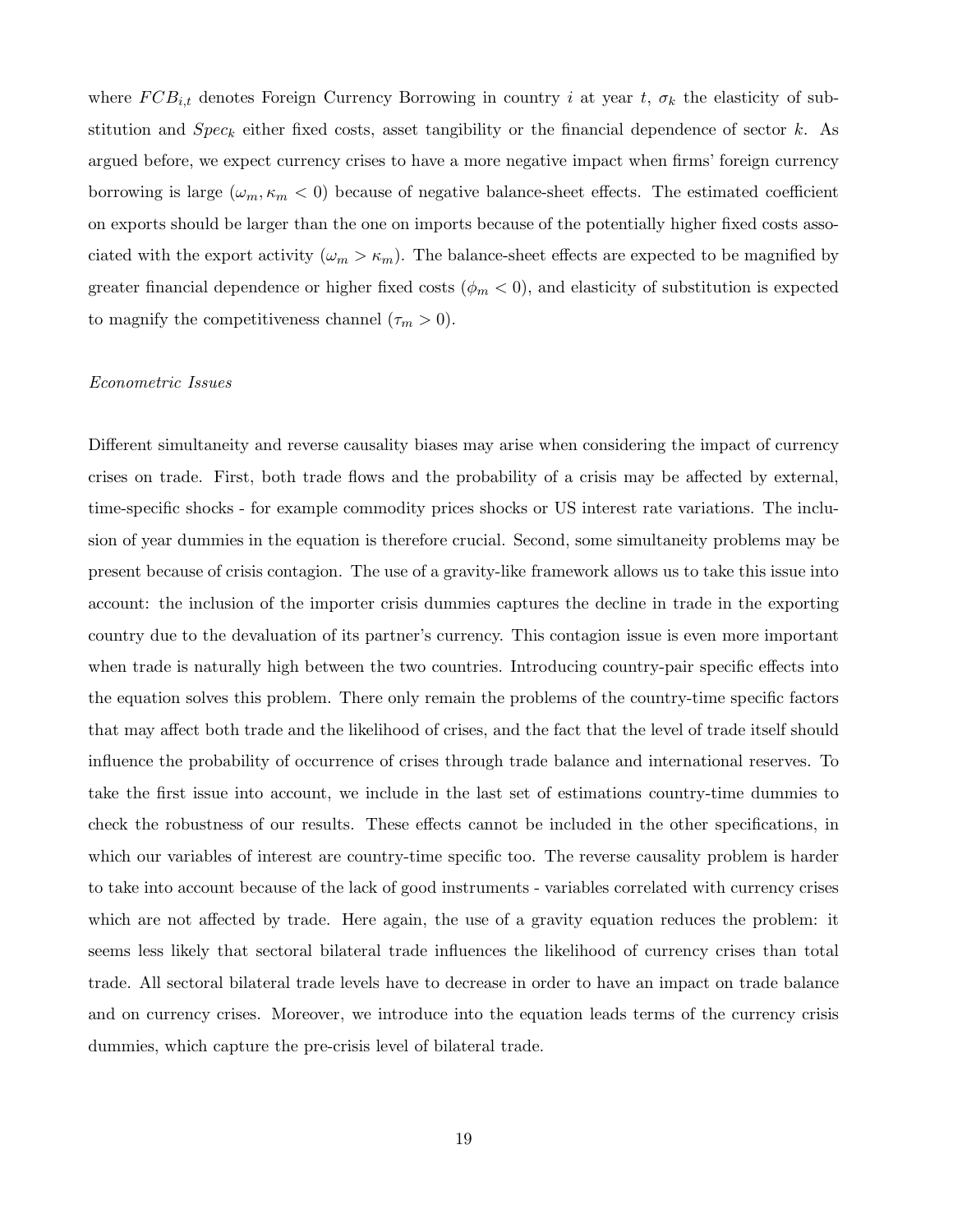# IV Data

#### Gravity Variables

We use a large sectoral database of bilateral trade which combines COMTRADE and CEPII data for bilateral trade and UNIDO data for production, for 26 ISIC 3-digit industries between 1976 and 2002. The relative prices are captured by the price levels of GDP; the data comes from the Penn World Tables v.6.1.<sup>15</sup>

#### Financial Crises

The simplest way to identify currency crises has been proposed by Frankel and Rose (1996): they define a currency crash as a large change in the nominal exchange rate (25 percent) that is also accompanied by substantial increase in the rate of change of the nominal depreciation (10 percent). As we already mentioned, most often, speculative attacks have been resolved through a devaluation of the currency or its flotation. Nevertheless, it seems necessary to take into account the possibility of currency defenses by central banks through contractionary monetary policies or the selling of foreign exchange reserves. The most common way to put together these elements is to compute a "foreign exchange market pressure" index. This is the method used in most studies that deal with currency crises. The computed index takes into account both exchange rate and international reserves variations:<sup>16</sup> it is a weighted average of these two indicators with weights such that the two components have equal sample volatility.<sup>17</sup> Large positive readings of this index indicate speculative attacks.<sup>18</sup> The problem with this approach is the definition of the threshold above which we consider that the index indicates a crisis. Kaminsky and Reinhart (2000) use a value of three standard deviations above the mean; for Eichengreen and Bordo (2002), a crisis is said to occur when this index exceeds one and a half standard deviations above its mean. The identification of crises is dependent on this choice, so it seems necessary to control the empirical results by using different thresholds.

We have constructed different indexes of currency crises using both Frankel and Rose's (1996) method and the "foreign exchange market pressure" one, with two different thresholds. In the next estimations we use an index of currency crisis computed as exchange rate market pressure as in

<sup>&</sup>lt;sup>15</sup>A more detailed description of the trade, production and prices database is available on the CEPII's website, at the following address: http://www.cepii.fr/francgraph/bdd/TradeProd.htm.

 $^{16}$ It is often difficult to introduce interest rates because of lack of data. Moreover, using a large sample of developed and developing countries, Kraay (2003) has shown that interest rates have generally been ineffective in defending currencies during speculative attacks.

<sup>&</sup>lt;sup>17</sup>This weighting scheme prevents the much greater volatility in the exchange rate from dominating the crisis measure. <sup>18</sup>See for example Kaminsky and Reinhart (2000), Hong and Tornell (2005), Eichengreen and Bordo (2000) or Eichengreen et al. (1996) for details about the computation.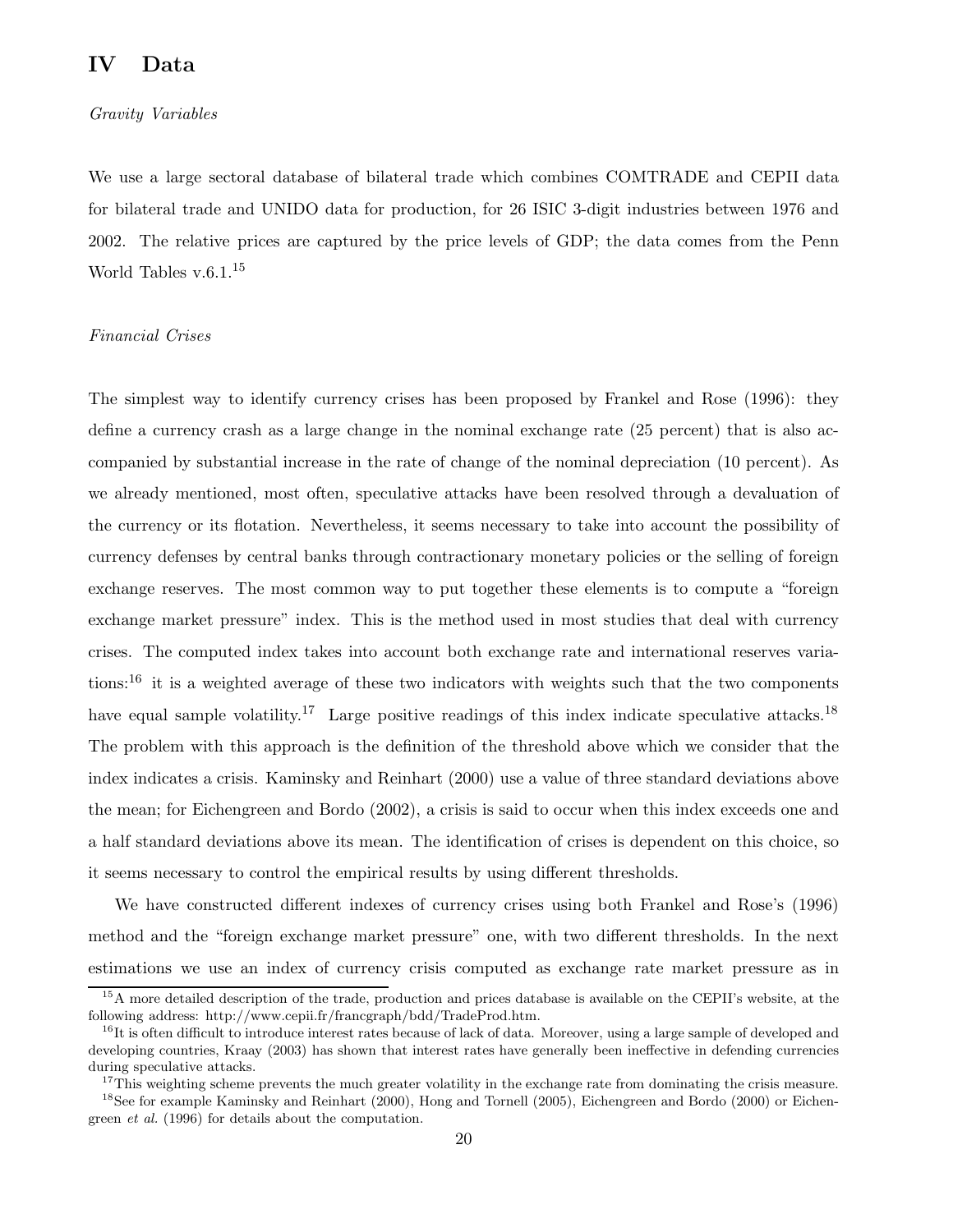Eichengreen and Bordo (2002). Robustness checks have been made to check the results with the other indexes.

Finally, to control for the occurrence of banking crises, we use the Caprio and Klingebiel (2002) data. Their list of banking crises is highly consistent with previous studies, and includes a sizeable number of countries and years. Moreover, they provide a description of each crisis and a distinction between small - "borderline" - and large - "systemic" - crises.

#### Channels of Transmission

Foreign currency borrowing. We use different measures to assess the impact of foreign currency borrowing. The first is constructed from the WBES (World Bank) data, a firm-level survey that covers more than 10, 000 firms in 80 countries, and contains for each firm the share of foreign debt over total debt. For each country, an average index of firms' currency borrowing is computed. The results of our computations are reported in the appendix. As the WBES contains information on small and medium firms, which have restricted access to foreign financial markets, it seems logical to find small shares of foreign borrowing. Nevertheless, the ranking of the different countries is found to be consistent with empirical observations (the level of foreign borrowing in Argentina, a highly "dollarized" economy, is much higher than the share of industrialized countries).

The WBES data is only available for the year 2000 - so we implicitly suppose here that this element relies on financial imperfections that are country-specific, and has an important structural component. It seems however unlikely that the level of dollarization has not evolved over time, in particular during a change of currency regime (Martinez and Werner, 2002). To ensure the robustness of our results, we use two alternative, time-varying measures. The first comes from the Inter-American Development Bank and covers 10 Latin American countries over the period 1990-2002. It has been constructed from a panel of Latin-American listed companies. For more details on this data, see Kamil (2004). The second measure has be constructed by Carlos Arteta<sup>19</sup>, and contains data on deposit money banks' foreign-currency-denominated credit to the resident private sector for 40 developing and transition economies. Depending on the country, the data either come from the International Financial Statistics (IMF) or Central Banks. For more information on this dataset, see Arteta (2005) or Arteta (2003). Both databases provide time-varying measures of foreign currency borrowing, but the information is either available for a small number of countries (IADB data) or for a small number of years (Arteta's data). To keep a maximum of observations in our sample, we chose to present the results using the three measures. Table 5 (Appendix) summarizes the results obtained for two selected indicators of

<sup>19</sup>We are grateful to Carlos Arteta for sharing this database.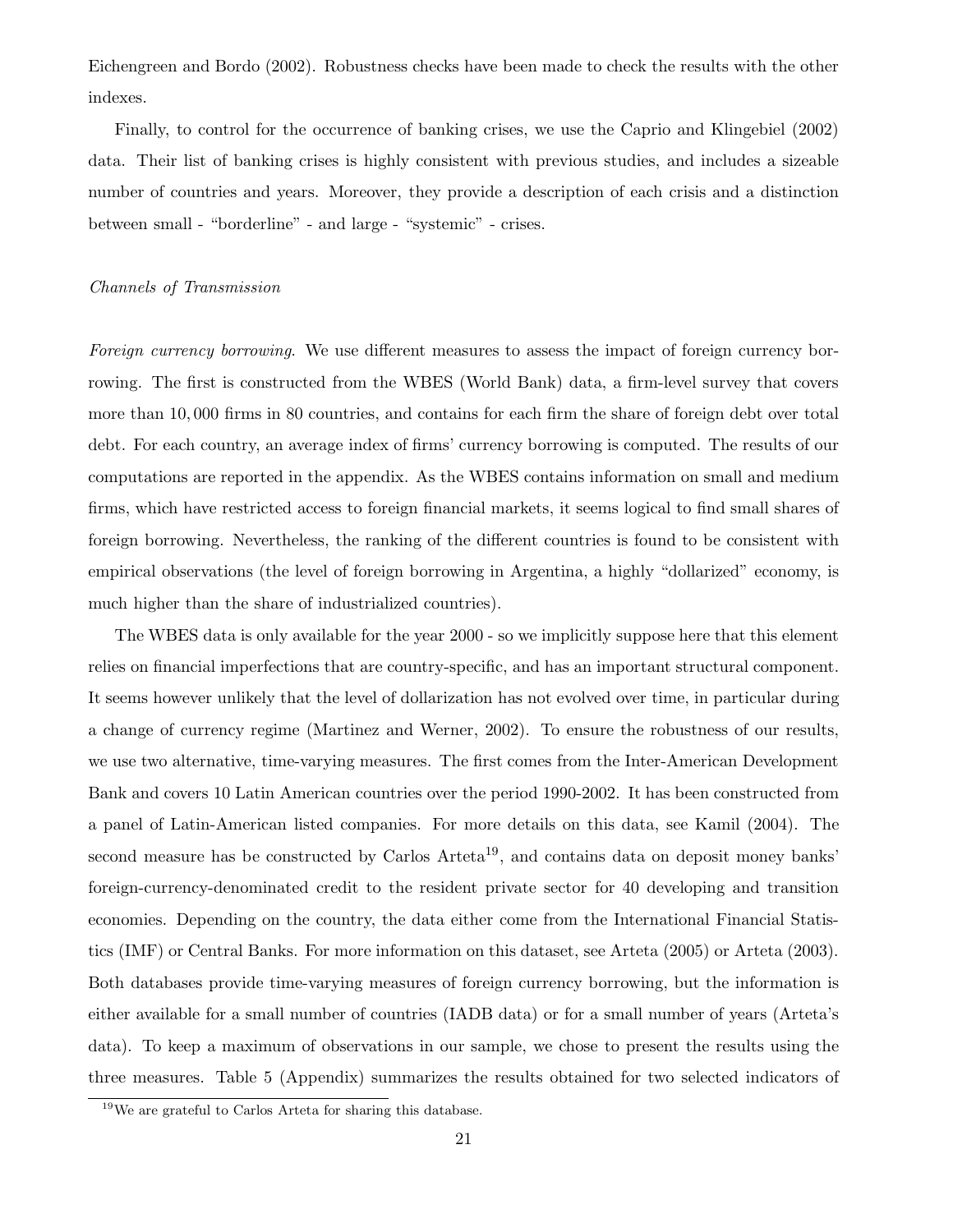financial crises, and for the first measure of foreign currency borrowing.

Sectoral Data. Finally, we use different sectoral data to test the interaction between currency crises, country specialization and international trade. We first consider the role of elasticity of substitution by using the Broda and Weinstein's (2004) estimates. Sectoral asset tangibility comes from Braun (2003), and represents, for each sector "natural availability of assets that serve well at protecting outside investors in an incomplete contracting setting".<sup>20</sup> Finally, the data on external financial dependence comes from Rajan and Zingales (1998); external dependence is defined by these authors as the "share of capital expenditures that are not financed by cash flow from operations". As emphasized by Braun (2003) and Rajan and Zingales (1998), both asset tangibility and external financial dependence are expected to have a large technological component. Therefore, the constructed variable is a good instrument for ranking the industries' relative availability of tangible assets and need for external finance in every country. Sectoral data on elasticity of substitution, asset tangibility and external financial dependence are given in Table 6 (Appendix).

Fixed costs. We use two different proxies for fixed costs. The first is a country-specific proxy coming from the Doing Business Database (World Bank) and consists in the ranking of the destination country in terms of "Trading Across Borders". More precisely, it summarizes different custom procedures, including the number of documents required, number of days, and cost to export to this country. Our second proxy is the Rauch (1999) classification of traded goods. In this classification, goods are separated into three categories: homogenous, reference prices and differentiated. One can expect a larger fixed export cost for differentiated goods because an exporter specialized in very differentiated goods may face larger costs linked to the research for trading partners, marketing or publicity.

Put together, our database covers 32 countries and 27 3-digits ISIC sectors over the period 1976- 2002.

 $^{20}$ More precisely, at the firm level, it represents the sum of net property, plant and equipment divided by the book value of assets.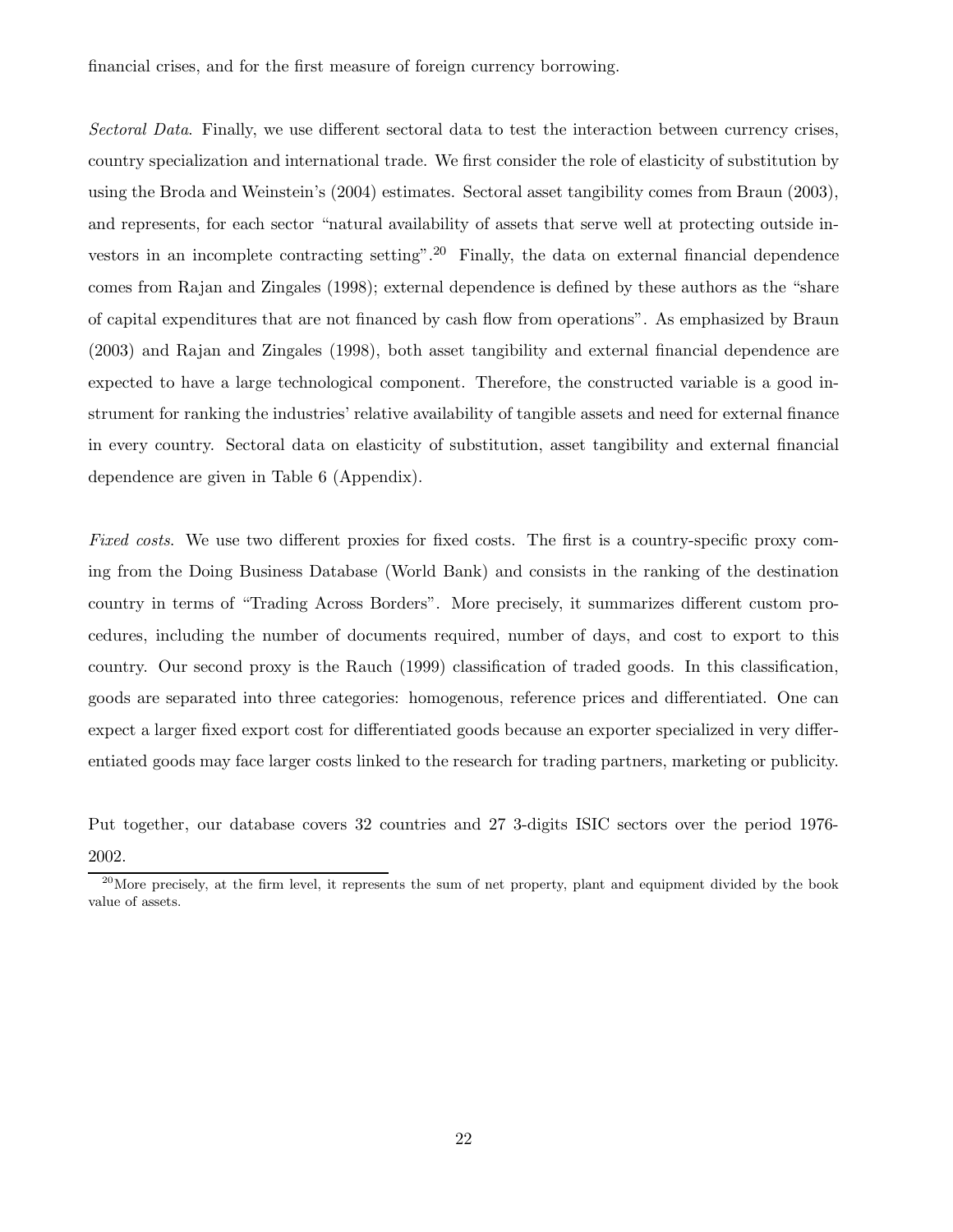# V Results

## 1 Overall Impact

Table 2 summarizes the impact of currency crises on trade during the year of the crisis and the following one. In these estimations we use a broad definition of currency crises<sup>21</sup> and we consider only systemic banking crises as listed by Caprio and Klingebiel (2003). The detailed list of these events is given in the appendix. The first part of the table presents the gravity variables coefficients, and the second part the impact of currency crises. In columns (A) to (E) we include exporter and importer dummies and estimate our basic specification with panel random effects, controlling for country-pair characteristics. The traditional control variables are included: bilateral distance, contiguity, free trade agreement, colonial relationship and common language between countries  $i$  and  $j$ . The data comes from the CEPII and Rose (2005). Column (F) presents our preferred specification, with fixed effects.

Gravity variables are highly significant and have the expected signs, and the estimated coefficients are in line with the results found by previous studies.<sup>22</sup> The impact of crises on both exports and imports is negative and significant when real exchange is included in the estimations (columns (C), (D) and (F)). The reaction of imports is more negative than that of exports. When the real exchange rate is excluded (column  $(E)$ ), its effect on bilateral exports in the year that follows the event becomes insignificant. This suggests that - at least in the short-run - the competitiveness effect is not sufficiently important to generate a beneficial impact on the level of exports, i.e. that the other channels (and in particular the balance-sheet channel) are strong enough to cancel the benefits of the currency devaluation. On the import side, the currency crisis coefficients decrease when relative prices are excluded. Finally, as expected, the inclusion of year dummies significantly decreases the negative impact of crises on both exports and imports, but the effect remains significant. These results are robust to the use of different estimation techniques<sup>23</sup> and definitions of currency crises.

 $21$ More precisely, a currency crisis is said to occur when the exchange market pressure index exceeds 1.5 standard deviations above its mean.

 $^{22}\rm{See}$  for example Mayer and Zignago (2005).

<sup>&</sup>lt;sup>23</sup> Panel Fixed and Random effects are presented here. The use of a left-censored Tobit estimation, which aims at taking into account the important number of zero values of sectoral bilateral trade flows dependent variable in our sample, leads to the same results, which are available upon request.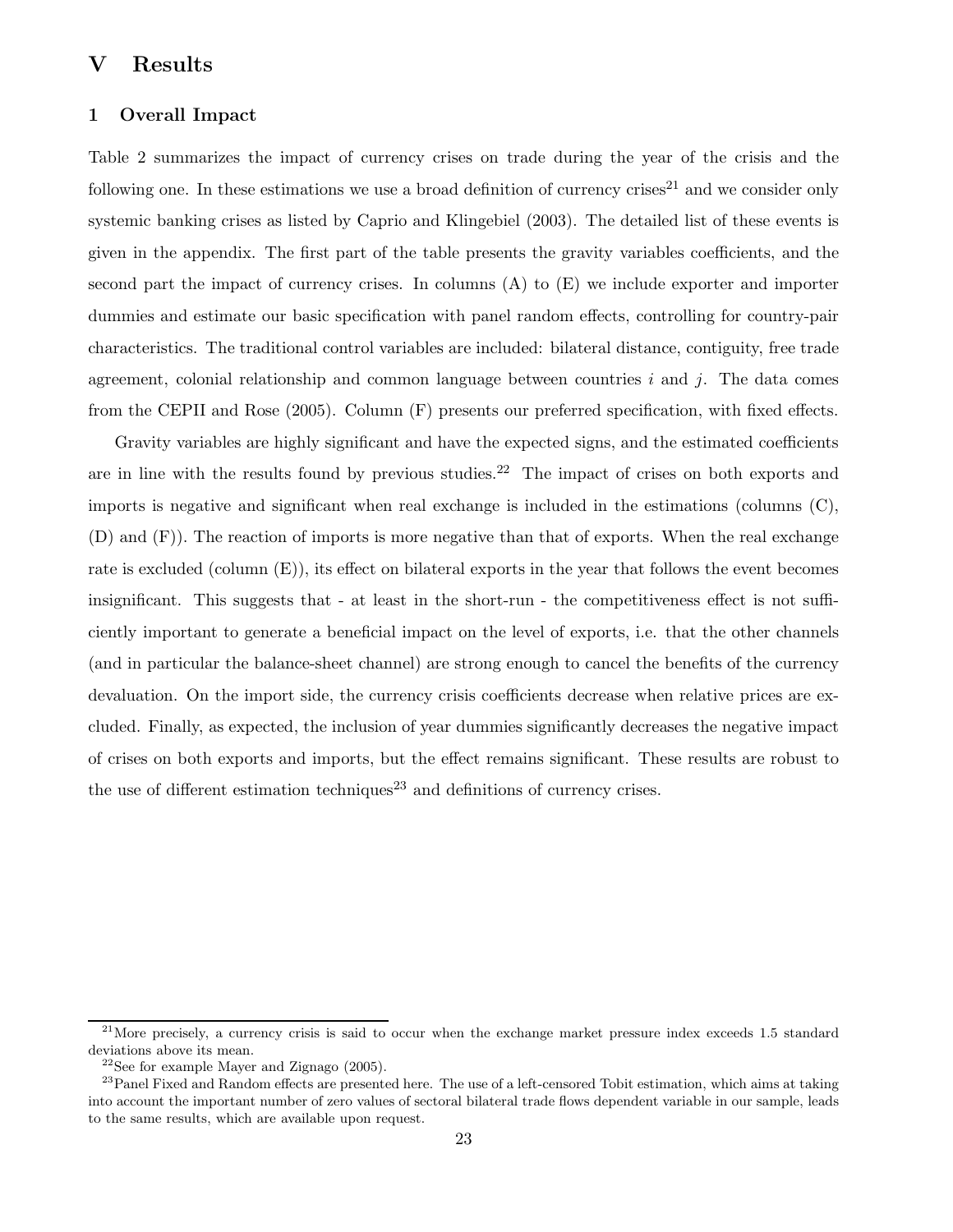|                                   |                       |                        | Dependent Variable : Relative Trade |                              |                       |                         |
|-----------------------------------|-----------------------|------------------------|-------------------------------------|------------------------------|-----------------------|-------------------------|
|                                   | (A)                   | (B)                    | (C)                                 | (D)                          | (E)                   | (F)                     |
| <b>Gravity Variables</b>          |                       |                        |                                     |                              |                       |                         |
| Relative Production               | $0.550^a$<br>(0.007)  | $0.531^{a}$<br>(0.007) | $0.550^{a}$<br>(0.007)              | $0.531^{a}$<br>(0.007)       | $0.514^a$<br>(0.007)  | $0.520^{a}$<br>(0.007)  |
| Real Exchange Rate                | $0.529^a$<br>(0.011)  | $0.542^a$<br>(0.010)   | $0.534^a$<br>(0.011)                | $0.541^a$<br>(0.010)         |                       | $0.538^a$<br>(0.010)    |
| Relative Distance                 | $-1.193^a$<br>(0.019) | $-1.294^a$<br>(0.019)  | $-1.197^a$<br>(0.019)               | $-1.294^a$<br>(0.019)        | $-1.297^a$<br>(0.019) |                         |
| Contiguity                        | $0.345^a$<br>(0.069)  | $0.436^a$<br>(0.069)   | $0.350^a$<br>(0.069)                | $0.437^a$<br>(0.069)         | $0.429^a$<br>(0.068)  |                         |
| Free Trade Agreements             | $0.568^a$<br>(0.021)  | $-0.009$<br>(0.022)    | $0.531^a$<br>(0.021)                | $-0.021$<br>(0.022)          | $-0.028$<br>(0.021)   | $-0.088$<br>(0.022)     |
| Colonial Relationship             | $0.952^a$<br>(0.088)  | $0.956^{a}$<br>(0.088) | $0.948^a$<br>(0.088)                | $0.954^a$<br>(0.088)         | $0.964^a$<br>(0.087)  |                         |
| Common Language                   | $0.850^a$<br>(0.042)  | $0.846^a$<br>(0.042)   | $0.849^a$<br>(0.042)                | $0.845^a$<br>(0.042)         | $0.846^a$<br>(0.041)  |                         |
| <b>Crises Variables</b>           |                       |                        |                                     |                              |                       |                         |
| Currency Crisis, exporter         |                       |                        | $-0.153^a$<br>(0.010)               | $-0.072^{\alpha}$<br>(0.009) | $-0.070^a$<br>(0.009) | $-0.070^{a}$<br>(0.009) |
| Currency Crisis, exporter (t-1)   |                       |                        | $-0.096^a$<br>(0.010)               | -0.053 $^a$<br>(0.010)       | $-0.008$<br>(0.009)   | $-0.056^a$<br>(0.009)   |
| Currency Crisis, importer         |                       |                        | $-0.197^a$<br>(0.010)               | $-0.119^a$<br>(0.010)        | $-0.106^a$<br>(0.010) | $-0.123^{a}$<br>(0.010) |
| Currency Crisis, importer $(t-1)$ |                       |                        | $-0.147^a$<br>(0.010)               | $-0.088^a$<br>(0.010)        | $-0.117^a$<br>(0.010) | $-0.092^a$<br>(0.010)   |
| Exp. / Importer Dummies           | Yes                   | Yes                    | Yes                                 | Yes                          | Yes                   | $\rm No$                |
| <b>Sector Dummies</b>             | Yes                   | Yes                    | Yes                                 | Yes                          | Yes                   | No                      |
| Year Dummies                      | No                    | Yes                    | N <sub>o</sub>                      | Yes                          | Yes                   | Yes                     |
| Adj. R-Squared<br>Observations    | 0.62                  | 0.63                   | 0.62                                | 0.63<br>287,791              | 0.63                  | 0.36                    |
| Number of groups                  |                       |                        |                                     | 23,537                       |                       |                         |
| Estimation                        |                       |                        | Random Effects                      |                              |                       | Within                  |

# Table 2: Short Run Impact of Currency Crises on Trade

Significance levels: <sup>c</sup> 10%, <sup>b</sup> 5%, <sup>a</sup> 1%. Robust Standard Errors into parentheses. Intercept and banking crises coefficients not reported.

Figures 3 and 4 show the long-run impacts of currency crises on trade. Using a methodology similar to Martin et al. (2008), we estimate equation (18), which includes seven lags and two leads of each crisis dummy, and plot graphs with respect to the estimated coefficient of these variables and to their 95% confidence interval - which are represented by the dashed lines. The gravity equation is supposed to give an estimate of the "natural level" of trade flows between two countries, depending on their sizes, distance and others country-pair characteristics, captured here by the fixed effects. Thus, the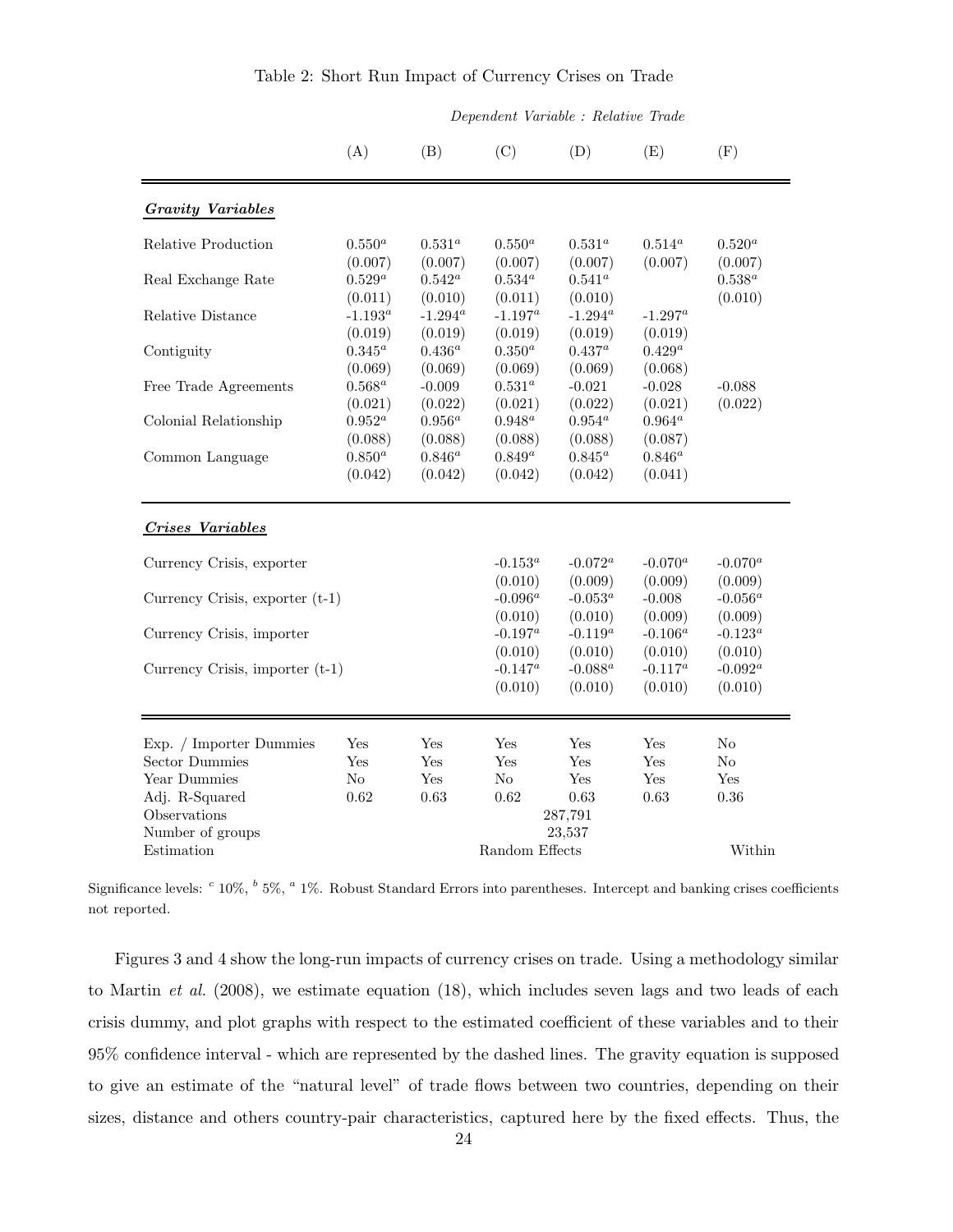estimated coefficients of the lags and leads of the crisis dummies introduced in the gravity equation can be interpreted as deviations from the "natural level" of trade generated by currency crises.



Figure 3: Deviation from the natural level of trade after a currency crisis: Exports

The estimated impact of currency crises on trade is different according to the case considered. Let us first consider the reaction of exports (Figure 3). The crisis has an immediate and long-lasting negative impact: exports decrease during the year of the crises, and remain below their natural level during six years after the event. This result underlines the persistence of large exchange rate shocks on international trade. As the results of the next section suggest, contrary to Baldwin and Krugman (1989), this persistence may not only be due to the sunk character of fixed costs of exports but also to the existence of financial market imperfections generating important balance-sheet effects, which in turn increase the cost of trade during the following years. More precisely, large devaluations can durably decrease the number of exporters and have a persistent negative impact on the total level of trade. Because of the sunk character of fixed costs, exiting firms may not re-enter after the shock.



Figure 4: Deviation from the natural level of trade after a currency crisis: Imports

The impact of currency crises on imports (Figure 4) is less persistent. Imports plummet in the short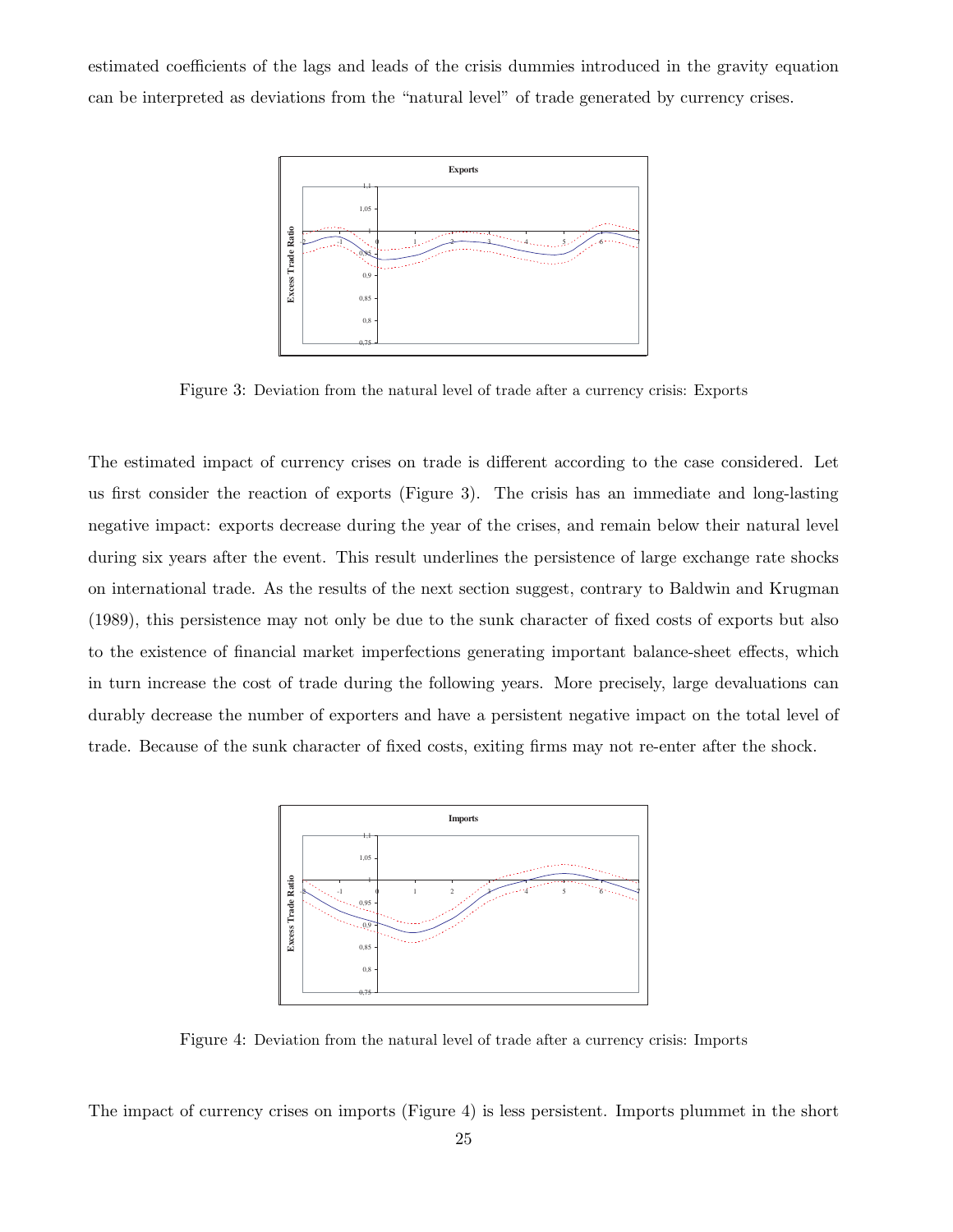run by more than 10%, and remains statistically below their natural level during the three years that follow the crisis. As the results in the next section will suggest, negative balance-sheet effects are insignificant on imports, suggesting that fixed costs associated with this activity are lower. The negative impact of currency crises on imports may partly be due to the recession that often follows a financial crisis, and which can involve a fall in demand for both home and foreign goods. As we include in the specification the sectoral production of the country, which is only an imperfect measure of home demand, we cannot fully control for this demand effect.

Finally, these results are qualitatively unchanged by the use of a different number of lags, neither qualitatively nor quantitatively.<sup>24</sup> In the next sections we disentangle the main elements underlying the above-mentioned results, by looking more precisely at the role of financial imperfections and sectoral specialization.

## 2 Balance-sheet effect of currency crises

We first study the impact of foreign currency borrowing on the reaction of trade to a currency crisis. We introduce interacted terms between currency crisis and foreign currency borrowing into our estimation. We expect the sign of these variables to be negative; the sign of the currency crisis variable alone can become either positive of negative; if it becomes positive, we can conclude that the negative effect of currency crises found previously principally comes from this balance-sheet problem; if the coefficient on the currency crisis dummy remains negative, the other mechanisms (volatility, cost channels) remain relevant in explaining the negative reaction of trade flows after currency crises.

Our results are reported in Table 3. To allow a clearer reading the gravity variable coefficients are not reported. Estimations  $(A)$ ,  $(B)$  and  $(C)$  use the indicator of foreign currency borrowing constructed from WBES data, presented in the data subsection. In estimation (C), the real exchange rate variable is excluded. We check the robustness of our results by using the time-varying measure of the Inter-American development bank (estimations (D) and (E)) or the measure of Arteta (2005) (estimation (F)). The sample is importantly reduced since these measure are only available for a sub-sample of countries (IADB measure) or for a reduced number of years (Arteta's index). We only introduce three lags in these specifications to keep a sufficient number of observations in our sample.

The results stress an important, negative and persistent role of foreign currency borrowing in the impact of currency crises on exports. After one year, the coefficient of the currency crisis dummy becomes insignificant or positive (depending on whether the competitiveness is taken into account separately, as in columns  $(A)$  and  $(B)$ , or through the currency crisis variable, as in column  $(C)$ ),

<sup>24</sup>Results available upon request.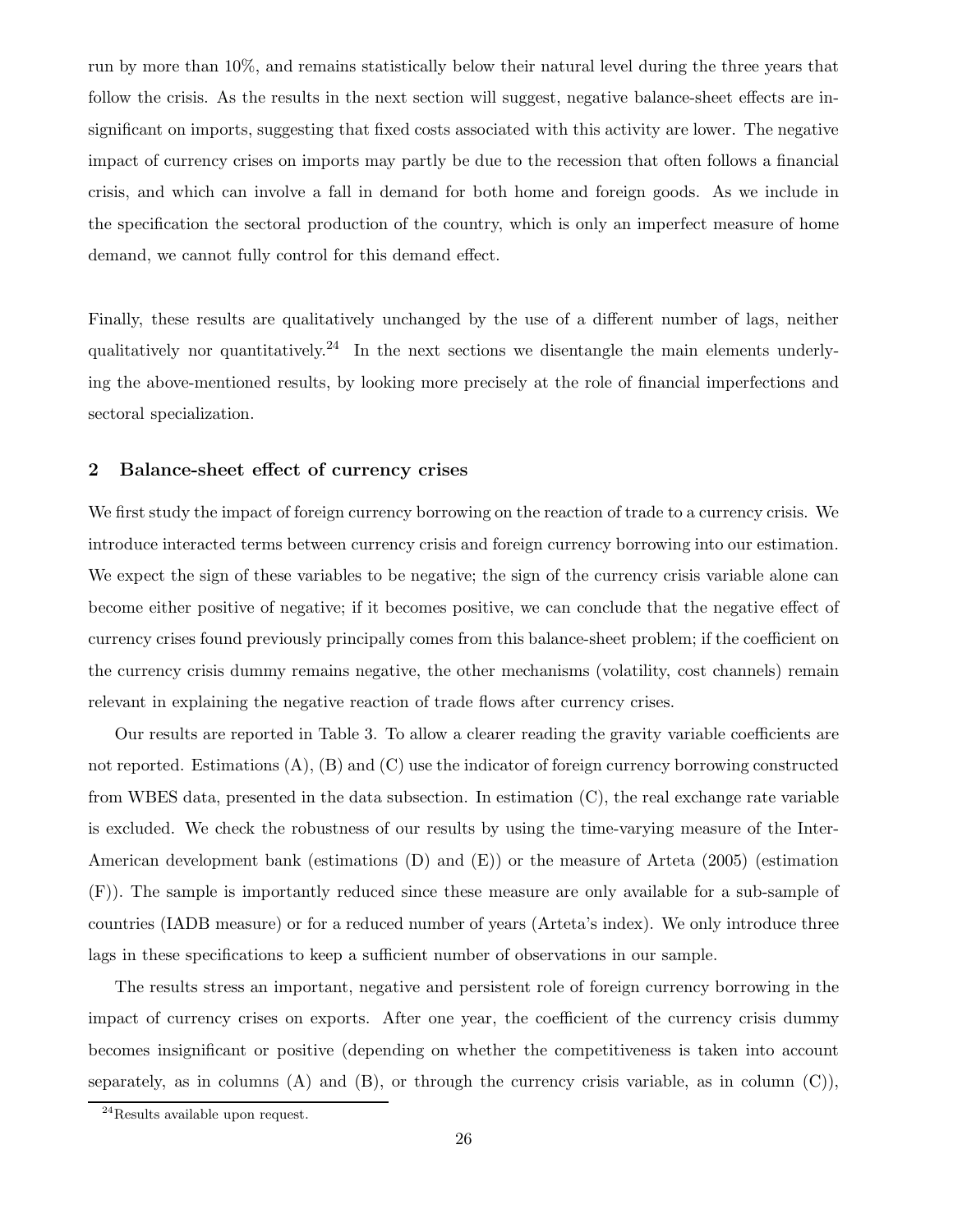suggesting that the balance-sheet effect of the currency crisis accounts for most of the total negative effect of the event on exports. These results are confirmed by the use of the alternative measures of foreign currency borrowing (columns  $(D)$ ,  $(E)$  and  $(F)$ ). When we exclude the real exchange rate variable (column  $(C)$ ), i.e. when the currency crisis variable alone captures the whole effect of the event - including the pro-competitive effect -, the coefficient on this variable becomes positive after one year, meaning that, when the degree of foreign currency borrowing is very low, the overall impact of the event on exports is positive. Currency crises then have an expansionary effect on bilateral exports when there foreign currency borrowing is very low.

The reaction of imports is somewhat different. Balance-sheet effects are lower or insignificant (columns (A), (B), (D)). This result supports the view according to which balance-sheet effects arise because of the existence of high fixed costs that are mainly borne by exporters, and that post-crisis export variation is principally explained by an adjustment of the extensive margin of trade.

Estimation (B) includes, in addition to the currency crisis dummy and the term interacted with foreign currency borrowing, a term controlling for exchange rate volatility. Post-crisis exchange rate levels are indeed often characterized by an important uncertainty. The impact of volatility on international trade has been widely studied, but the results are mitigated, both empirically and theoretically (see for example Tenreyro, 2007). Clark et al. (2004) explain this lack of robustness by the fact that the exchange rate variability is the result of shocks which can themselves affect trade. For example, exchange rate volatility can originate from measures of trade liberalization that increase the total volume of trade flows. Klaassen (2004) argues that the true effect of exchange rate risk on trade is difficult to assess because export decisions are mostly affected by the probability distribution of the one-year rate, which appears fairly constant over time. However, it seems necessary to take into account the exchange rate riskiness in an empirical treatment of the impact of currency crises since the volatility associated with such events is somewhat different and larger, and could well cause more important effects. We have computed for each pair of countries and year of our sample an index of bilateral volatility based on the monthly exchange rate of each currency against the SDR.<sup>25</sup> The computation of this volatility term follows the methodology of Tenreyro (2007). The introduction of this term does not really modify the results: volatility is found to have an important negative effect on bilateral trade flows. It explains a part of the negative reaction of imports in the short run - comparing estimations (A) and (B), the estimated coefficients of the currency crisis dummies on imports go down in the year of the crisis and the following one when we include the bilateral volatility term, while the coefficient on exports is not significantly modified. Nevertheless, the impact of a currency crisis in the year of the event remains negative even after we take volatility into account. This can be due to the fact that we

<sup>25</sup>The data comes from the International Financial Statistics (IFS).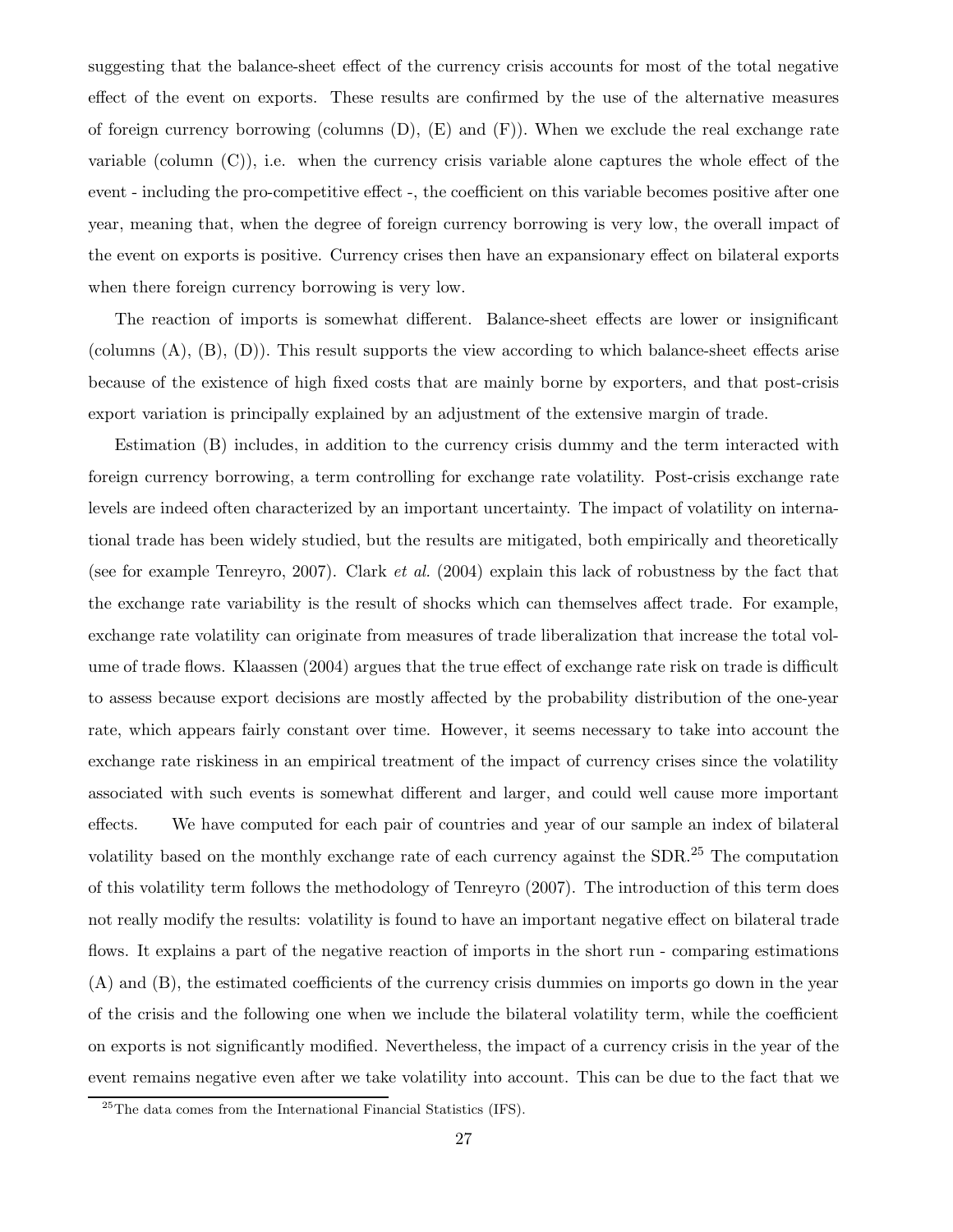| Table 3: Balance-sheet effects of currency crises on trade |  |  |  |
|------------------------------------------------------------|--|--|--|
|                                                            |  |  |  |

| Dep. Var                                                                                                                                            | <b>Relative Trade</b> |                                              |       |                                                                                                                                                                                                                                                                                                                                                                                                                                                                                                                                                                                  |       |                                              |       |                                                                                                                                                                                             |             |                                                                           |                                                                                                                                                                                                                                                                                                                                                              |                                                                |
|-----------------------------------------------------------------------------------------------------------------------------------------------------|-----------------------|----------------------------------------------|-------|----------------------------------------------------------------------------------------------------------------------------------------------------------------------------------------------------------------------------------------------------------------------------------------------------------------------------------------------------------------------------------------------------------------------------------------------------------------------------------------------------------------------------------------------------------------------------------|-------|----------------------------------------------|-------|---------------------------------------------------------------------------------------------------------------------------------------------------------------------------------------------|-------------|---------------------------------------------------------------------------|--------------------------------------------------------------------------------------------------------------------------------------------------------------------------------------------------------------------------------------------------------------------------------------------------------------------------------------------------------------|----------------------------------------------------------------|
| FCB Variable                                                                                                                                        |                       |                                              |       | <b>WBES</b>                                                                                                                                                                                                                                                                                                                                                                                                                                                                                                                                                                      |       |                                              |       |                                                                                                                                                                                             | <b>IADB</b> |                                                                           |                                                                                                                                                                                                                                                                                                                                                              | Arteta (2005)                                                  |
|                                                                                                                                                     | Coef.                 | S.E.                                         | Coef. | S.E.                                                                                                                                                                                                                                                                                                                                                                                                                                                                                                                                                                             | Coef. | S.E.                                         | Coef. | S.E.                                                                                                                                                                                        | Coef.       | S.E.                                                                      | Coef.                                                                                                                                                                                                                                                                                                                                                        | S.E.                                                           |
| Estimation                                                                                                                                          | (A)                   |                                              | (B)   |                                                                                                                                                                                                                                                                                                                                                                                                                                                                                                                                                                                  | (C)   |                                              | (D)   |                                                                                                                                                                                             | (E)         |                                                                           | (F)                                                                                                                                                                                                                                                                                                                                                          |                                                                |
| <b>Exports</b>                                                                                                                                      |                       |                                              |       |                                                                                                                                                                                                                                                                                                                                                                                                                                                                                                                                                                                  |       |                                              |       |                                                                                                                                                                                             |             |                                                                           |                                                                                                                                                                                                                                                                                                                                                              |                                                                |
| Currency crisis $(CCi)$<br>${\cal T}-1$<br>$T-\sqrt{2}$<br>$T-3$<br>$T\,-\,4$<br>$CC_i \times FCB_i$<br>${\cal T}-1$<br>$T-2$<br>$T\,-\,3$<br>$T-4$ |                       |                                              |       | $-0.127^a$ (0.018) $-0.117^a$ (0.019) $-0.122^a$ (0.018) $\vert$ $-0.012$ (0.062) 0.104 (0.106) $\vert$ 0.645 <sup>a</sup><br>$0.002$ $(0.018)$ $0.003$ $(0.019)$ $0.053a$ $(0.018)$<br>$0.016$ $(0.019)$ $0.007$ $(0.019)$ $0.067^a$ $(0.018)$<br>$-0.009$ $(0.018)$ $-0.019$ $(0.018)$ $0.030$ <sup>c</sup> $(0.018)$<br>$-0.026$ $(0.017)$ $-0.016$ $(0.018)$ $0.021$ $(0.018)$<br>$-0.007^a$ (0.003) $-0.005^b$ (0.002) $-0.013^a$ (0.003)<br>$-0.018^a$ (0.003) $-0.019^a$ (0.003) $-0.024^a$ (0.003)                                                                       |       |                                              |       | $0.040$ $(0.091)$ $0.221$ $(0.163)$<br>$1.511^a$ (0.217) $2.184^a$ (0.468) $1.683^a$<br>$1.323^a$ (0.224) $1.310^a$ (0.412) 0.678 <sup>a</sup><br>$0.115$ $(0.243)$ $0.838$ $(0.575)$ 0.305 |             |                                                                           | 0.059<br>$0.014^a$ (0.003) $0.019^a$ (0.017) $0.015^a$ (0.003) $2.298^a$ (0.666) $3.063^b$ (1.358) $\left[3.062^a$ (0.711)<br>$-0.019^a$ (0.004) $-0.019^a$ (0.004) $-0.025^a$ (0.003) $-2.453^a$ (0.452) $-3.125^a$ (0.850) $-3.962^a$<br>$-0.016^a$ (0.003) $-0.013^a$ (0.003) $-0.017^a$ (0.003) $-2.372^a$ (0.475) $-2.286^a$ (0.858) $-1.717^a$ (0.566) | (0.157)<br>(0.251)<br>(0.294)<br>(0.253)<br>(0.625)<br>(0.658) |
| Imports                                                                                                                                             |                       |                                              |       |                                                                                                                                                                                                                                                                                                                                                                                                                                                                                                                                                                                  |       |                                              |       |                                                                                                                                                                                             |             |                                                                           |                                                                                                                                                                                                                                                                                                                                                              |                                                                |
| Currency crisis $(CCi)$<br>${\cal T}-1$<br>$T-2$<br>$T\,-\,3$<br>$T\,-\,4$<br>$CC_j \times FCB_j$<br>${\cal T}-1$<br>$T-2$<br>$T\,-\,3$<br>$T-4$    |                       |                                              |       | $-0.113^a$ (0.010) $-0.098^a$ (0.010) $-0.126^a$ (0.009) $-0.085^b$ (0.042) 0.218 (0.463) $-0.041$<br>$-0.120^a$ (0.010) $-0.104^a$ (0.010) $-0.144^a$ (0.009) $-0.090^b$ (0.036) $-0.807^c$ (0.437) 0.020<br>$0.010$ $(0.010)$ $0.017$ <sup>c</sup> $(0.010)$ -0.007 $(0.009)$<br>$0.001$ $(0.004)$ $0.000$ $(0.004)$ $-0.000$ $(0.003)$<br>$-0.007b$ (0.003) $-0.006c$ (0.003) $-0.006c$ (0.003)<br>$-0.002$ (0.003) $-0.001$ (0.003) $-0.002$ (0.003)<br>$-0.010^a$ (0.003) $-0.008^b$ (0.003) $-0.009^a$ (0.003)<br>$-0.003$ $(0.003)$ $-0.001$ $(0.003)$ $-0.004$ $(0.003)$ |       |                                              |       |                                                                                                                                                                                             |             | 1.421(1.347)<br>$0.693$ $(0.515)$<br>$-0.093(0.871)$<br>$1.590^c$ (0.882) | $-0.087^a$ (0.010) $-0.062^a$ (0.010) $-0.073^a$ (0.009) $-0.105^b$ (0.051) $-0.280^a$ (0.100) $-0.081^b$ (0.041)<br>$-0.105^a$ (0.010) $-0.091^a$ (0.010) $-0.117^a$ (0.009) $-0.147^a$ (0.046) $-0.371^b$ (0.176) $-0.127^a$ (0.040)                                                                                                                       | (0.039)<br>(0.038)                                             |
| Bilateral ER Volatility                                                                                                                             |                       |                                              |       | $-0.835^a$ (0.090)                                                                                                                                                                                                                                                                                                                                                                                                                                                                                                                                                               |       |                                              |       |                                                                                                                                                                                             |             |                                                                           |                                                                                                                                                                                                                                                                                                                                                              |                                                                |
| No. Obs.<br>No. Groups<br>Adj. $R^2$<br>Year Dummies<br>Real Exchange Rate                                                                          |                       | 247,794<br>23,172<br>0.85<br>Yes<br>Included |       | 240,623<br>23,162<br>0.85<br>Yes<br>Included                                                                                                                                                                                                                                                                                                                                                                                                                                                                                                                                     |       | 257,199<br>23,230<br>0.85<br>Yes<br>Excluded |       | 18,321<br>5,280<br>0.90<br>Yes<br>Included                                                                                                                                                  |             | 3,817<br>1,482<br>0.92<br>Yes<br>Included                                 |                                                                                                                                                                                                                                                                                                                                                              | 22,280<br>3,906<br>0.84<br>Yes<br>Included                     |

FCB: Foreign Currency Borrowing. Panel, Fixed Effects estimations. Intercept, gravity equation variables and banking crises dummies not reported. Significance levels: <sup>c</sup> 10%, <sup>b</sup> 5%, <sup>a</sup> 1%. Robust Standard Errors into parentheses. Estimations (A), (B) and (C) uses the first measure of FCB, computed from WBES data. Columns (D) and (E) uses the second measure, from the Inter-American Development Bank. Column (F) uses the measure constructed by Arteta (2005).

do not take into account the precise month of occurrence of the crisis. If our sample is biased toward end-of-year crises, the crisis dummy will not capture the proper effect of the crisis, but rather the loss of competitiveness due to the pre-crisis overvaluation of the currency.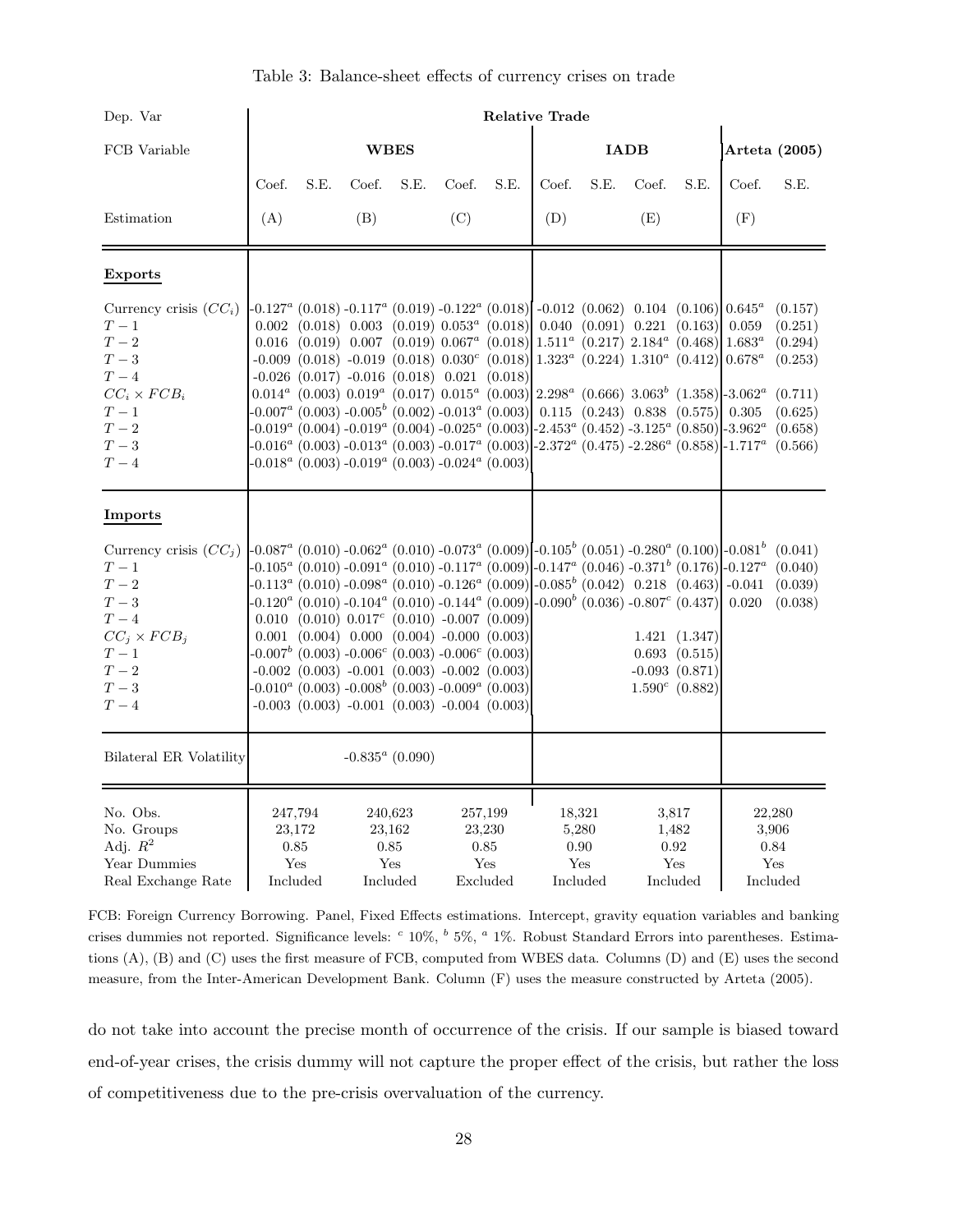Another way to show the significance of balance-sheet effects on exports in the longer-run is to estimate the specification including the crisis lags terms on two different sub-samples, defined according to the level of foreign currency borrowing. Figure 5 represents the deviation from the natural level of trade generated by a currency crisis in highly (respectively lowly) dollarized countries, i.e. in countries in which the level of foreign currency borrowing is above (resp. below) the median of the WBES measure. We do not include the real exchange rate term in these specifications, so that the plotted impact represents the whole effect of the crisis on exports, including the competitiveness effect. The difference between the two sub-samples is striking: exports plummet in the year that follow the crisis in highly dollarized countries, while countries displaying a low ratio of foreign currency debt experience a significant increase in exports. The impact is persistent in both case, but of opposite sign. This is consistent with the idea of Baldwin and Krugman (1989) that large devaluations should have of positive and persistent impact on exports under perfect financial markets. On the contrary, the existence of financial market imperfections such as foreign currency borrowing leads to a reversal of the impact, namely a long-lasting drop in exports.



Figure 5: Deviation from the natural level of trade after a currency crisis: foreign currency borrowing subsamples

These results strongly suggest that the impact of financial market imperfections is active both in the short and long-run, and is especially important three to four years after the event. This supports the view according to which currency crises not only increase entry difficulties, but also force some firms to exit the export market, thus negatively affecting the level of exports in the long term through the extensive margin of trade. Note that the use of alternative measures of foreign currency borrowing does not alter the results.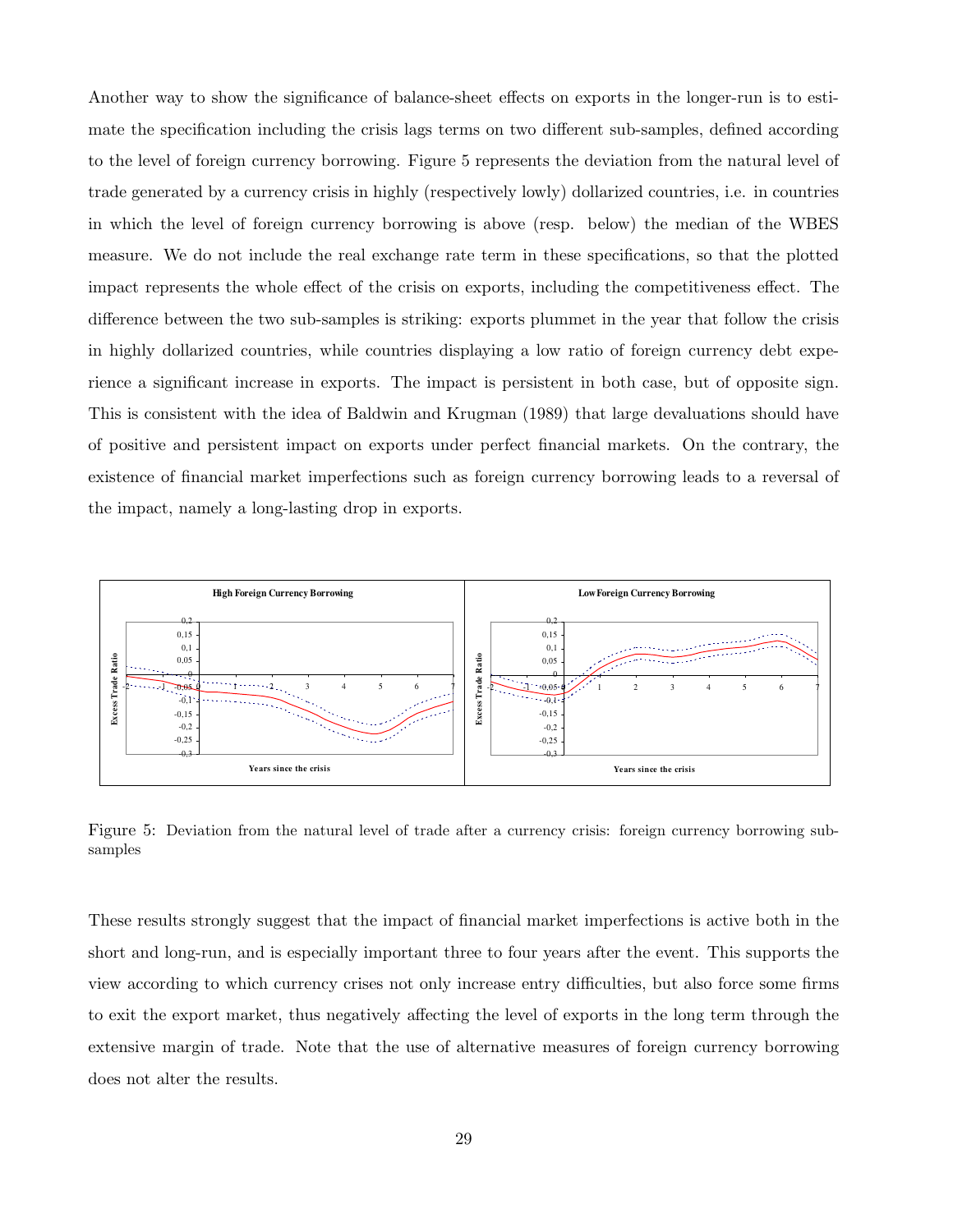#### 3 Sectoral Specialization and the impact of currency crisis on exports

As previously emphasized, four major sectoral elements can modify the way exports react to a currency crisis: (i) the elasticity of substitution, (ii) the amount of fixed costs, (iii) the degree of asset tangibility, and (iv) the extent of external financial dependence. We first use as a proxy for fixed costs the ranking of the destination country in terms of custom procedures described in the data section. The estimated coefficient of the interaction of this variable with the currency crisis dummy is expected to be negative. On the other hand, the real exchange rate terms are interacted with the level of elasticity of substitution from Broda and Weinstein (2004), and the currency crisis variable with either the degree of sectoral asset tangibility from Braun (2003) or the sectoral external dependence from Rajan and Zingales (1998). If significant, the two first interaction terms are expected to have a positive sign, while the last one is expected to be negative. Finally, we also interact our currency crisis dummy with elasticity of substitution. As emphasized in the theoretical part, elasticity is supposed to affect only the procompetitive effect of the currency crisis, which is captured by the real exchange rate term: we thus expect the coefficient on this interaction term to be insignificant.

Our results are presented in Table 4. To allow for a clearer reading, we only report the estimated coefficients of the variables linked to currency crises and exports. To control for foreign currency borrowing and exchange rate volatility does not alter the results. Consistent with theory, a lower elasticity of substitution significantly dampens the competitiveness effect (column  $(A)$ ): the interacted terms between this variable and relative prices is positive and significant. Also in line with our prediction is the fact that elasticity of substitution does not influence the reaction of trade to larger exchange rate shocks: in estimation (B), the interaction between this variable and the currency crisis term is insignificant. The reaction of exports to currency crises is also significantly affected by the other elements: larger fixed costs (column (C)), lower asset tangibility (column (D)) and higher external financial dependence (column (E)) magnify the negative effect on exports.

As in the previous section, for each sectoral variable, we can separate the sample into two sub-samples according to the degree of fixed costs, asset tangibility and external financial dependence respectively. Figures 6, 7 and 8 represent the deviation from the natural level of bilateral exports generated by currency crises, according to these three elements. Figure 6 uses the Rauch's sectoral classification as a proxy for fixed costs. The created variable takes the value 1 if the sector contains principally homogenous goods, 2 if it contains reference priced goods, and 3 if it contains differentiated goods. An increase in this proxy is interpreted as larger sectoral fixed costs. Similar results are obtained with the Doing Business destination-specific variable.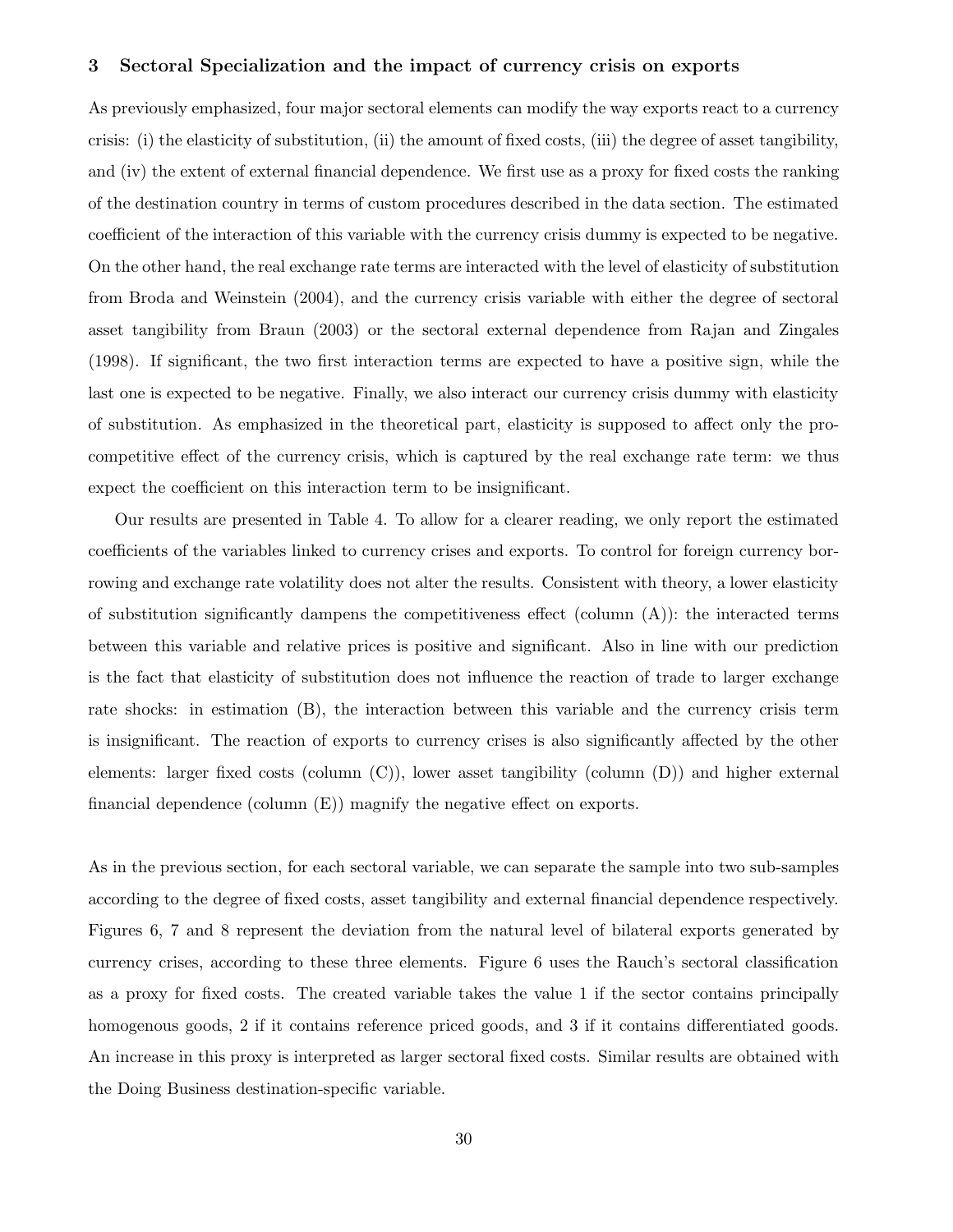| Dep. Var                                                                                                                                                                                                                                                                                                            | <b>Relative Trade</b>            |                                                                                                                                                          |       |                                                                     |       |                                                                                                                                                                                                                                                                                                                                                                                  |       |                                                                                  |                |                                                                                     |
|---------------------------------------------------------------------------------------------------------------------------------------------------------------------------------------------------------------------------------------------------------------------------------------------------------------------|----------------------------------|----------------------------------------------------------------------------------------------------------------------------------------------------------|-------|---------------------------------------------------------------------|-------|----------------------------------------------------------------------------------------------------------------------------------------------------------------------------------------------------------------------------------------------------------------------------------------------------------------------------------------------------------------------------------|-------|----------------------------------------------------------------------------------|----------------|-------------------------------------------------------------------------------------|
|                                                                                                                                                                                                                                                                                                                     | Coef.                            | S.E.                                                                                                                                                     | Coef. | S.E.                                                                | Coef. | S.E.                                                                                                                                                                                                                                                                                                                                                                             | Coef. | S.E.                                                                             | Coef.          | S.E.                                                                                |
| Estimation                                                                                                                                                                                                                                                                                                          | (A)                              |                                                                                                                                                          | (B)   |                                                                     | (C)   |                                                                                                                                                                                                                                                                                                                                                                                  | (D)   |                                                                                  | (E)            |                                                                                     |
| Currency Crisis, exporter $(CCi)$<br>$T-1$<br>$T-2$<br>$T-3$<br>$\cdots$                                                                                                                                                                                                                                            |                                  |                                                                                                                                                          |       |                                                                     |       | $-0.021^{b}$ (0.010) $-0.087^{b}$ (0.042) 0.004 (0.029) $-0.123^{a}$ (0.022) $-0.038^{a}$ (0.013)<br>$-0.017c$ (0.010) $-0.072c$ (0.042) 0.018 (0.029) $-0.117a$ (0.022) $-0.039a$ (0.013)<br>$0.036^a$ (0.010) $-0.027$ (0.042) $0.046$ (0.029) $-0.088^a$ (0.022) $-0.032^b$ (0.013)<br>$-0.099^a (0.010) -0.074^c (0.042) -0.061^c (0.031) -0.115^a (0.022) -0.071^a (0.013)$ |       |                                                                                  |                |                                                                                     |
| Elasticity× Real Exchange Rate<br>$T-1$<br>$T-2$<br>$T-3$<br>$Elasticity \times CC_i$<br>$T-1$<br>$T-2$<br>$T-3$<br>Fixed Cost (Doing Business) $\times$ CC <sub>i</sub><br>$T-1$<br>$T-2$<br>$T-3$<br>Asset Tangibility $CC_i$<br>$T-1$<br>$T-2$<br>$T-3$<br>External Dependence $CC_i$<br>$T-1$<br>$T-2$<br>$T-3$ |                                  | $0.039$ $(0.027)$ $0.044^c$ $(0.027)$<br>$0.108^a$ (0.027) $0.103^a$ (0.028)<br>$0.036$ $(0.028)$ $0.030$ $(0.028)$<br>$0.061b$ (0.026) $0.060b$ (0.027) |       | 0.049(0.030)<br>0.040 (0.030)<br>$-0.004(0.031)$<br>$-0.019(0.030)$ |       | $-0.019^{b}$ (0.008)<br>$-0.023^a$ (0.008)<br>$-0.028^a(0.008)$<br>$-0.009$ $(0.008)$                                                                                                                                                                                                                                                                                            |       | $0.223^a$ (0.076)<br>$0.216^a$ (0.076)<br>$0.132^c$ (0.076)<br>$0.074$ $(0.076)$ |                | $-0.097^a$ (0.033)<br>$-0.095^a$ (0.032)<br>$-0.095^a$ (0.033)<br>$-0.082b$ (0.032) |
| Observations<br>Number of groups<br>Adj. R-Squared<br>Year Dummies                                                                                                                                                                                                                                                  | 235,702<br>23,046<br>0.85<br>Yes |                                                                                                                                                          |       | 235,702<br>23,046<br>0.85<br>Yes                                    |       | 261,936<br>23,288<br>0.84<br>Yes                                                                                                                                                                                                                                                                                                                                                 |       | 246,013<br>21,673<br>0.85<br>Yes                                                 | 23,288<br>0.84 | 261,936<br>Yes                                                                      |

Panel Fixed Effects estimations. Intercept, gravity equation variables and banking dummies not reported. Significance levels: <sup>c</sup> 10%,  $^b$  5%,  $^a$  1%. Robust Standard Errors into parentheses.

Unambiguously, sectors characterized by low fixed costs, high asset tangibility and low external dependence react more positively after the event. However, it is worth noting that neither sub-sample is found to experience a positive and significant reaction, suggesting that, in the presence of financial market imperfections, all manufacturing sectors are affected negatively by the crisis to some extent.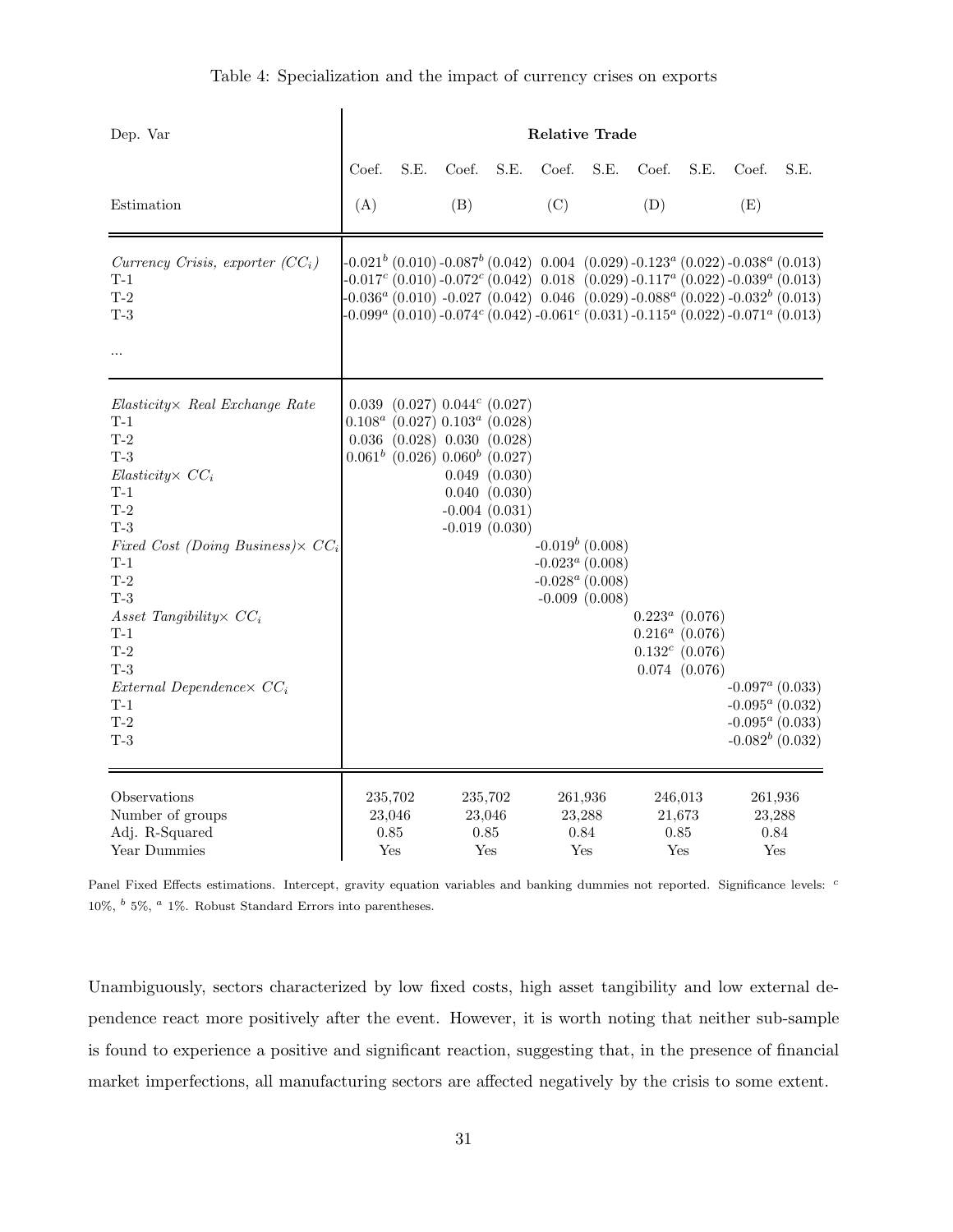

Figure 6: Deviation from the natural level of trade after a currency crisis: sectoral fixed costs sub-samples



Figure 7: Deviation from the natural level of trade after a currency crisis: sectoral asset tangibility sub-samples

More generally, these results strongly suggest that the adjustment of trade to exchange rate movements is correlated to country specialization. While this result does not constitute a real innovation - sectors with higher price-to-demand elasticity are traditionally expected to react better after a devaluation the interesting point is that the role of specialization arises from the combination of financial market imperfections and the fixed costs of exports. Moreover, these results support the existence of high fixed costs of exports, and the view according to which aggregate variations of trade flows are the result of an extensive margin adjustment.

Robustness. Different robustness checks were run to control our results. This results are quantitatively the same when: (i) we use different definitions of a currency crisis; (ii) we include country-year dummies in the last set of estimates (where the our variables of interest are also sector-specific) to take into account the potential omitted variable bias mentioned before (i.e. country-year elements that may both affect trade and the probability of occurrence of currency crises); (iii) other estimation techniques, including left-censored Tobit or Poisson estimations to account for the important number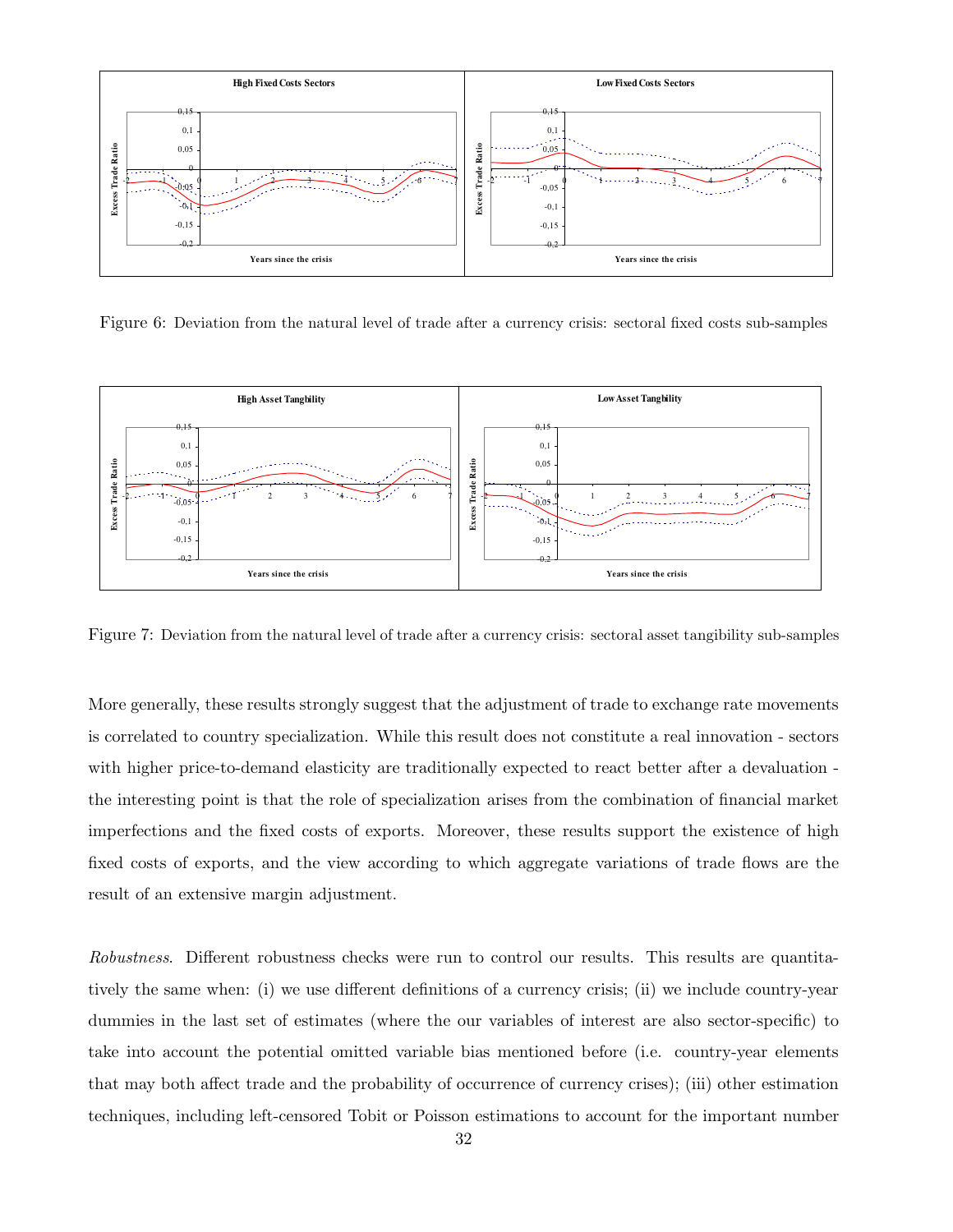

Figure 8: Deviation from the natural level of trade after a currency crisis: sectoral external financial dependence sub-samples

of zeros in the bilateral trade matrix; (iv) inclusion of other variables that can affect the way export react to exchange rate variations, namely vertical integration, vertical specialization, product and labor market rigidities; (v) inclusion of a different number of lags.  $^{26}$ 

#### 4 Comparison of the different effects

Since the total impact of a currency crisis on exports depends on the values of the variables with which the currency crisis is interacted, the previous results are not fully informative to provide a single summary measure of the effect. Instead, it may be better to show how the effect of currency crisis varies for different levels of the different variables. We do so in Figures 9 to 10. Specifically, these figures present the total effect on bilateral exports of a currency crisis on year after the event for each value that a given variable corresponding to a given channel (foreign currency borrowing, fixed costs, asset tangibility and external financial dependence) can take in the sample. Since only linear interaction effects are considered, the effect of crises on exports can be represented as a linear function of each channel variable. The dotted lines represents the corresponding 95% confidence bands, constructed with the estimated coefficient standard errors.<sup>27</sup> These figures are based on estimations given in Tables 3 (estimation  $(C)$ ) and 4 (estimations  $(C)$ ,  $(D)$ ,  $(E)$ ). Note that these graphs are based on estimations in which the real exchange rate variable is not included, i.e. they represent the whole impact of the crisis - including the competitiveness effect for different degrees of financial imperfections and sector-specific elements.

<sup>26</sup>Results are available upon request.

<sup>&</sup>lt;sup>27</sup>From our regression model, the effect of a currency crisis on exports at year t is given by  $(\beta_{CC} + \beta_{INT} * Channel)CC_i$ , where  $\beta_{CC}$  and  $\beta_{INT}$  are respectively the estimated coefficients on a currency crisis and on its interaction between a given channel variable. Channel follows a fixed set of values (given in appendix in Tables 5 and 6). The confidence intervals can be constructed from the following expressions for the variance of the currency crisis effect:  $Var(\beta_{CC})$  +  $Var(\beta_{INT})Channel^2 + Cov(\beta_{CC}, \beta_{INT})Channel$ , where the variances and covariances of the estimated coefficients are obtained from our panel estimation.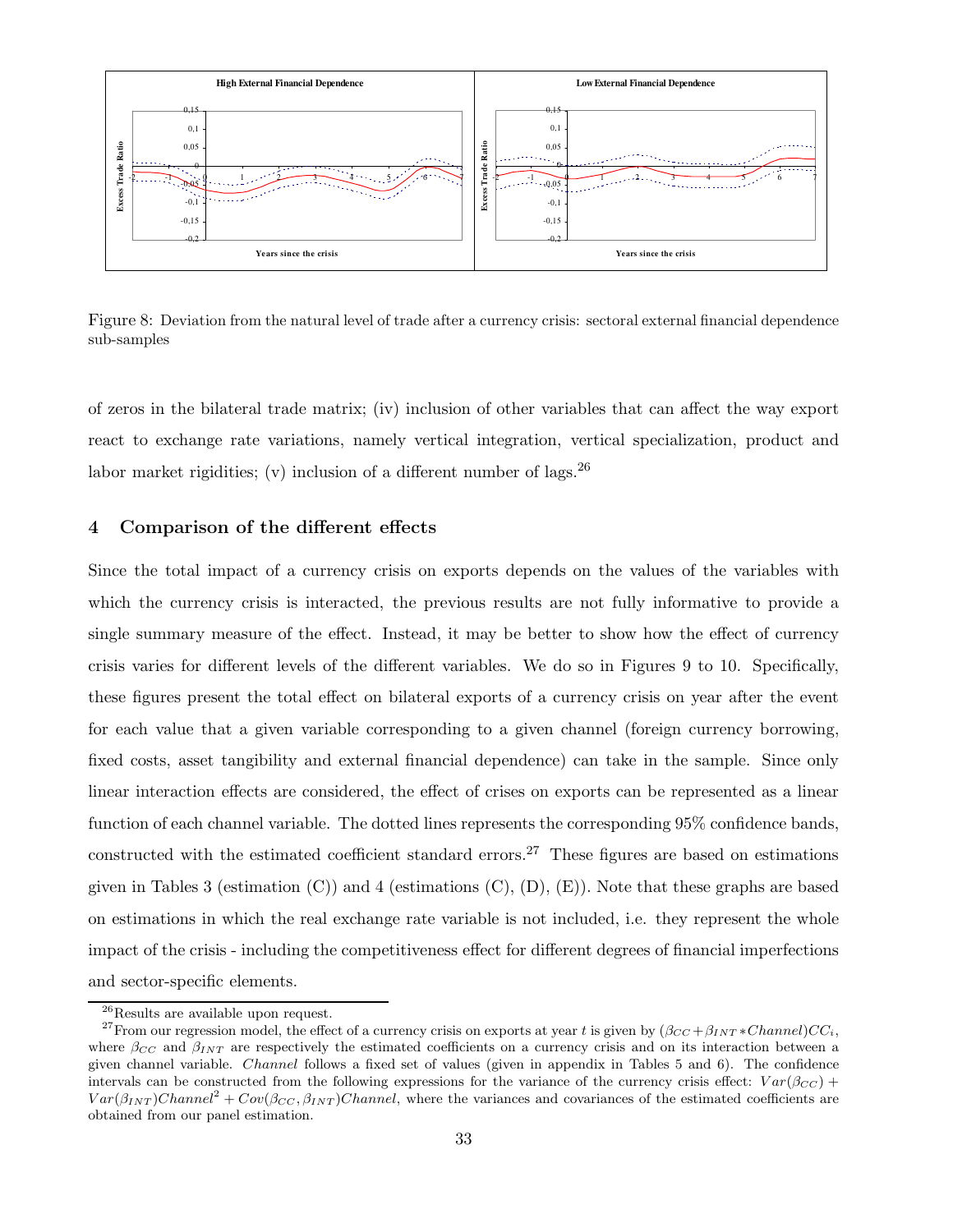

Figure 9: Total effect of a currency crisis on exports one year after the event, according to the country's level of foreign currency borrowing (left) and fixed costs (right)



Figure 10: Total effect of a currency crisis on exports one year after the event, according to the sectoral level of asset tangibility (left) and external financial dependence (right)

The total effect is found to be quantitatively different for each channel. The X axis of each figure represents the set of values that can be taken by each indicator, given in Tables 5 and 6. The larger variance is linked to foreign currency borrowing: a currency crisis is found to have either a positive impact on exports in countries characterized by a very low level of dollarization (typically developed countries) or a strong negative impact in highly dollarized countries - after one years, exports are 20% below their natural level in a country like Argentina (Figure 9, left).

The level of fixed costs also influences importantly the reaction of exports to a currency crisis: the reaction range from zero to  $-15\%$  (Figure 9, right). The degree of asset tangibility strongly drives the reaction of exports: the total effect ranges from  $-12\%$  for the lowest tangibility to 3% for the highest (Figure 10, left). Finally, financial dependence is found to magnify the negative impact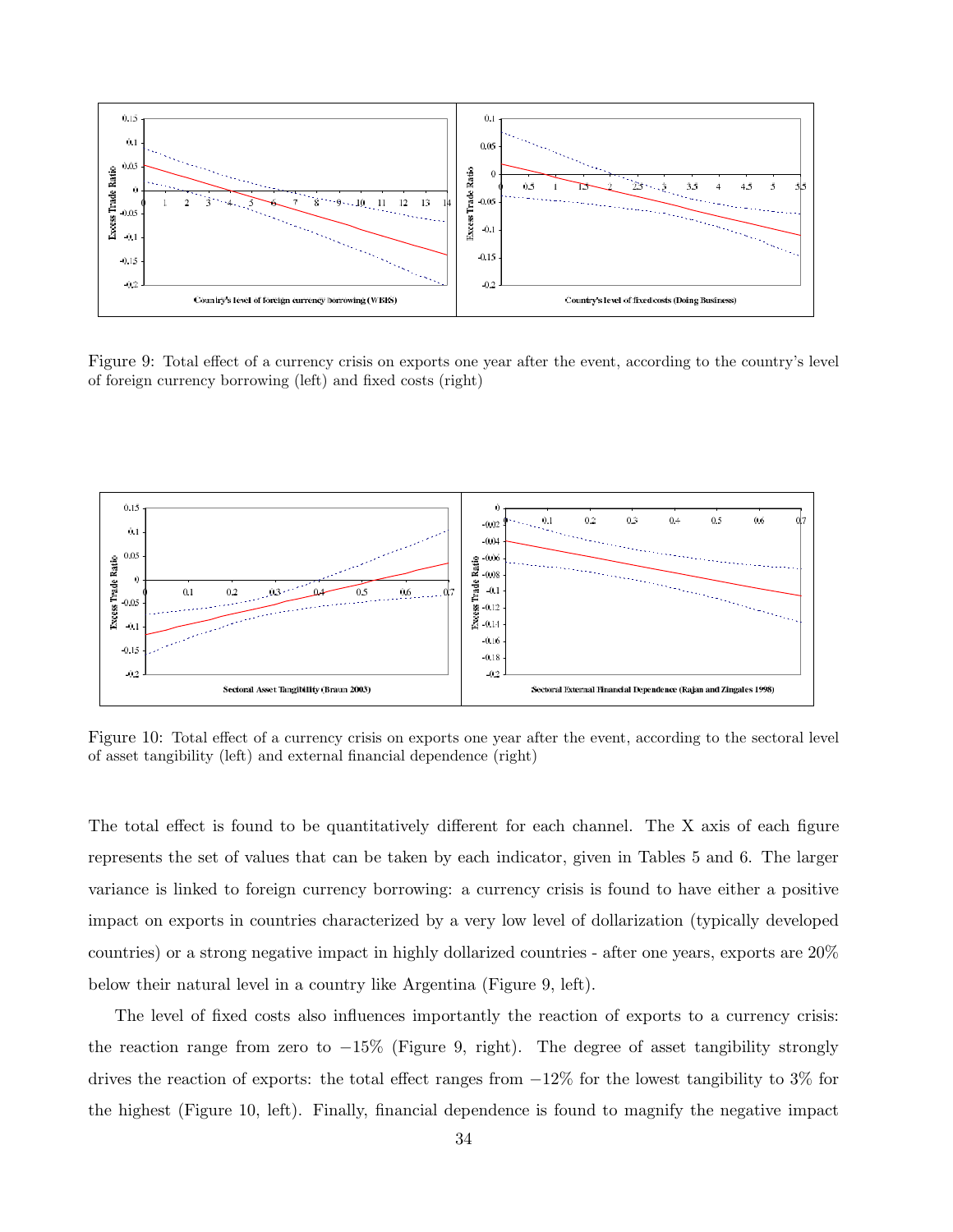of the crisis on exports, but does not fully explains the presence of balance-sheet effects, since the total effect is negative whatever the sector (Figure 10, right). Overall, these graphs clearly suggest that balance-sheet effects due to the combination of financial market imperfections and fixed costs of exports importantly drive the reaction of export to large exchange rate shocks.

# VI Conclusions and Directions for Further Research

In this paper we have investigated the impact of currency crises on international trade, and determined the elements that improve or worsen this impact. We have contributed to fill a gap left by the previous literature, which mostly worked on trade as a cause of the crisis.

We first showed that currency crises have a long-lasting negative effects on the level of trade flows. Controlling for real exchange rate changes, we found that exports remain below their natural level for six years after a currency crisis. Moreover, we have studied the relevance of the different channels through which international trade may be affected after a currency crisis. The negative and persistent impact of currency crises on exports is mostly due to negative balance-sheet effects that comes from the high level of firms' foreign currency borrowing in a number of countries. Finally, the specialization of countries deeply affects their reaction to a crisis. Specialization in sectors characterized by important fixed costs, high product differentiation (low elasticity of substitution between goods) and strong financial dependence are more prone to endure important drops in exports after a currency crisis. In addition to allowing a better understanding of the reaction of trade to currency crises, our work has important policy implications since we define elements that should improve of worsen the impact of crises on trade, thus facilitating or worsening the crisis recovery.

More generally, our work contributes to the increasingly large literature focusing on the links between financial imperfections and international trade. The above results suggest that most of the adjustments of international trade to exchange rate shocks comes from variations of the extensive margin of trade, i.e. from variations in the number of exporting firms. The main area of future research on this subject should be a more precise study of the interactions between exchange rate movements, financial imperfections and firms export decisions, using firm-level data. Equally interesting is the reaction of trade structure to exchange rate shocks. A brief look at some descriptive statistics in our database seems to suggest that currency crises modify the number of trading partners and exporting sectors, thus affecting countries' comparative advantage. As the reason for such an adjustment is far from trivial, this should probably be an interesting area for future works.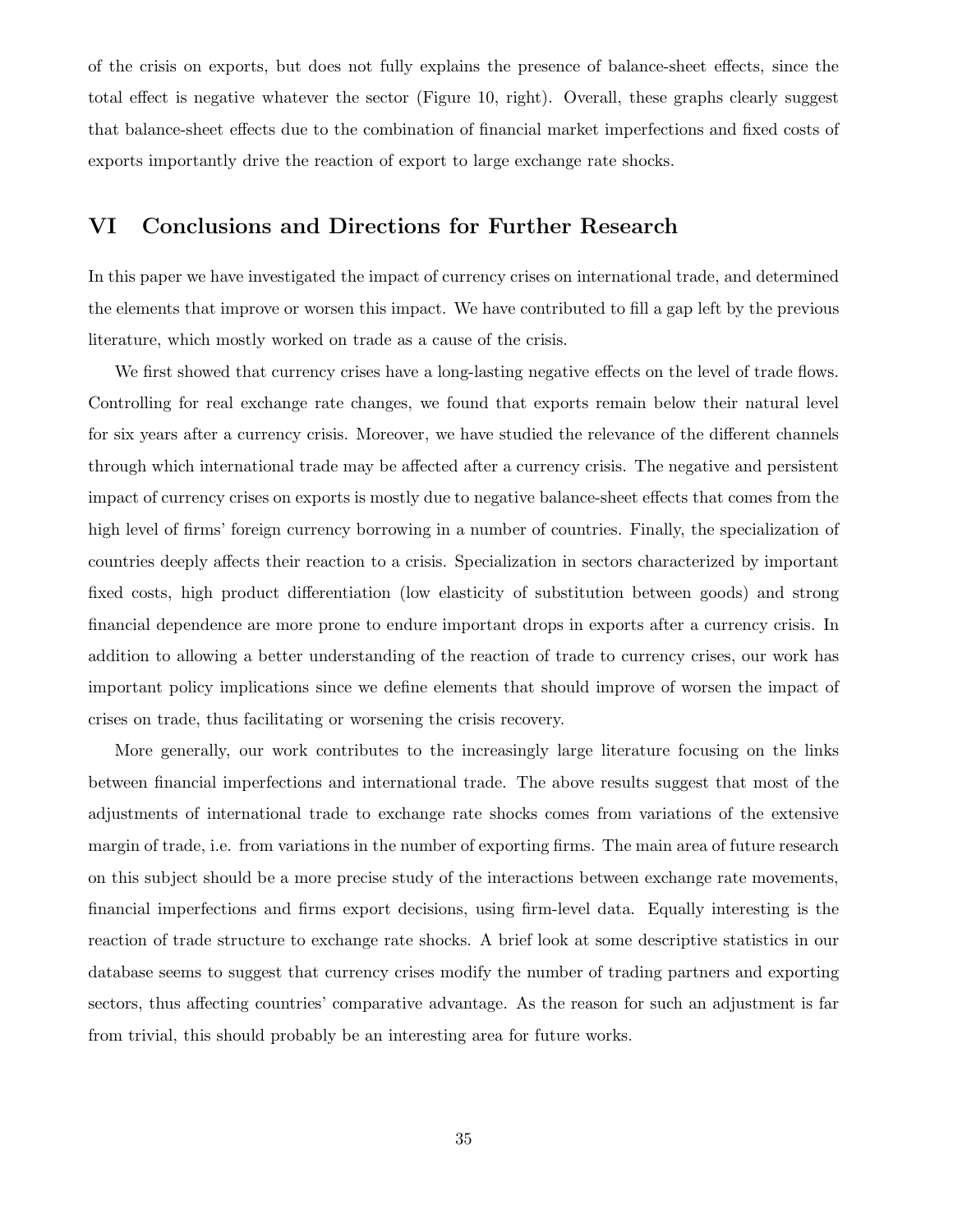# References

- AGHION, P., BACHETTA, P. and BANERJEE, A. (2001), "Currency crises and monetary policy in a economy with credit constraints", European Economic Review, vol. 45  $n^{\circ}$  7: pp. 1121–1150.
- Aguiar, M. (2005), " Investment, devaluation, and foreign currency exposure: The case of Mexico ", Journal of Development Economics, vol. 78  $n^{\circ}$  1: pp. 95–113.
- Anderson, J. and Van Wincoop, E. (2003), " Gravity with Gravitas: A Solution to the Border Puzzle", American Economic Review, vol. 93 nº 1: pp. 170–192.
- ARTETA, C. (2003), "Are Financially Dollarized Countries More Prone to Costly Crises?", International Finance Discussion Paper 763, Board of Governors of the Federal Reserve System.
- Arteta, C. (2005), " Exchange Rate Regimes and Financial Dollarization: Does Flexibility Reduce Currency Mismatches in Bank Intermediation?", Topics in Macroeconomics, vol. 5 n<sup>o</sup> 1: pp. 1226– 1226.
- BACCHETTA, P. (2000), "Monetary policy with foreign currency debt", Working Paper Study Center Gerzenzee, Lausanne.
- Baldwin, R. and Krugman, P. (1989), " Persistent Trade Effects of Large Exchange Rate Shocks ", Quarterly Journal of Economics, vol. 419: pp. 635–654.
- BECK, T. (2002), "Financial Development and International trade: is there a link?", Journal of International Economics, vol. 57: pp. 107–131.
- BECK, T. (2003), "Financial Dependence and International Trade", Review of International Economics, vol. 11 (2): pp. 296–316.
- BECKER, B. and GREENBERG, D. (2004), "Financial Development and International Trade", Manuscript.
- BENAVENTE, J. M., JOHNSON, C. A. and MORANDE, F. G. (2003), "Debt composition and balance sheet effects of exchange rate depreciations: a firm-level analysis for Chile", Emerging Markets Review, vol. 4  $n^{o}$  4: pp. 397-416.
- BERMAN, N. and HÉRICOURT, J. (2008), " Financial Constraints and the Margins of Trade: Evidence from Cross-Country Firm-Level Data", Working Paper Université Paris I Panthéon-Sorbonne.
- BERNARD, A. and WAGNER, J. (1998), "Export Entry and Exit by German Firms", NBER Working Paper W6538.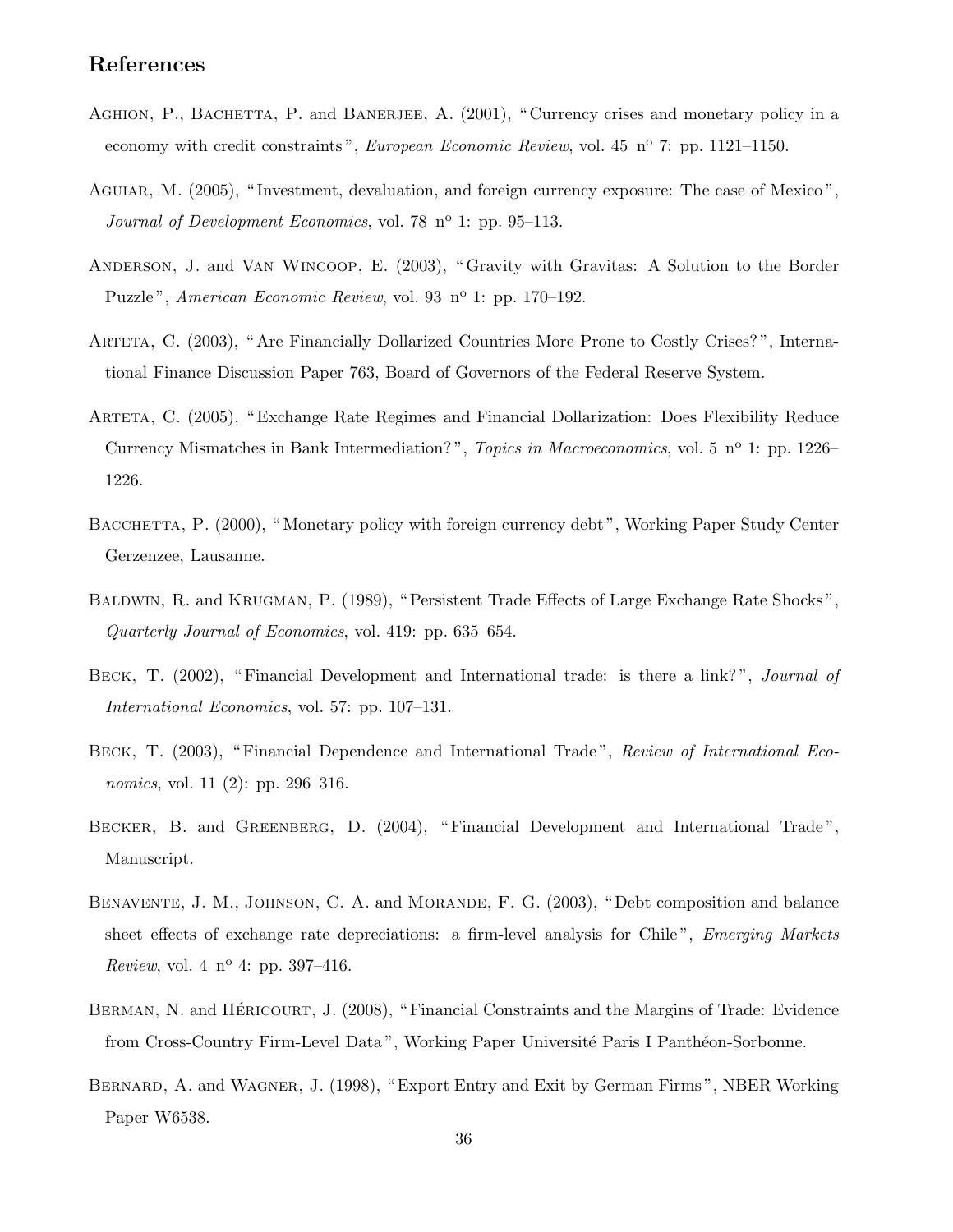- BERNARD, A., JENSEN, B., REDDING, S. and SCHOTT, P. (2007), "Firms in International Trade", Journal of Economic Perspectives, vol. 21  $n^{\circ}$  3: pp. 105–130.
- BERNARD, A. B. and JENSEN, J. B. (2004), "Why Some Firms Export?", The Review of Economics and Statistics, vol. 86  $n^{\circ}$  2: pp. 561–569.
- Braun, M. (2003), " Financial Contractibility and Asset Hardness ", Harvard University, Department of Economics Working Paper.
- BRAUN, M. and LARRAIN, B. (2005), "Finance and the Business Cycle: International, Inter-Industry Evidence", *Journal of Finance*, vol. 60  $n^{\circ}$  3: pp. 1097–1128.
- BRODA, C. and WEINSTEIN, D. (2006), "Globalization and the Gains from Variety", The Quarterly Journal of Economics, vol. 121  $n^{\circ}$  2: pp. 541–585.
- BURSTEIN, A., EICHENBAUM, M. and REBELO, S. (2005), "Large Devaluations and the Real Exchange Rate", Journal of Political Economy, vol. 113  $n^{\circ}$  4: pp. 742–784.
- Calvo, G., Izquierdo, A. and Mejia, L.-F. (2003), " On the Empirics of Sudden Stops: The Relevance of Balance-Sheet Effects ", NBER Working Paper 10520.
- Campa, J. M. (2002), " Exchange rate crises and bilateral trade flows in Latin America ", IESE Research Papers D/470, IESE Business School.
- Caprio, G. and Klingebiel, D. (2002), " Episodes of Systemic and Borderline Banking Crises ", Mimeo WorldBank.
- CARAMAZZA, F., RICCI, L. and SALGADO, R. (2004), "International financial contagion in currency crises", Journal of International Money and Finance, vol. 23  $n^{\circ}$  1: pp. 51–70.
- CARRANZA, L. J., CAYO, J. M. and GALDON-SANCHEZ, J. E. (2003), "Exchange rate volatility and economic performance in Peru: a firm level analysis", Emerging Markets Review, vol. 4  $n^{\circ}$  4: pp. 472–496.
- Cespedes, L. F., Chang, R. and Velasco, A. (2000), " Balance Sheets and Exchange Rate Policy ", NBER Working Paper 7840.
- Cespedes, L. F., Chang, R. and Velasco, A. (2002), " IS-LM-BP in the Pampas ", NBER Working Paper 9337.
- Chaney, T. (2005), " Liquidity Constrained Exporters ", Mimeo, University of Chicago.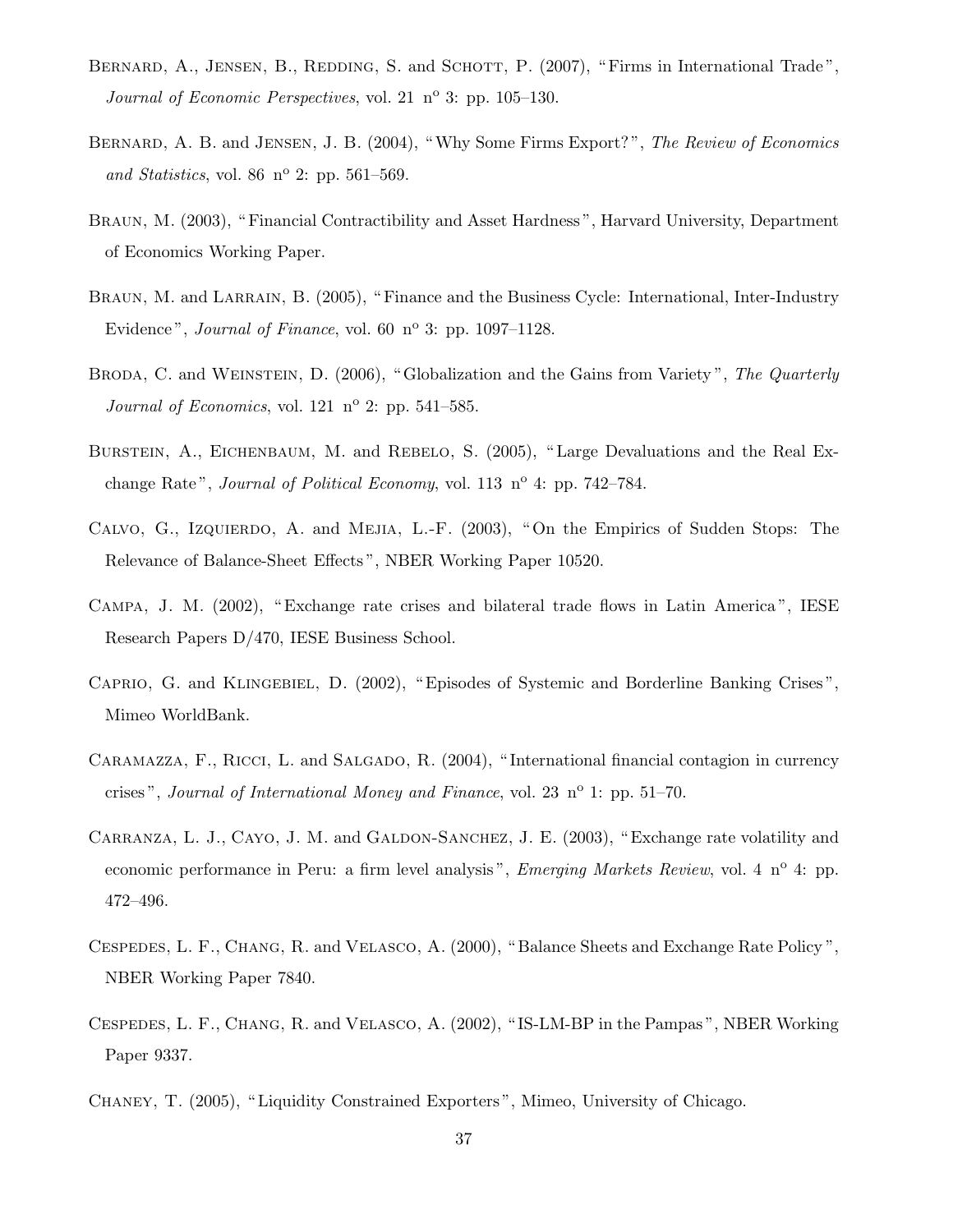- Chaney, T. (2008), " Distorted Gravity: The Intensive and Extensive Margins of International Trade", *American Economic Review*, vol. Forthcoming.
- Chinoy, S. (2001), " Currency Risk Premia and Unhedged, Foreign-Currency Borrowing in Emerging Markets ", Mimeo Stanford University.
- Clark, P., Tamirisa, N., Wei, S.-J., Sadikov, A. and Zeng, L. (2004), " Exchange Rate Volatility and Trade FlowsSome New Evidence ", Technical report International Monetary Fund Report 458.
- Cook, D. and Devereux, M. B. (2006), " External currency pricing and the East Asian crisis ", Journal of International Economics, vol. 69  $n^{\circ}$  1: pp. 37–63.
- CORSETTI, G. and DEDOLA, L. (2005), "A macroeconomic model of international price discrimination", Journal of International Economics, vol. 67  $n^{\circ}$  1: pp. 129–155.
- DAS, S., ROBERTS, M. J. and TYBOUT, J. R. (2007), "Market Entry Costs, Producer Heterogeneity, and Export Dynamics", *Econometrica*, vol. 75 n<sup>o</sup> 3: pp. 837–873.
- DEVEREUX, M., ENGEL, C. and STORGAARD, P. (2004), "Endogenous exchange rate pass-through when nominal prices are set in advance", *Journal of International Economics*, vol. 63  $n^{\circ}$  2: pp. 263–291.
- Dooley, M. P. (2000), " Can Output Losses Following International Financial Crises be Avoided? ", NBER Working Paper 7531.
- EATON, J., KORTUM, S. and KRAMARZ, F. (2004), "Dissecting Trade: Firms, Industries, and Export Destinations", American Economic Review Papers and Proceedings, vol. 94 n° 2: pp. 150–154.
- ECHEVERRY, J. C., FERGUSSON, L., STEINER, R. and AGUILAR, C. (2003), "'Dollar' debt in Colombian firms: are sinners punished during devaluations?", *Emerging Markets Review*, vol. 4 n<sup>o</sup> 4: pp. 417–449.
- EICHENGREEN, B. and BORDO, M. D. (2002), "Crises Now and Then: What Lessons from the Last Era of Financial Globalization ", NBER Working Paper 8716.
- Eichengreen, B. and Hausman, R. (2000), " Exchange rate and financial fragility ", NBER Working Paper no. 7418.
- Eichengreen, B., Rose, A. K. and Wyplosz, C. (1996), " Contagious Currency Crises ", C.E.P.R. Discussion Papers 1453.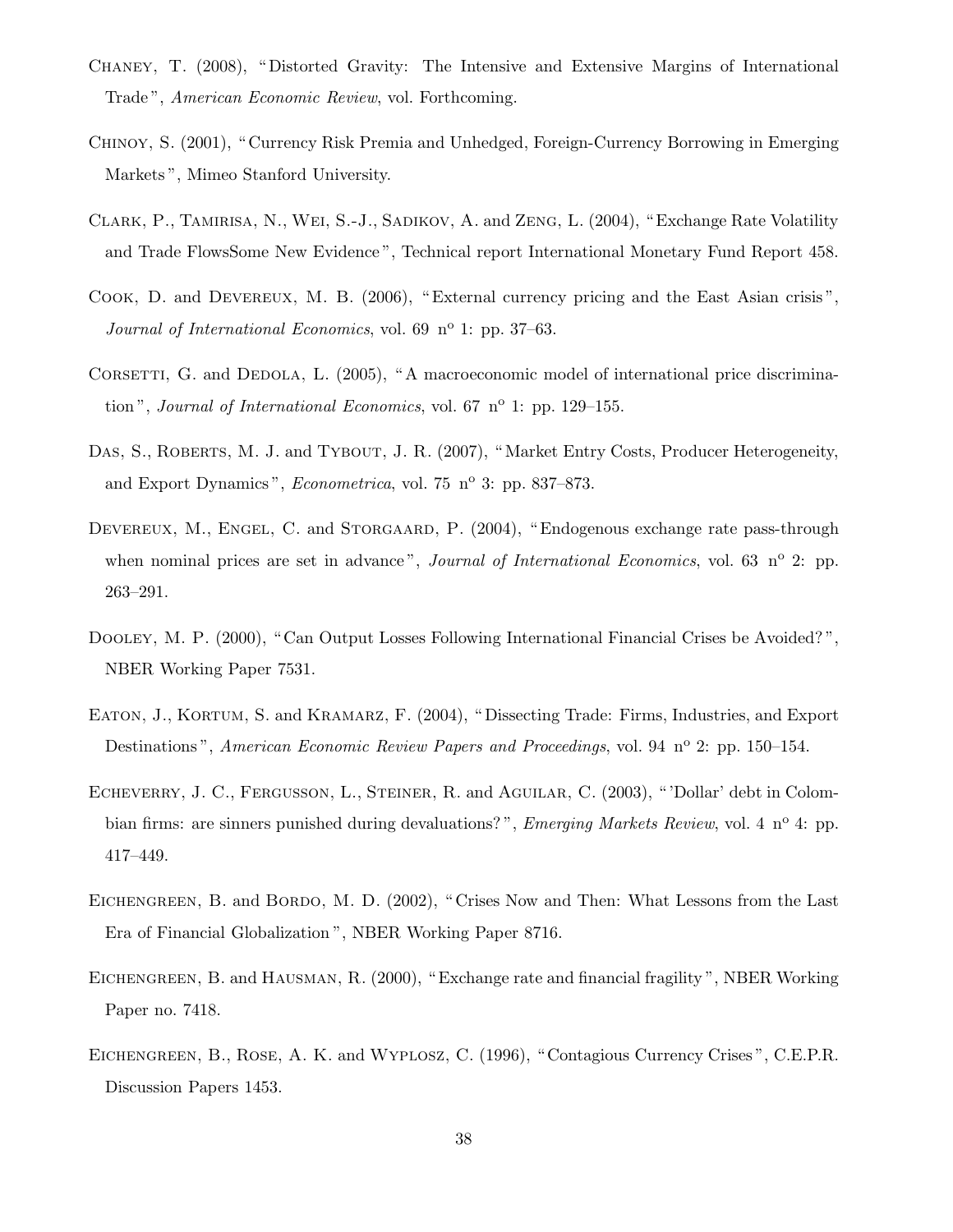- Fischer, S. (1999), " The Asian Crisis: The Return of Growth ", Speech, International Monetary Fund.
- Frankel, J. A. and Cavallo, E. A. (2004), " Does Openness to Trade Make Countries More Vulnerable to Sudden Stops, Or Less? Using Gravity to Establish Causality ", NBER Working Paper 10957.
- Frankel, J. A. and Rose, A. K. (1996), " Currency Crashes in Emerging Markets: Empirical Indicators ", CEPR Discussion Papers 1349.
- GALIANI, S., LEVY YEYATI, E. and SCHARGRODSKY, E. (2003), "Financial dollarization and debt deflation under a currency board", *Emerging Markets Review*, vol. 4  $n^{\circ}$  4: pp. 340–367.
- GLICK, R. and ROSE, A. K. (1999), "Contagion and trade: Why are currency crises regional?", Journal of International Money and Finance, vol. 18  $n^{\circ}$  4: pp. 603–617.
- GOLDFAJN, I. and WERLANG, S. R. (2000), "The pass-through from depreciation to inflation: a panel study ", Discussion Paper 423, Department of Economics PUC-Rio (Brazil).
- Gupta, P., Mishra, D. and Sahay, R. (2003), " Output Response to Currency Crises ", IMF Working Papers 03/230, International Monetary Fund.
- HONG, K. and TORNELL, A. (2005), "Recovery from a currency crisis: some stylized facts", *Journal* of Development Economics, vol. 76  $n^{\circ}$  1: pp. 71–96.
- Kamil, H. (2004), " A new database on the currency composition and maturity structure of firms' balance-sheet in Latin America, 1990-2002 ", Inter-American Development Bank.
- KAMINSKY, G. and REINHART, C. (2000), "On crises, contagion, and confusion", *Journal of Inter*national Economics, vol. 51  $n^{\circ}$  1: pp. 145–168.
- Kaminsky, G. L. and Reinhart, C. M. (1999), " The Twin Crises: The Causes of Banking and Balance-of-Payments Problems", American Economic Review, vol. 89 nº 3: pp. 473–500.
- Kawai, M., Hahm, H. and Iarossi, G. (2003), " Corporate Foreign Debt in East Asia: Too Much or Too Little? ", WorldBank Working Paper.
- Klaassen, F. (2004), "Why is it so difficult to find an effect of exchange rate risk on trade? ", Journal of International Money and Finance, vol. 23  $n^{\circ}$  5: pp. 817–839.
- KLETZER, K. and BARDHAN, P. (1987), "Credit markets and patterns of international trade", Journal of Development Economics, vol. 27  $n^{\circ}$  1: pp. 57–70.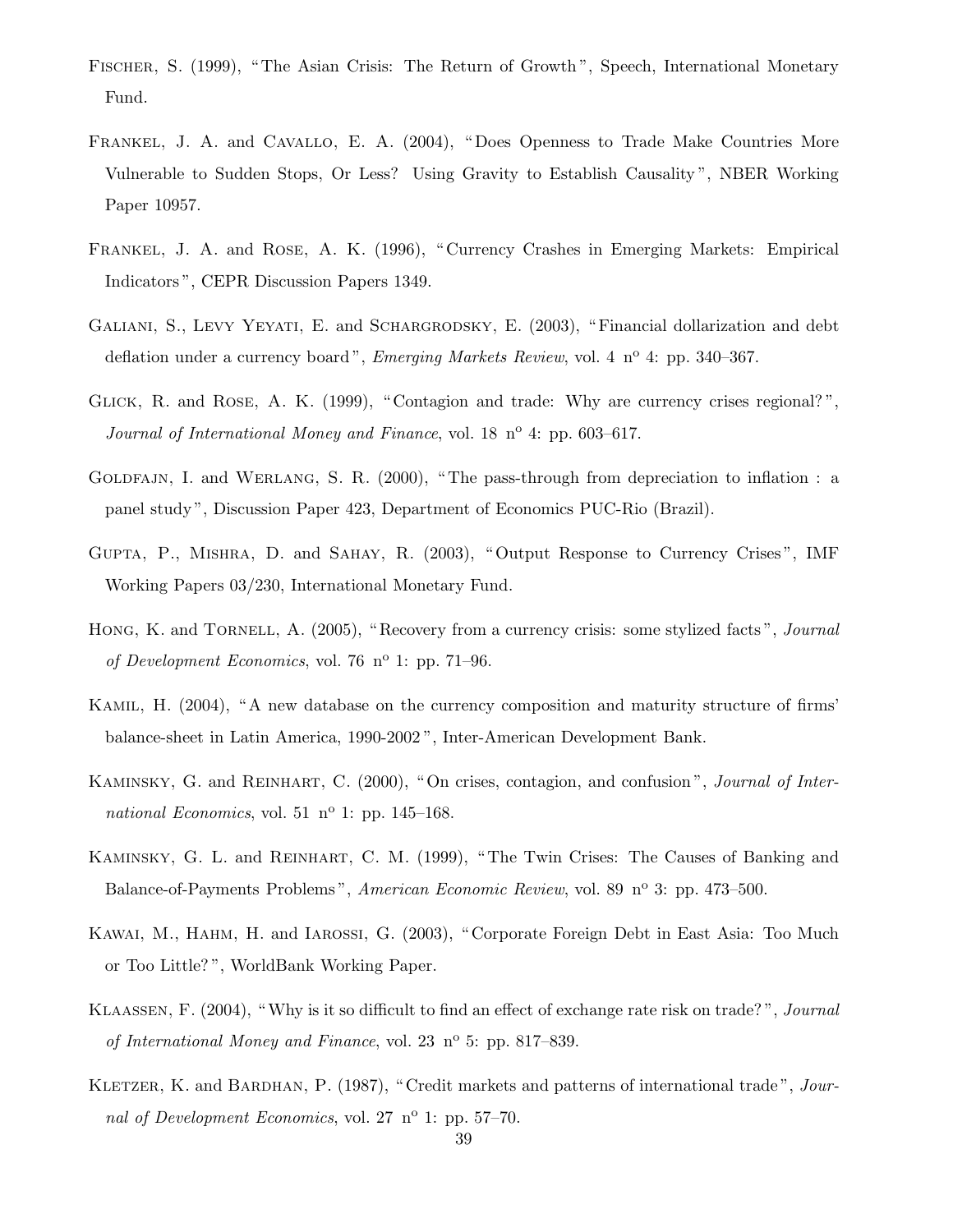- KRAAY, A. (2003), "Do high interest rates defend currencies during speculative attacks?", *Journal* of International Economics, vol. 59  $n^{\circ}$  2: pp. 297–321.
- Krugman, P. (1999a), " Analytical afterthoughts on the Asian crisis ", Mimeo.
- Krugman, P. (1999b), " Balance sheets, the transfer problem, and financial crisis ", Mimeo.
- Ma, Z. and Cheng, L. (2003), " The Effects of Financial Crises on International Trade ", NBER Working Paper 10172.
- Manova, K. (2005), " Credit Constraints in Trade: Financial development and export composition ", Harvard University, Department of Economics Working Paper.
- Manova, K. (2007), " Credit Constraints, Heterogeneous Firms and International Trade ", Mimeo Harvard University.
- MARTIN, P., MAYER, T. and THOENIG, M. (2008), "Make Trade not War?", Review of Economic Studies, vol. Forthcoming.
- Martinez, L. and Werner, A. (2002), " The exchange rate regime and the currency composition of corporate debt: the Mexican experience", *Journal of Development Economics*, vol. 69: p. 315334.
- Mayer, T. and Zignago, S. (2005), " Market Access in Global and Regional Trade ", Technical report, CEPII Working Paper 2005-02.
- Melitz, M. (2003), " The Impact of Trade on Intra-Industry Reallocations and Aggregate Industry Productivity", *Econometrica*, vol. 71  $n^{\circ}$  6: pp. 1695–1725.
- MELITZ, M. and OTTAVIANO, G. (2008), "Market Size, Trade, and Productivity", Review of Economic Studies, vol. 75  $n^{\circ}$  1: pp. 295–316.
- OBSTFELD, M. and ROGOFF, K. (2000), "The Six Major Puzzles in International Macroeconomics: Is There a Common Cause? ", NBER Working Papers 7777.
- PRATAP, S. and URRUTIA, C. (2004), "Firm dynamics, investment and debt portfolio: balance sheet effects of the Mexican crisis of 1994", Journal of Development Economics, vol. 75  $n^{\circ}$  2: pp. 535–563.
- PRATAP, S., LOBATO, I. and SOMUANO, A. (2003), "Debt composition and balance sheet effects of exchange rate volatility in Mexico: a firm level analysis", *Emerging Markets Review*, vol. 4 n<sup>o</sup> 4: pp. 450–471.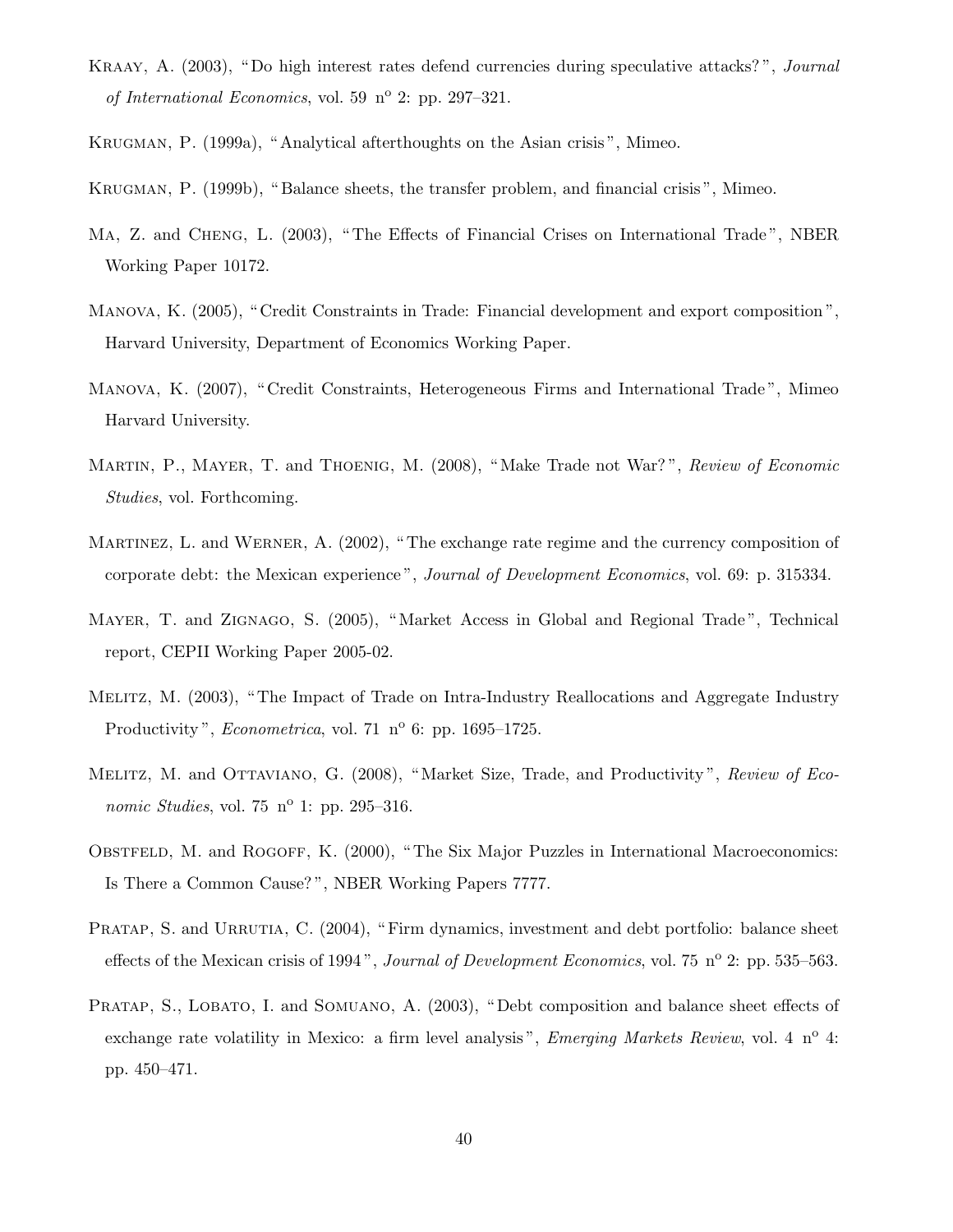- RAJAN, R. G. and ZINGALES, L. (1998), "Financial Dependence and Growth", American Economic Review, vol. 88  $n^{o}$  3: pp. 559–86.
- RAUCH, J. E. (1999), "Networks versus markets in international trade", Journal of International Economics, vol. 48  $n^{\circ}$  1: pp. 7-35.
- Rose, A. K. (2005), " One reason countries pay their debts: renegotiation and international trade ", Journal of Development Economics, vol. 77 nº 1: pp. 189-206.
- TENREYRO, S. (2007), "On the Trade Impact of Nominal Exchange Rate Volatility", Journal of Development Economics, vol. 82 nº 2: pp. 485-508.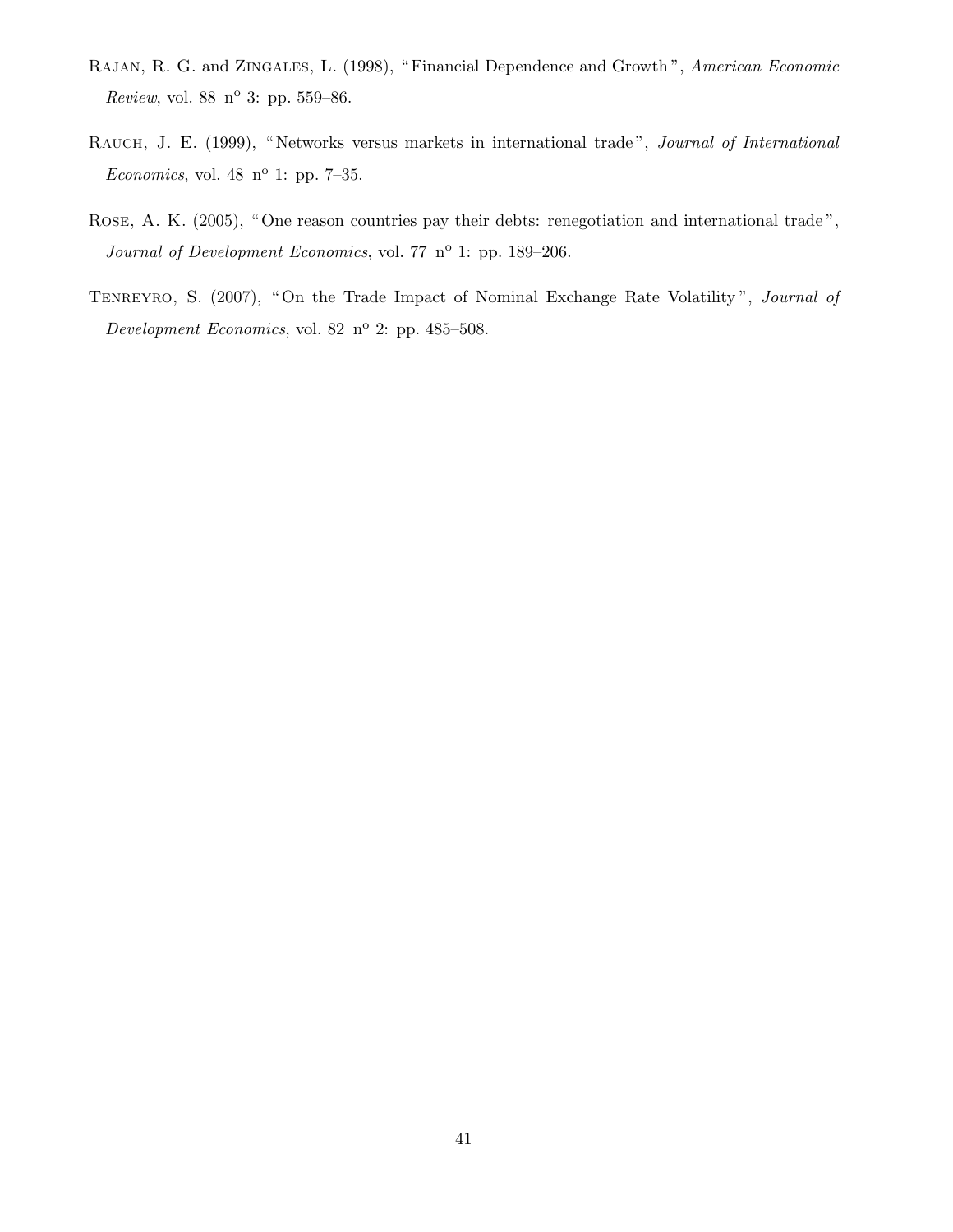# VII Appendix

## 1 Calibration Exercises



Figure 11: Total Exports and exchange rate movements: Calibration Exercises

Figure 11 represents the effect of exchange rate variations on total exports for different values of  $\sigma$  and c. We calibrate the model for around a symmetrical equilibrium where  $L_i = L_j = 1$ , and  $\mu_i = \mu_j = 3$ . These calibrations are based on equation (13). Our benchmark case is characterized by  $\tau_{ij} = 1.5, \sigma = 4$  and  $c_{ij} = 1$ . The distribution of collateral is assumed to be Pareto, with lower bound  $\Omega_{min} = 1$  and shape parameter  $\kappa$ , i.e.  $F(\Omega_h) = 1 - \Omega_h^{-\kappa}$  $h^{-\kappa}$ . The choice of the Pareto distribution is ad hoc, and the same pictures can be drawn with most common distributions. We try with different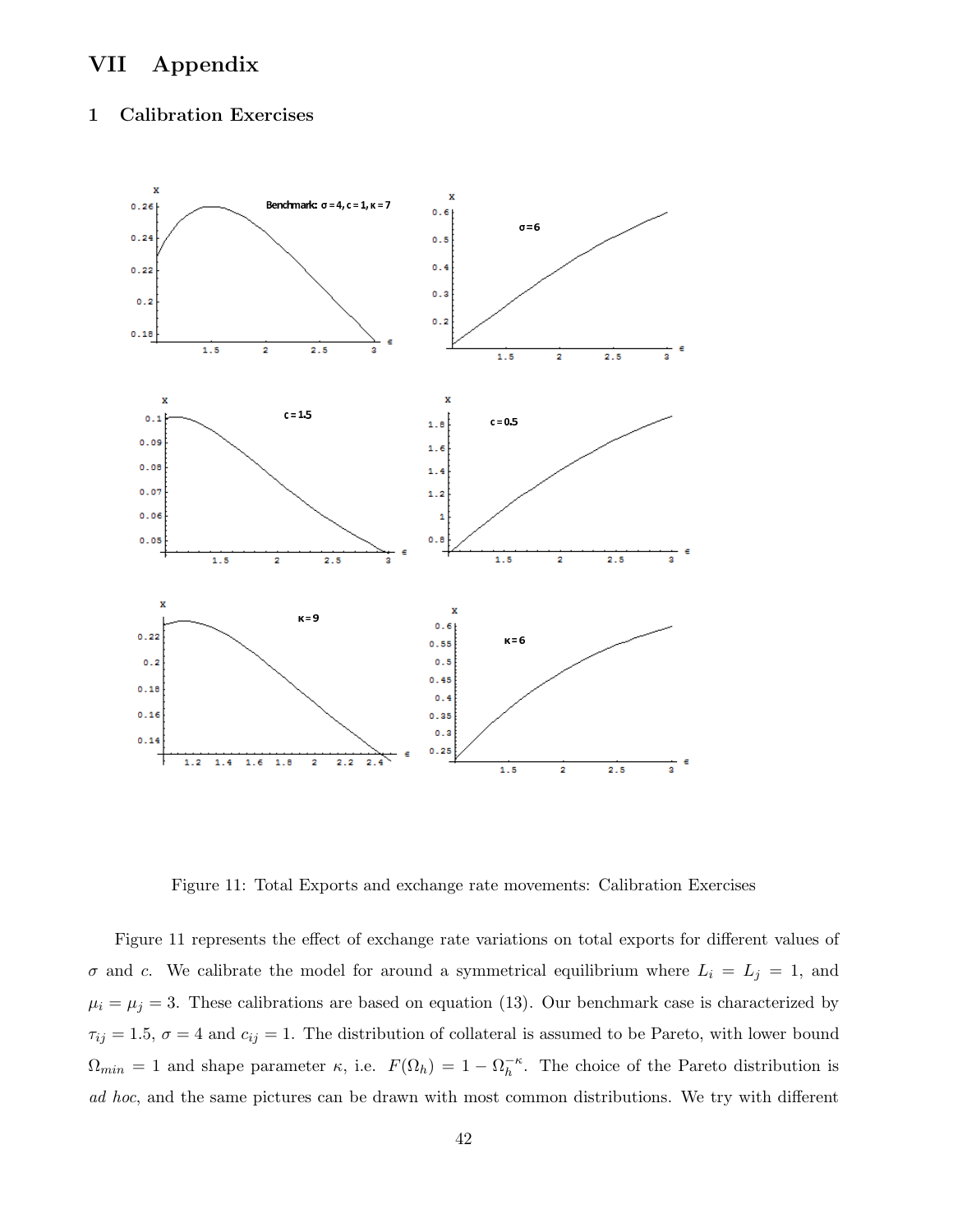values of  $\kappa$ , i.e. we let vary the shape of the Pareto distribution. A higher  $\kappa$  both means a lower mean and a higher variance of the distribution, and thus can be assimilated to a lower degree of asset tangibility. We also let  $\sigma$  and  $c_{ij}$  to illustrate points (a) and (b) of proposition 3. As shown in Figure 11, the impact is non-linear for our benchmark case, and larger increases in  $\varepsilon_{ij}$  have a more negative impact on exports. High fixed costs, low asset tangibility and and high of elasticity of substitution may reverse the reaction of total exports to exchange rate.

#### 2 Productivity Heterogeneity and the impact of exchange rate on exports

Recent international trade theory, pioneered by Melitz (2003), has emphasized the significant role of firms' productivity heterogeneity in total trade adjustment. We provide in this section evidence that in presence of financial imperfections, productivity heterogeneity may play an important role in the aftermath of a currency depreciation. We consider a given sector, thus dropping the k subscripts for clarity purposes.

When firms are heterogenous in terms of both collateral and productivity, their willingness to enter the export market depends on their individual profits, whereas their *ability* of doing so will depend on the borrowing constraints (2). We can define  $\overline{\alpha}_{ij}$  as the level of productivity such as total profit are zero, meaning that the firm is indifferent between exporting or not to country  $j$ , i.e. operating profits equal fixed cost. Using (8), we find:

$$
\overline{\alpha}_{ij} = \frac{\sigma}{\sigma - 1} \left( \frac{\sigma c_{ij}}{\phi_{ij} \beta Y_j} \right)^{\frac{1}{\sigma - 1}} P_j^{-1} \varepsilon_{ij}^{-1}
$$
\n(20)

In a Melitz's type model, all firms with productivity larger than (20) enter the export market. Note that an increase in  $\varepsilon_{ij}$  decreases the threshold value to enter the export market: an exchange rate depreciation allows firms with lower productivity to be profitable enough to export, thus increasing exporting probability. Denote by  $G(.)$  the cumulative distribution function (c.d.f.) of firms' productivity. When financial market are complete, exports are simply given by:

$$
X_{ij} = \beta Y_i \int_{\overline{\alpha}_{ij}}^{\infty} x_{ij} dG(\alpha(h))
$$
\n(21)

Using the expressions for  $x_{ij}$  and  $\overline{\alpha}_{ij}$  found previously, we find that this expression is unambiguously increasing with  $\varepsilon_{ij}$ : a currency depreciation increases demand  $x_{ij}$ , decreases the threshold  $\overline{\alpha}_{ij}$ , and in turn increases total exports through a traditional pro-competitive effect. When financial markets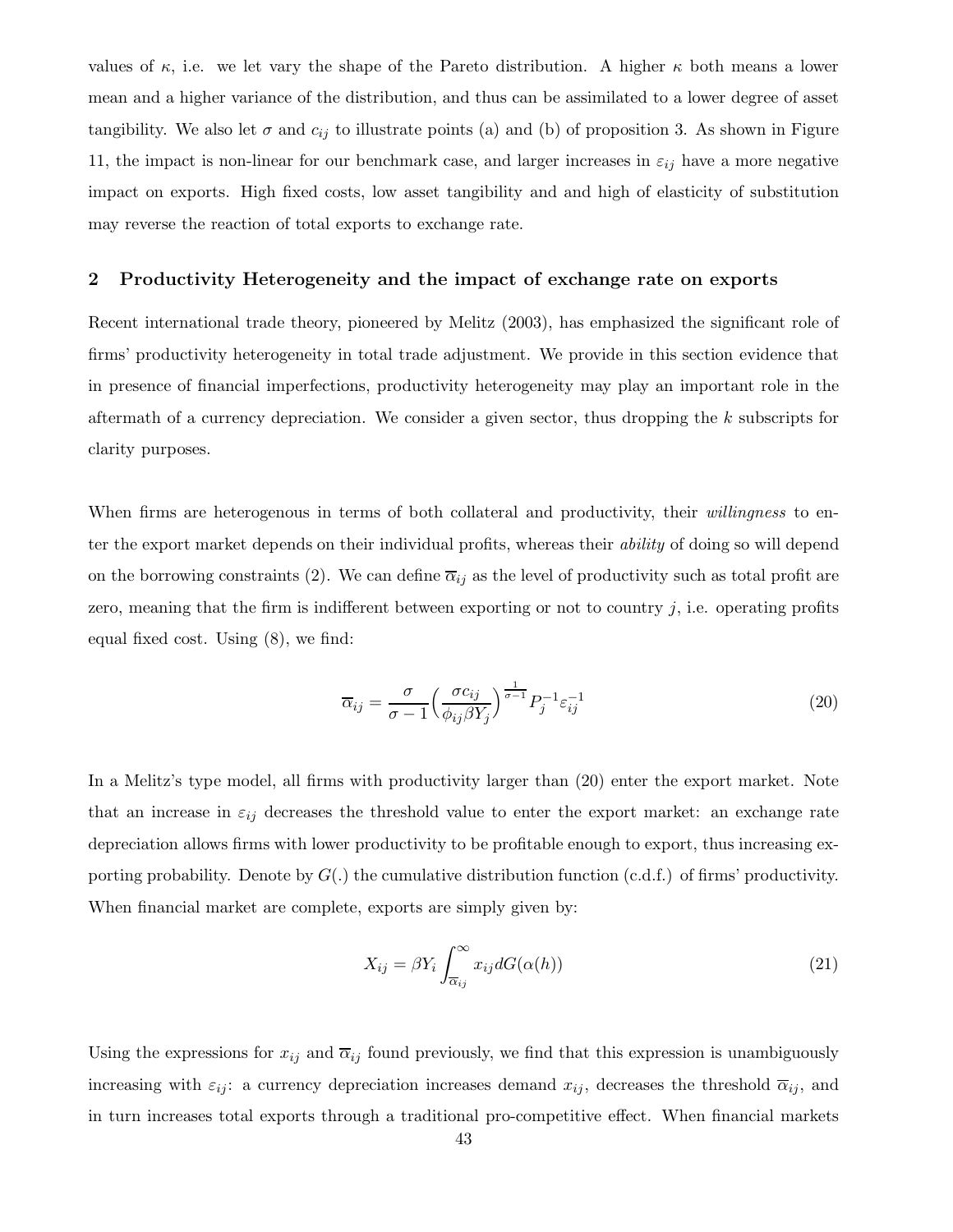are incomplete, only a subfraction of firms can enter the export market, i.e. those owning a collateral larger than the thresholds given by (10). Denoting by  $F(.)$  the c.d.f. of firms' collateral, the previous expression becomes:

$$
X_{ij} = Y_i \int_{\overline{\Omega}_{ij}}^{\infty} \int_{\overline{\alpha}_{ij}}^{\infty} x_{ij} dG(\alpha(h)) dG(\Omega(h)) = \left[1 - F(\frac{1}{\mu_i} [c_{ij} \varepsilon_{ij}])\right] \int_{\overline{\alpha}_{ij}}^{\infty} x_{ij} dG(\alpha(h)) \tag{22}
$$

Suppose that both distributions are independent. However, depending on their shapes, they may be more or less correlated. The first term of (22) is decreasing with  $\varepsilon_{ij}$ , while the second is increasing with  $\varepsilon_{ij}$ , whatever the chosen distributions  $G(.)$  and  $F(.)$ . As in the previous section, total exports can either increase or decrease after a currency depreciation, depending on the shape of productivity and collateral distributions. Both productivity and collateral heterogeneities matter: more heterogeneity, i.e. a larger variance of  $F(.)$  or  $G(.)$ , dampens the effect of exchange rate variations, either through the pro-competitive effect or through the balance-sheet effect. More precisely, a very concentrated distribution of productivity (less heterogeneity) magnifies the positive impact of an exchange rate depreciation on total exports by allowing more firms to enter the export market. On the contrary, if the distribution of collateral is very concentrated, the balance-sheet effect, i.e. the strengthening of borrowing constraints following an exchange rate depreciation, will be larger: more firms will exit the export market.

In a nutshell, what matters here is not only the *mean level* of financial constraints (captured here by  $\mu_i$  and by the mean of distribution  $F(.)$ , but also the variance of their distribution: in countries where credit constraints are very concentrated, the reaction of exports to an exchange rate depreciation is more likely to be negative. To summarize, the overall impact of a currency depreciation depreciation on total exports depends on the relative shapes of collateral and productivity distributions.

Illustration: Pareto Distributions. To illustrate this, let us suppose, following Chaney (2008) or Melitz and Ottaviano (2008) among others, that productivity shocks are drawn from a Pareto distribution with shape parameter  $\gamma$ . Productivity is distributed over  $[1, +\infty)$  according to:

$$
G(\alpha(h)) = P(\tilde{\alpha}(h) < \alpha(h)) = 1 - \alpha(h)^{-\gamma} \tag{23}
$$

with  $\gamma > \sigma - 1$  (this ensure that the size distribution of firms has finite mean). Further suppose that the distribution of collateral is also Pareto, but with shape parameter  $\nu$ , and distributed over  $[1, +\infty)$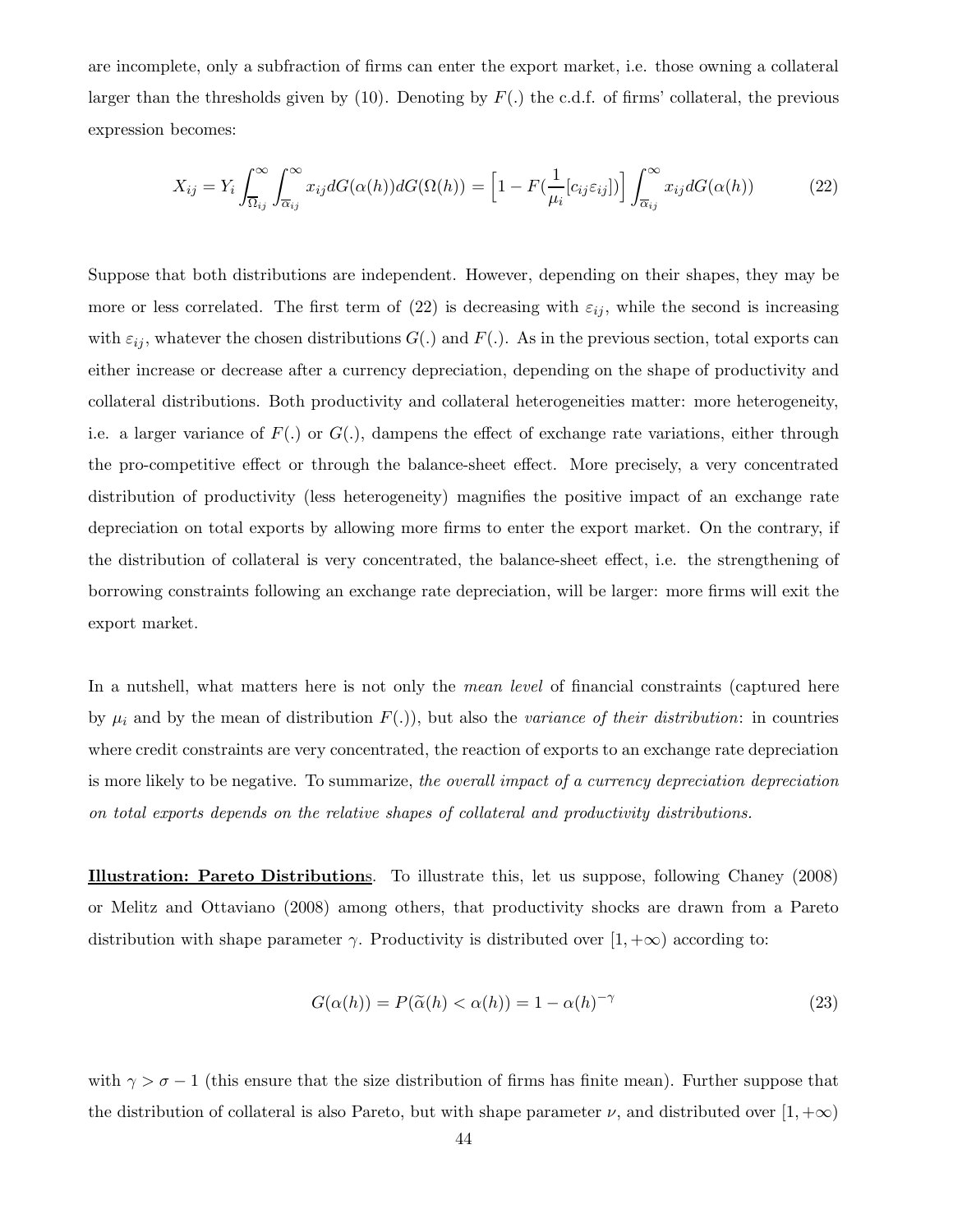according to:

$$
F(\Omega(h)) = P(\widetilde{\Omega}(h) < \Omega(h)) = 1 - \Omega(h)^{-\nu} \tag{24}
$$

As before, both distributions are supposed to be independent. The Pareto parameters  $\gamma$  and  $\nu$  are inverse measures of heterogeneity of productivity and collateral. Under these assumptions, total exports become:

$$
X_{ij} = \lambda_1 Y_i P_j^{\gamma} Y_j^{\frac{\sigma}{\sigma-1}} \tau_{ij}^{-\gamma} (c_{ij})^{1-\frac{\gamma}{\sigma-1}} \varepsilon_{ij}^{\gamma+1-\nu}
$$
\n(25)

with  $\lambda_1$  a constant.<sup>28</sup> (25) is decreasing with  $\varepsilon_{ij}$  when  $\nu > \gamma + 1$ . In other words, when access to finance is less heterogenous than productivity, firms' exits due to the depreciation will dominate the positive effect on firms' entries and on export by firm, and exports will fall.

Interestingly, it is likely that credit constraints and productivity are very correlated: very productive firms may generate domestically larger profits, and thus should be more likely to invest physically, or to own important amounts of liquidity that can serve as collateral. Here, a large and positive correlation between both distributions, i.e. similar shapes  $\gamma$  and  $\nu$ , may lead to a very low impact of an exchange rate devaluation: firms' entries, due the decrease in the productivity cut-off (20) are dampened by firms' exits due to the increase of the collateral threshold (10).

#### 3 Data Appendix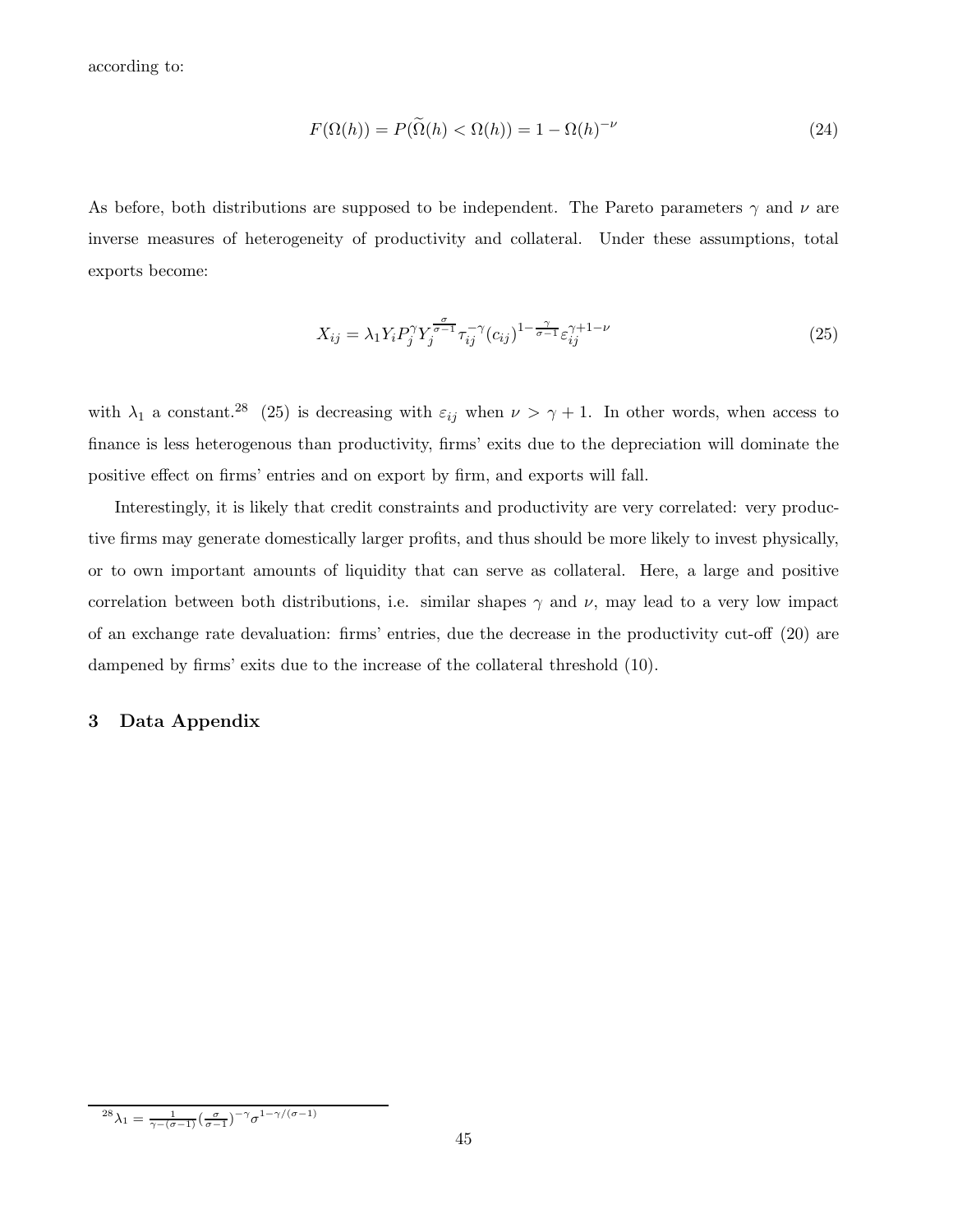| Country        | Currency Crises                                     |                          | Banking Crises Foreign Borrowing $(\%)$ |
|----------------|-----------------------------------------------------|--------------------------|-----------------------------------------|
|                |                                                     |                          | 14.4                                    |
| Argentina      | 1982, 1986, 1989, 1990, 2002                        | 1980, 1989, 2001<br>1987 | 5.78                                    |
| Bangladesh     | 1975                                                |                          |                                         |
| <b>Bolivia</b> | 1982, 1983, 1985                                    | 1986                     | 2.52                                    |
| <b>Brazil</b>  | 1986, 1989, 1990, 1991, 1999                        | 1994                     | 3.92                                    |
| Canada         | 1978, 1985                                          | $\overline{0}$           | 1.97                                    |
| Chile          | 1976, 1982, 1984                                    | 1981                     | 6.82                                    |
| China          | 1980, 1986, 1989, 1993                              | 1998                     | 0.36                                    |
| Colombia       | 1983, 1985, 1999, 2002                              | 1982                     | 6.11                                    |
| Costa Rica     | 1980, 1981                                          | 1987                     | 4.88                                    |
| El Salvador    | 1986, 1990                                          | 1989                     | 1.73                                    |
| Ecuador        | 1983, 1985, 1988, 1992, 2000                        | 1981, 1998               | 3.21                                    |
| France         | 1992                                                | $\theta$                 | 1.56                                    |
| Germany        | $\overline{0}$                                      | $\boldsymbol{0}$         | 2.15                                    |
| India          | 1991, 1993                                          | $\theta$                 | 1.83                                    |
| Indonesia      | 1978, 1983, 1986, 1997, 1998                        | 1997                     | 4.04                                    |
| Italy          | 1976, 1992, 1995                                    | $\theta$                 | 2.36                                    |
| Malaysia       | 1997, 1998                                          | 1985, 1998               | 2.58                                    |
| Mexico         | 1976, 1982, 1994                                    | 1981, 1994               | 1.14                                    |
| Pakistan       | 1979, 1988, 1990, 1993, 1996, 2000                  | $\overline{0}$           | 2.91                                    |
| Panama         | 1985, 1987, 1994                                    | 1988                     | 6.05                                    |
| Paraguay       | 1984, 1989, 1992                                    | 1995                     | $3.6\,$                                 |
| Peru           | 1976, 1987, 1990                                    | 1983                     | 5.54                                    |
| Philippines    | 1983, 1984, 1986, 1990, 1997                        | 1981, 1998               | $2.8\,$                                 |
| Portugal       | 1976, 1978, 1983                                    | 1986                     | 0.35                                    |
| Singapore      | 1986, 1997, 1998                                    | 1982                     | 7.11                                    |
| Spain          | 1976, 1982, 1992, 1993                              | 1977                     | 2.09                                    |
| Sweden         | 1977, 1982, 1992                                    | 1991                     | 0.92                                    |
| Thailand       | 1984, 1997                                          | 1983, 1997               | 5.03                                    |
| Turkey         | 1977, 1980, 1984, 1991, 1994, 2001 1982, 1994, 2000 |                          | 3.31                                    |
|                |                                                     | $\theta$                 | 1.02                                    |
| United Kingdom | 1976, 1981, 1981, 1992                              |                          |                                         |
| Uruguay        | 1983, 2002                                          | 1981, 2002               | 5.15                                    |
| United States  | 1987                                                | $\theta$                 | 0.98                                    |
| Venezuela      | 1984, 1987, 1989, 1994, 1995, 2002                  | 1980, 1993               | 5.42                                    |

Table 5: Currency Crises and Foreign Currency Borrowing

Source: Author's computations from IMF data for currency crises; Caprio and Klingebiel (2002) for banking crises; authors computations from WBES (Worldbank) data for foreign borrowing. In this table are listed our results with a broad definition of currency crises - 1.5 standard deviations above the mean of the computed exchange market pressure index. For banking crises, the table presents systemic crises as listed by Caprio and Klingebiel.